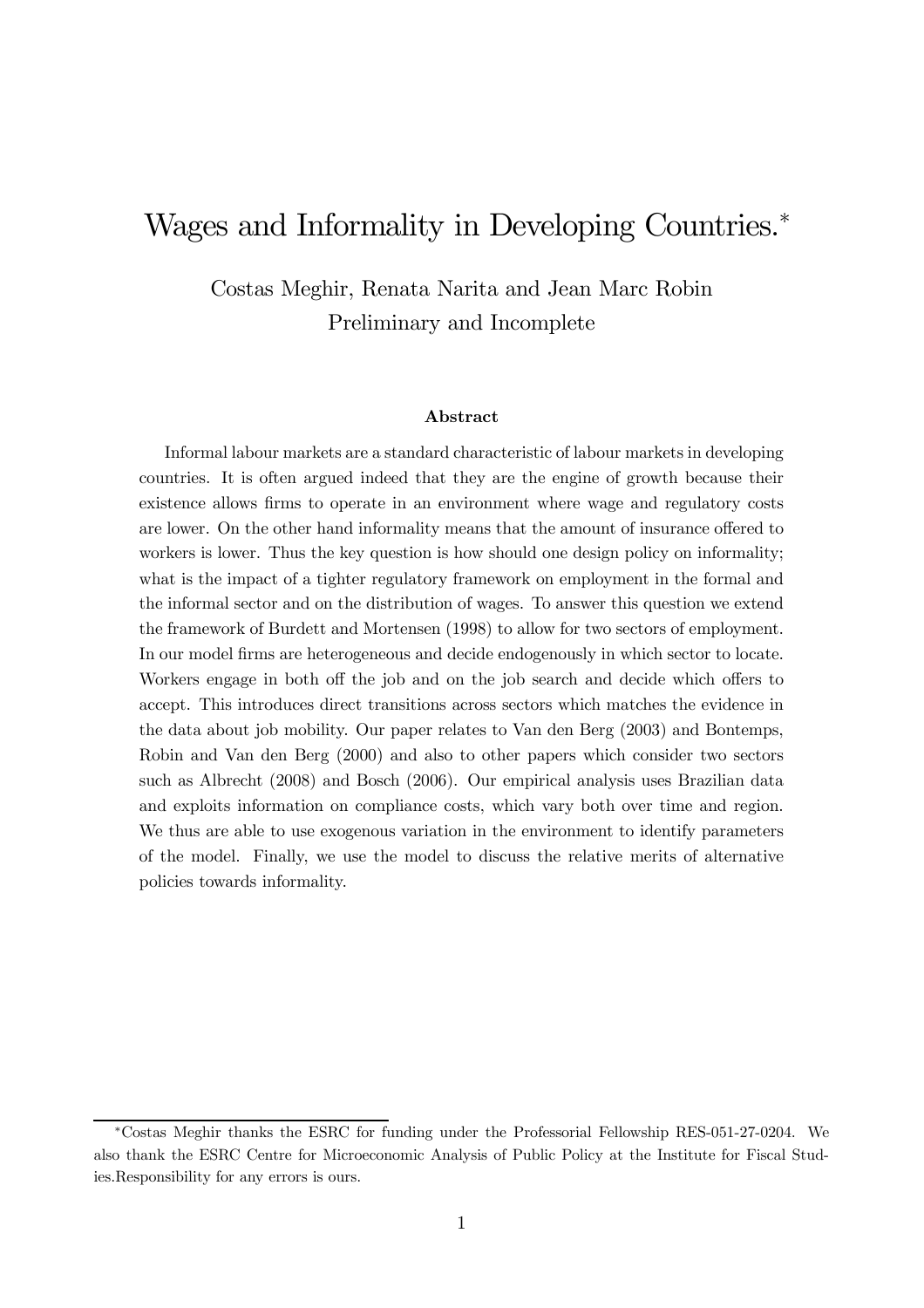# 1 Introduction

Informal labour markets are a standard characteristic of labour markets in developing countries. These labour markets are generally seen as operating outside the tax and regulatory framework of the country, not paying taxes or social security contributions of any sort, violating minimum wage laws and not complying with employment protection regulation. It is often argued that as a result they are the engine of growth because their existence allows firms to operate in an environment where wage and regulatory costs are lower. On the other hand, informality implies that the amount of insurance offered to workers is lower. Moreover, informal markets are also subject to regulatory costs: while formal firms pay income taxes and severance, informal firms are subject to being caught and fined by the labour authorities. An interesting policy question is to which degree stricter regulatory codes affect sector of employment and the distribution of wages in the formal and the informal sector.

To answer this question we extend the search framework of Burdett and Mortensen (1998) to allow for two employment sectors - formal and informal; we allow for search frictions in both sectors and transitions between them. This model is particularly suitable for our analysis because on-the-job search allows us to represent workers who move within sector or to a job in another sector. This introduces direct transitions across sectors which corresponds to evidence of direct job mobility between the formal and informal sector. Our paper relates to Van den Berg (2003) and Bontemps, Robin and Van den Berg (2000) because we allow for productivity heterogeneity in the model. Firm heterogeneity is important empirically because it allows for varying composition of formal and informal firms by productivity level, which is also of direct relevance to the analysis of the efficiency aspects of regulatory policies. Moreover, the standard estimated Burdett-Mortensen model, with homogeneous firms, generates an increasing wage density which is counterfactual. Allowing for firm heterogeneity, leads to a richer model with implications that fit the data much better. Our paper also relates to that of Albrecht, Navarro and Vroman (2008) who use the matching framework of Mortensen-Pissarides (1994) to model the informal sector as unregulated self-employment with fixed productivity, while it allowing for heterogeneity in the formal sector. Bosch (2006) uses a similar framework and adds heterogeneous productivity in the informal sector. The author assumes the two markets are subject to same frictions and direct job flows only take place from the informal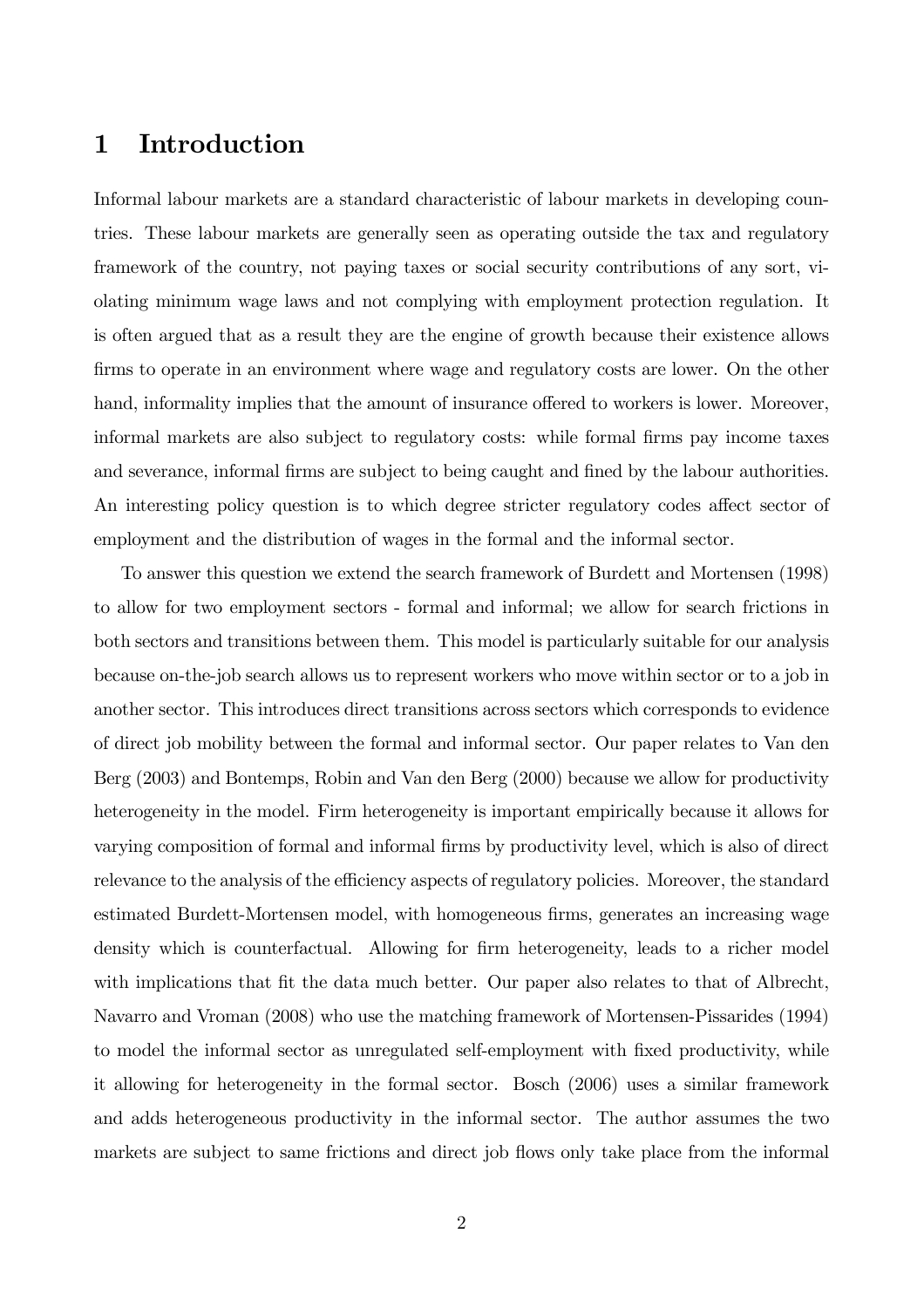to the formal sector, with the assumption that formal workers never accept an offer from the informal sector.

Our paper tries to reconcile conflicting views of informality. The most traditional associates informality with a subsistence sector for a formal segmented market, restricted by the minimum wage and tax laws. Recent literature however presents an alternate view of informality, based on agents' choices rather than based on constraints to operate in the formal sector. To date, a large empirical literature has shown evidence against the segmented market view. They usually find significant job mobility across sectors or workers reporting being better off by taking up an informal job.<sup>1</sup> In what follows, our paper accommodates evidence of transitions between formal and informal sectors, and markets subject to frictions and choices. More specifically, our framework adds to the literature of equilibrium search models with formal and informal sectors by allowing direct transitions across sectors firm heterogeneity in both sectors and endogenous choice of sector by firms. We allow firms to differ in their productivity regardless of the sector in which they operate, implying that any type of firm could act in a sector, with no ex-ante restriction on whether a sector is more productive than the other. Workers can be exogenously laid off or can take up a job opportunity in an alternative firm either in the same sector or in the other. Finally, the policy environment is described by corporate and labour taxes, severance payment , unemployment insurance, a legal minimum wage and an intensity of monitoring of compliance by firms. In addition, to account for worker heterogeneity, we segment the market across observed characteristics such as completed education and gender, as in Van den Berg and Ridder (1998) and Bontemps, Robin and Van den Berg (2000).

The model was designed for analysing economies with substantial informal and formal sectors, found across a wide range of developing economies. We estimate our model using data from Brazil where informality of labour is about 40 percent of the salaried labour force<sup>2</sup>. Our main source is the Brazilian Labour Force Survey, Pesquisa Mensal de Emprego, which

<sup>1</sup>For example, Maloney (1999) shows no evidence of segmented markets for Mexico, where transitions between formal and informal sector seem to be equally probable in both directions. Barros, Sedlacek and Varandas (1990), Neri (2002) and Curi and Menezes-Filho (2004) analyse Brazil and also point the significant mobility between sectors. Furthermore, Maloney et al (2007) shows for Colombia that informal workers are more satisfied than formal workes in terms of job flexibility. For Argentina, Pratap and Quintin (2006) findings suggest that informal workers can be as well off as similar formal workers.

<sup>2</sup>Estimate based on recent cross sectional data (PNAD) and the entire salaried workforce.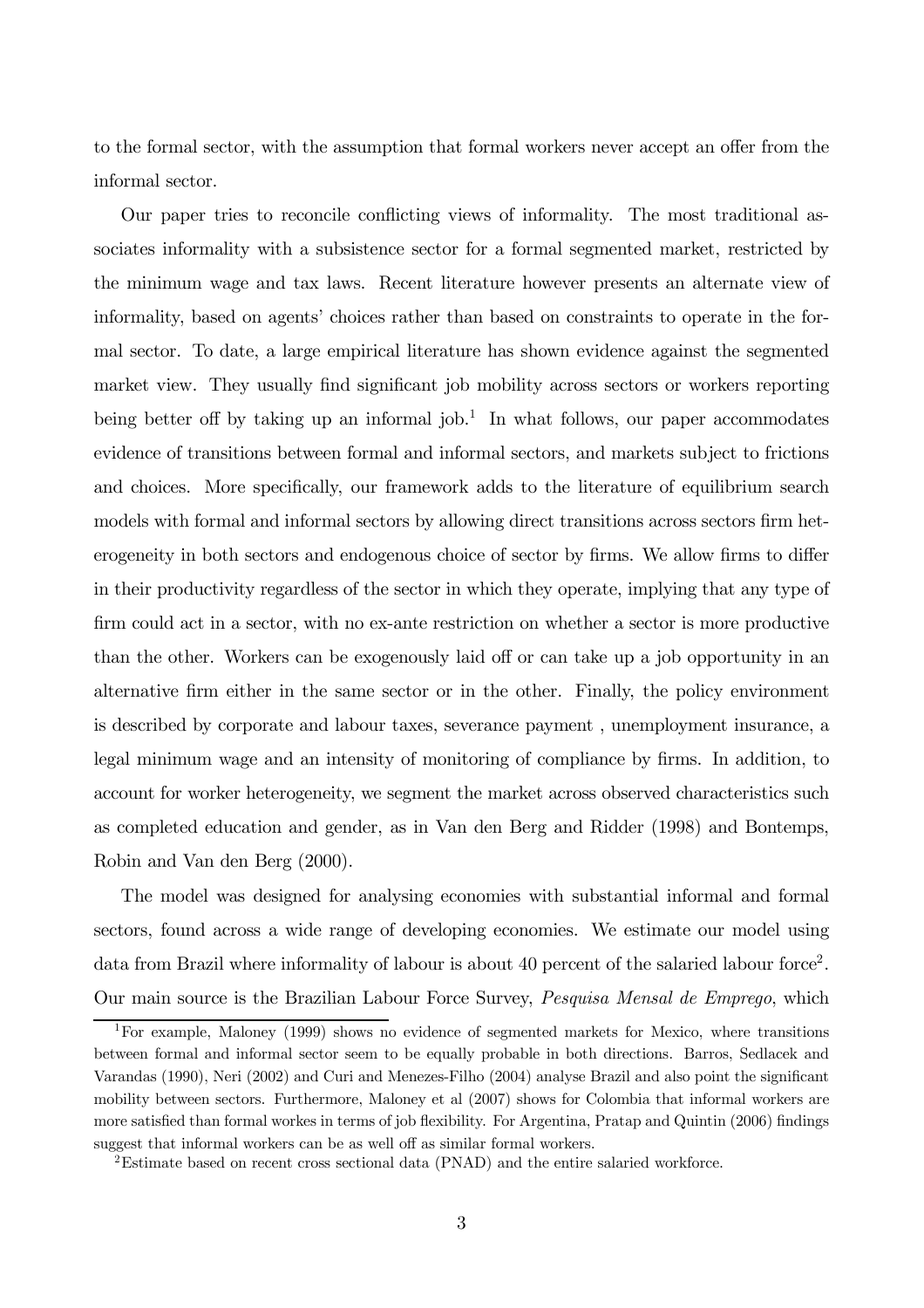provides a rotating panel of individuals sampled from the six main metropolitan regions of Brazil. An additional source we use is the administrative data on labour inspections per city and year, which are used in Almeida, Carneiro and Narita (2009). We are thus able to match and identify parameters of the model using exogenous variation by region and year. Finally, the model allows us to discuss the relative merits of alternative policies towards informality.

In the next section, we present the model. In Section 3, we describe the data and the details of estimation of the model. In Section ??, we present and comment on the main results. In Section 6, we examine the effects of changes in the compliance costs and other policies such as changes in minimum wage, severance and UI. Conclusions are in Section 7.

# 2 The Equilibrium Search Model

## 2.1 An Overview

There are two sectors in the economy, the formal and the informal one. The two sectors arise because of the existence of taxes and regulations governing the employment of workers. Imperfect monitoring of compliance with the legal framework creates profitable opportunities for lower productivity firms to ignore the regulations and operate in the informal sector.

In our model the policy environment is described by the corporation tax on profits, income tax, social security contributions, severance pay upon laying off a worker and unemployment insurance, which is implicitly funded by taxes.<sup>3</sup> Firms are monitored with probability  $\pi$  and if caught not complying they pay a fine  $P$  per worker. Hence the expected cost of informality is  $C = \pi P$  per worker. Firms have a given productivity level p, maximise profits and have to decide whether to comply with the regulations or work in the informal sector, risking a fine.

Workers flow utility depends on the wage they receive from work plus the value of the social security contributions made by the firm on their behalf, which we include in the wage measure: in the formal sector wages are gross wages minus income tax payments. Workers also value severance pay and unemployment insurance as will be evident in the value function.

The economy is subject to search frictions. Subscripts with value 0 denote the unemployed, with value 1 denote the formal sector and with value 2 the informal one. Offers are a Poisson process and arrive randomly from distributions of contract values  $F_i$  ( $i = 1, 2$ ). Arrival rates

<sup>&</sup>lt;sup>3</sup>We do not model explicitly the link between unemployment insurance and taxes.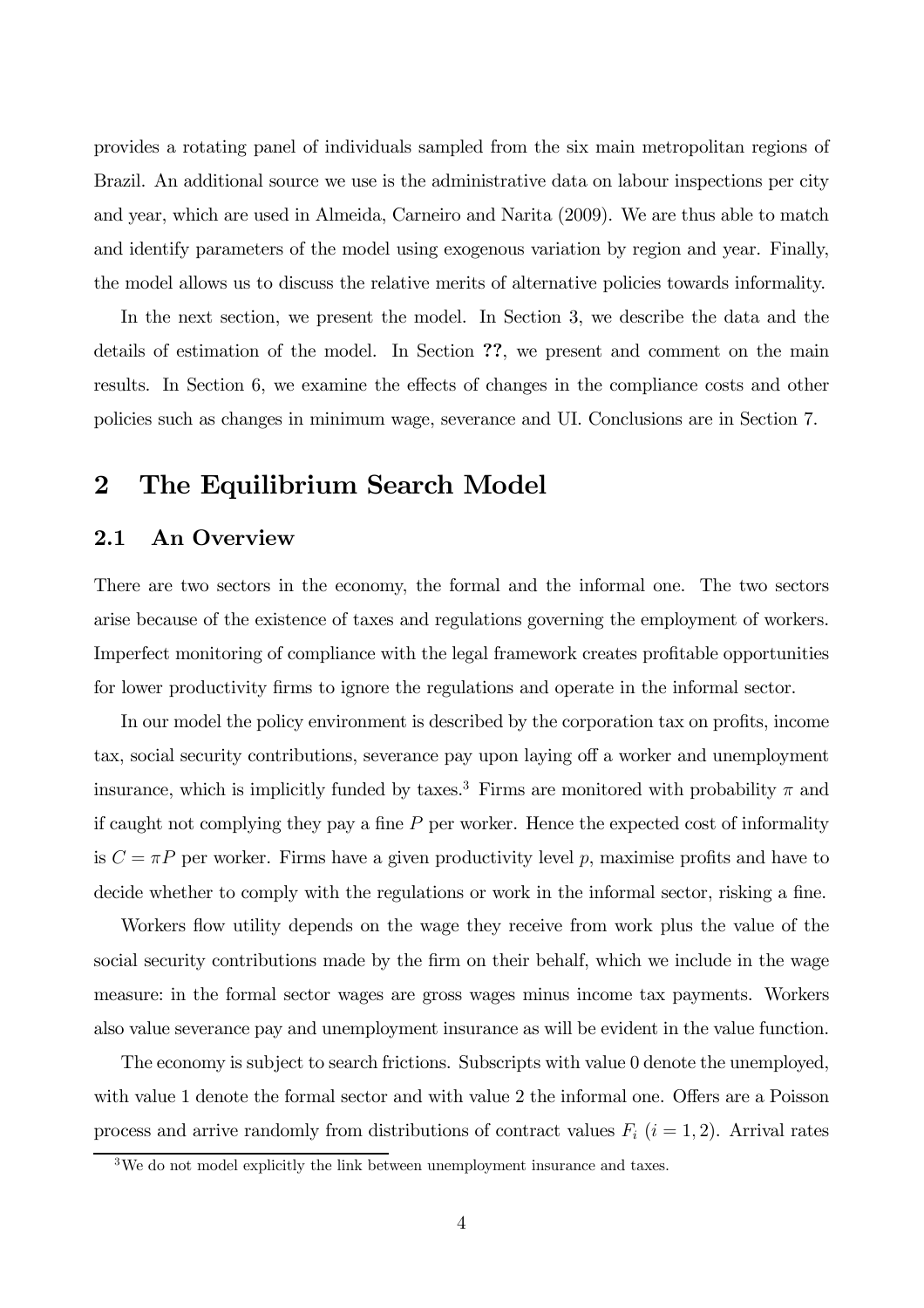are denoted by  $\lambda_{ij}$  where  $i = 0, 1, 2$  denotes the sector in which the worker is currently and  $j = 1, 2$  the origin of the offer. The worker can receive offers from either sector; indeed we also allow offers from the informal sector to the formal one and some of these offers may be worth accepting. Finally the exogenous lay off rate for each sector is denoted by  $\delta_i$   $(i = 1, 2)$ .

### 2.2 Workers

Our model assumes identical workers who maximize the expected discounted lifetime income with a discount rate of  $r$ . At any instant, unemployed workers receive  $b$ , said to be constant across individuals, regardless the sector they arrive from. Let  $W_1(w_1)$  and  $W_2(w_2)$  denote the values of wage contracts  $w_1$  and  $w_2$  in the formal and the informal sectors. The wage in the formal sector is the after tax but before social security deductions and includes an contributions to pensions made by the employer on behalf of the worker; in the informal sector no taxes or contributions are made so the wage is just the gross wage. The workers value functions can be expressed by:

• Value of working in the informal sector:

$$
rW_2(w) = w + \delta_{\mathbf{Z}}[U - W_2(w)]
$$
  
+  $\lambda_{21}$  max { $x - W_2(w)$ , 0}  $dF_1(x) + \lambda_{22}$  max { $x - W_2(w)$ , 0}  $dF_2(x)$   
=  $w + \delta_2[U - W_2(w)] + \sum_{W_2(w)}^{W_2(w)} f_{\lambda_{21}}F_1(x) + \lambda_{22}F_2(x) \alpha_{21}$  (1)

Thus the flow utility in the informal sector is the wage rate  $(w)$  plus the value of unemployment net of the value of the lost employment if the person is laid off, which happens at rate  $\delta_1$ , as well as the value of obtaining a better offer either from the formal or the informal sector.

• Value of working in the formal sector:

$$
rW_1(w) = w + \frac{1}{2}\delta_1 [U + UI + sw - W_1(w)]
$$
  
+  $\lambda_{11}$  max {x - W<sub>1</sub>(w), 0} dF<sub>1</sub>(x) +  $\lambda_{12}$  max {x - W<sub>1</sub>(w), 0} dF<sub>2</sub>(x)  

$$
= w + \delta_1 [U + UI + s \times w - W_1(w)] + \sum_{W_1(w)}^{\text{E}} \sum_{W_1(w)}^{\text{E}} \alpha_1 F_1(x) + \lambda_{12} \overline{F}_2(x) dx
$$
  
(2)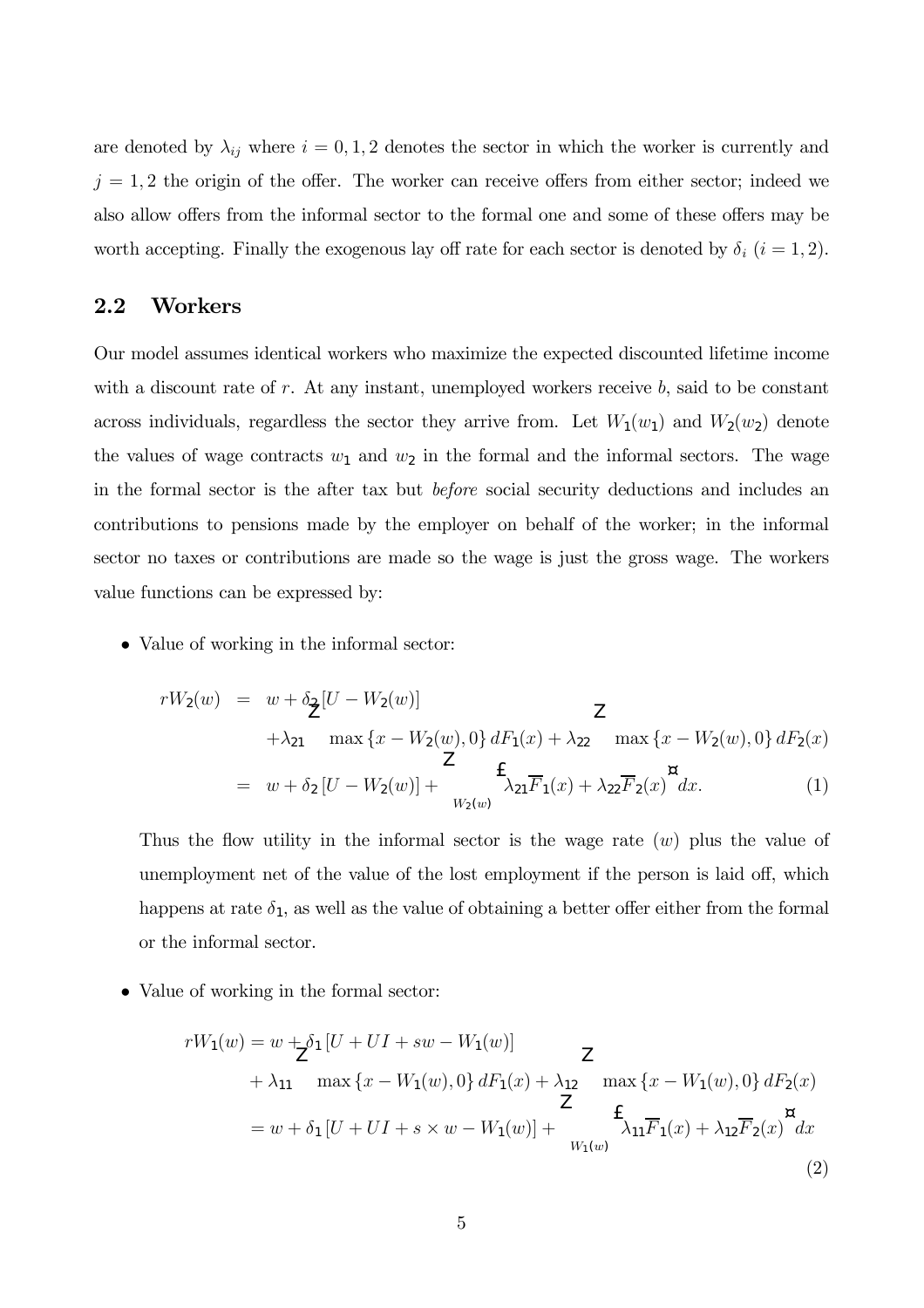In addition to the elements of the value that were included in equation 1 for the informal sector, here the flow value includes the severance pay  $s \times w$  and unemployment insurance  $(UI)$  in the case of a lay off. In our model UI is paid upfront as compensation when the worker is laid off. The only difference with severance pay is that the firm directly pays  $s \times w$ , whereas UI is funded by general taxation.

• Value of unemployment:

$$
rU = b + \lambda_{01} \max \{x - U, 0\} dF_1(x) + \lambda_{02} \max \{x - U, 0\} dF_2(x)
$$
  
=  $b + \sum_{U}^{Z} \mathbf{f}_{\lambda_{01}} \overline{F}_1(x) + \lambda_{02} \overline{F}_2(x) dx.$  (3)

In other words, the opportunity cost of searching while unemployed is the value of leisure (b) plus the expected gain of searching for a job in the formal and in the informal sectors, where acceptance occurs whenever the value of working exceeds that of unemployment.

We next show that the behaviour of the unemployed can be characterised by a reservation wage policy. This follows from the monotonicity of the value functions in each sector in terms of the wage.

**Lemma 1** Value functions  $W_1(w)$  and  $W_2(w)$  are left-differentiable with

$$
W_1'(w) = \frac{1 + \delta_1 s}{r + \delta_1 + \lambda_{11} \overline{F}_1(W_1(w)) + \lambda_{12} \overline{F}_2(W_1(w))} > 0,
$$
\n(4)

$$
W_2'(w) = \frac{1}{r + \delta_2 + \lambda_{21} \overline{F}_1(W_2(w)) + \lambda_{22} \overline{F}_2(W_2(w))} > 0.
$$
 (5)

Since  $W_i(w)$  is increasing in w, there exists a reservation wage for offers arriving from the formal sector  $w_1^R$  and one for offers from the informal one  $w_2^R$ , such that workers are indifferent between accepting a job offer and remain unemployed:

$$
U = W_1(w_1^R) = W_2(w_2^R).
$$

That is,

$$
w_1^R = (1 + \delta_1 s)^{-1} b - \delta_1 U I + (\lambda_{01} - \lambda_{11}) \frac{Z}{F_1(x)} d x + (\lambda_{02} - \lambda_{12}) \frac{Z}{U} \frac{34}{F_2(x)} d x
$$
(6)  

$$
w_2^R = b + (\lambda_{02} - \lambda_{22}) \frac{Z}{U} \frac{Z}{F_2(x)} d x + (\lambda_{01} - \lambda_{21}) \frac{Z}{U} \frac{Z}{F_1(x)} d x,
$$
(7)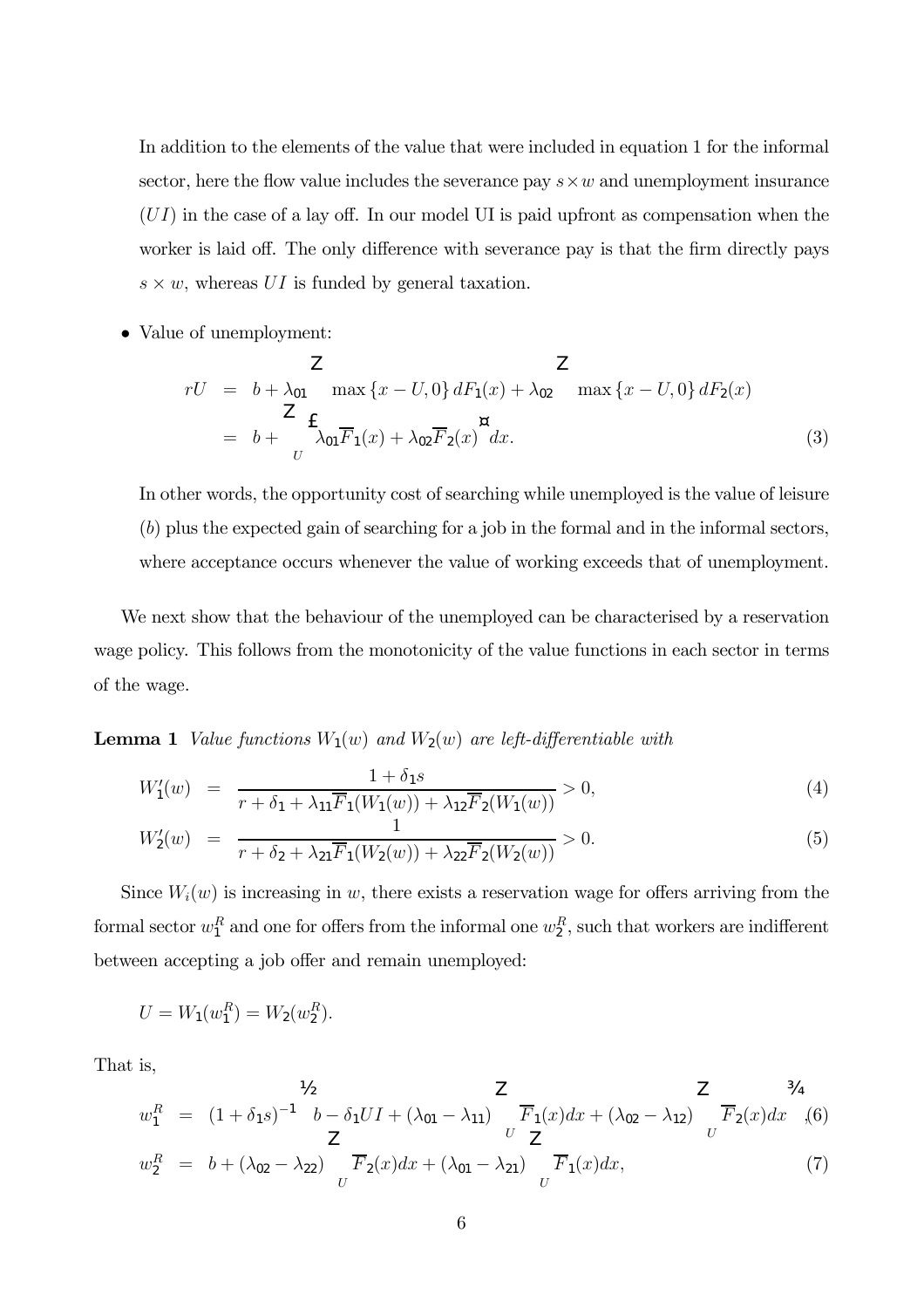where  $U$  satisfies equation (3).

When employed, the optimal strategy is to accept any contract offer which gives the worker a strictly higher value than the current one; because moves involve the possibility of changing sector, it is possible that the workers may take a pay cut in particular to move from the informal to the formal sector.

#### 2.3 Steady-State Worker Flows

In equilibrium the stocks of workers and firms in each sector and in each part of the wage distribution remains stable, which constrains all flows between sectors to balance. We now define these flows and use them to solve for the steady state stocks and for the relationship between the equilibrium wage offer distribution and accepted offers.

The fraction of labour force in each sector is  $m_i$   $(i = 1, 2)$  and the unemployment rate is  $u = 1 - m_1 - m_2$ . Let  $G_1(W)$  and  $G_2(W)$  be the proportion of the stock of individuals with a contract value lower than or equal to W, respectively. For any  $W \geq U$ ,

$$
\frac{f}{\delta_1 + \lambda_{11}F_1(W)} \frac{Z_W}{m_1G_1(W) + \lambda_{12}m_1} \frac{Z_W}{F_2(x)dG_1(x)} \n= \lambda_{01}uF_1(W) + \lambda_{21}m_2 \frac{Z_W}{U} [F_1(W) - F_1(x)] dG_2(x).
$$
\n(8)

On the left hand side of equation 8 are the jobs destroyed in the formal sector which have a contract value lower than W. Job destruction takes place because of layoffs  $(\delta_1)$  receipt of offers valued more the  $W$  from other formal firms and receipt of acceptable offers from the informal sector. On the right hand side is the balancing job creation. Jobs are created when the unemployed accept offers less than  $W$  or workers in the informal sector receive and accept offers whose value is lower than W.

Similarly we can also define the flow equation for the informal sector as

$$
\frac{E}{\delta_2 + \lambda_{22}F_2(W)}^{\text{m}} m_2 G_2(W) + \lambda_{21} m_2 \frac{Z_W}{U} \overline{F}_1(x) dG_2(x)
$$
\n
$$
= \lambda_{02} u F_2(W) + \lambda_{12} m_1 \frac{Z_W}{U} [F_2(W) - F_2(x)] dG_1(x). \tag{9}
$$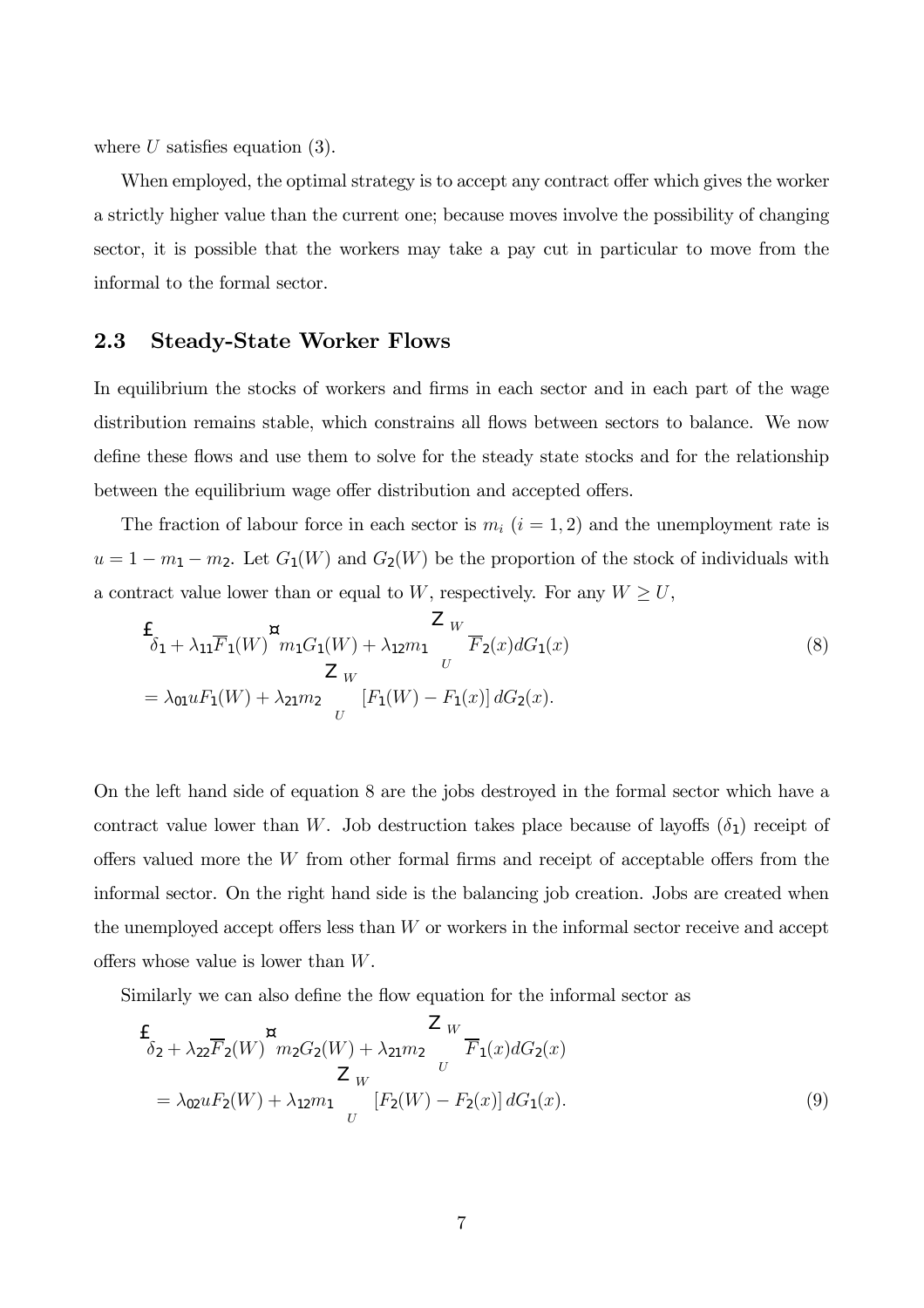An equivalent expression is given by

$$
d_i(W)m_iG_i(W) = \lambda_{0i} uF_i(W)
$$
  
\n
$$
Z_W
$$
\n
$$
-\lambda_{ij} \frac{Z_W}{m_iG_i(x)dF_j(x)} + \lambda_{ji} \frac{Z_W}{m_jG_j(x)dF_i(x)}, \text{ for } i, j = 1, 2
$$
\n(10)

where

$$
d_i(W) = \delta_i + \lambda_{ii} \overline{F}_i(W) + \lambda_{ij} \overline{F}_j(W) \qquad (i, j = 1, 2)
$$
\n(11)

is the total destruction rate for jobs with value less than  $W$  in the respective sector.

In the Appendix we show that the two flow equations imply the following equilibrium relationship between the distribution of offered  $(F_i)$  and accepted  $(G_i)$  wages in each sector, i.e.

$$
m_1 G_1 = \frac{\lambda_{01} F_1 - \Phi}{d_1} u,
$$
  
\n
$$
m_2 G_2 = \frac{\lambda_{02} F_2 + \Phi}{d_2} u,
$$
\n(12)

where  $\Phi(W)$  is given by

$$
\Phi(W) = \frac{\mathcal{R}_W e^{\int_U^x B(x^0) dx^0} A(x) dx}{e^{\int_U^W B(x) dx}},
$$
\n(13)

and the components  $A$  and  $B$  are defined as

$$
A = \lambda_{01} F_1 \frac{\lambda_{12} f_2}{d_1} - \lambda_{02} F_2 \frac{\lambda_{21} f_1}{d_2},
$$

$$
B = \frac{\lambda_{12} f_2}{d_1} + \frac{\lambda_{21} f_1}{d_2}.
$$

where  $f_i$  represent the density functions corresponding to the distributions  $F_i$ . We can derive expressions for the proportion of workers in each sector and in unemployment, by setting W equal to its largest value and making use of the fact that  $m_1 + m_2 + u = 1$ :

$$
u = \frac{\delta_1 \delta_2}{(\delta_1 - \delta_2) \Phi(\overline{W}) + \delta_1 \delta_2 + \delta_1 \lambda_{02} + \delta_2 \lambda_{01}}
$$
  
\n
$$
m_1 = \frac{\delta_2 (\lambda_{01} - \Phi(\overline{W}))}{(\delta_1 - \delta_2) \Phi(\overline{W}) + \delta_1 \delta_2 + \delta_1 \lambda_{02} + \delta_2 \lambda_{01}}
$$
  
\n
$$
m_2 = \frac{\delta_1 (\lambda_{02} + \Phi(\overline{W}))}{(\delta_1 - \delta_2) \Phi(\overline{W}) + \delta_1 \delta_2 + \delta_1 \lambda_{02} + \delta_2 \lambda_{01}}.
$$
\n(14)

Hence, knowledge of  $F_1$  and  $F_2$  allows us to infer  $m_1$ ,  $m_2$ ,  $u$ ,  $G_1$  and  $G_2$ . IN turn  $F_i$  represent the optimal strategy of firms, to which we now turn.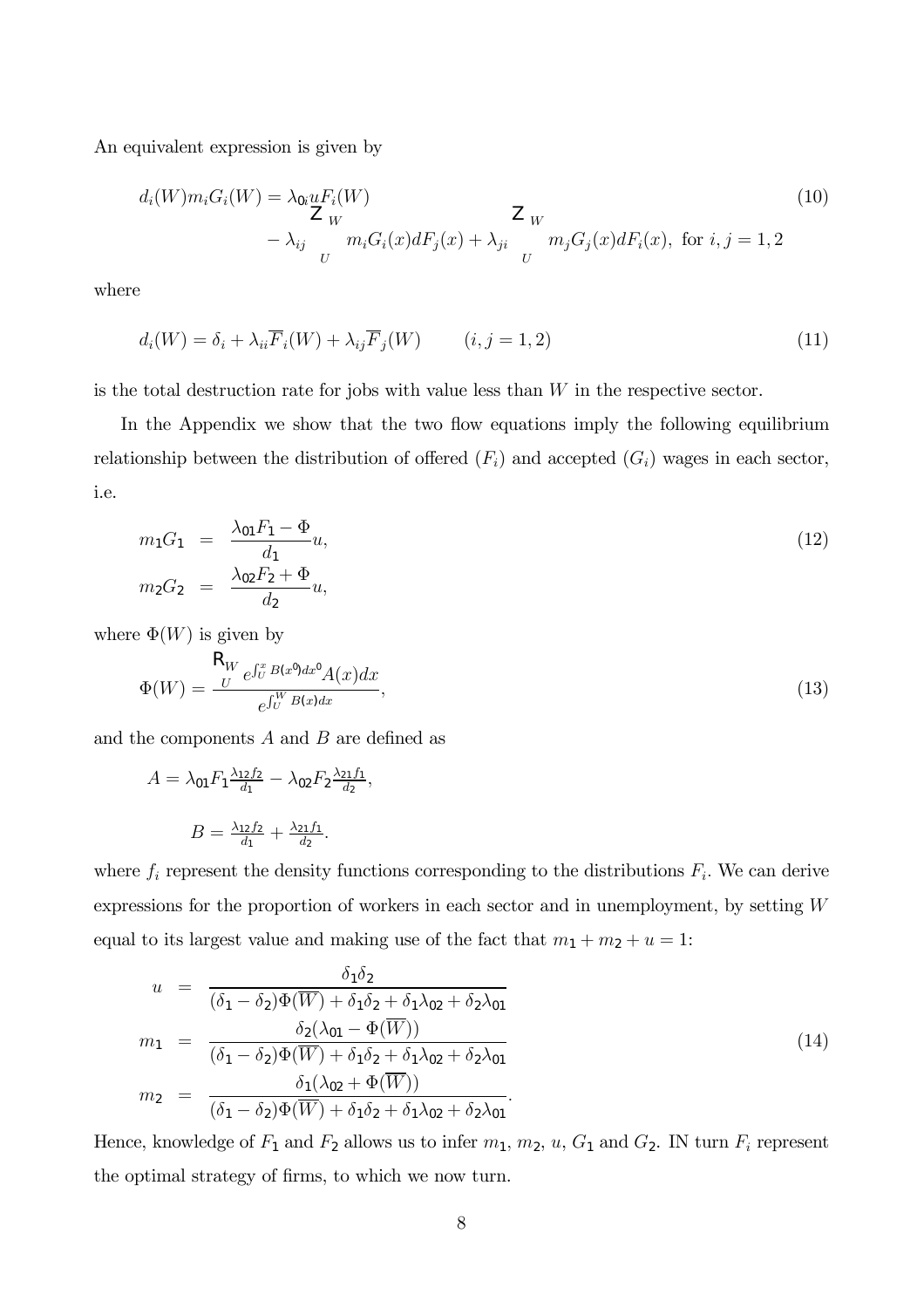#### 2.4 Firms

Firms differ by their labour productivity  $p$ . The total measure of potentially active firms is normalized to 1. The distribution function of p is  $\Gamma_0(p)$ , with  $p \geq 0$  the infimum and  $\bar{p}$ the supremum point. Firms maximise profits by choosing in which sector to operate and the wage they will post, which determines the size of their labour force. Thus, in each sector, the measure of active firms is endogenous, because it depends on the choice of firms to operate in that sector, given their productivity  $p$ .

Firms in the formal sector have to pay labour/income taxes on behalf of the worker  $(\tau)$ , corporate taxes on profits  $(t)$  and severance payments in proportion to the current wage  $(s \times w)$  to workers who are laid off. Finally, these firms may be subject to minimum wage laws  $w_{\text{min}}$ . Informal labour markets are monitored by the government authorities whose role is to enforce tax and labour laws. This implies an expected cost of informality of  $C$  in every period.

There are no adjustment costs and no dynamics in the firms' decision. They just maximise profit flows

$$
\pi_1(p) = \max_{W \ge U} \{ (1 - t) [p - (1 + \tau + \delta_1 s) w_1(W)] \ell_1(W) \}
$$
  

$$
\pi_2(p) = \max_{W \ge U} \{ [p - w_2(W) - C] \ell_2(W) \},
$$
 (15)

where we have written the optimisation problem of the firm in terms of choice of contract value W offered to a worker. Thus,  $w_i(W)$  denotes the wage to be paid to a worker in sector i corresponding to a contract value W. This implies a workforce of size  $\ell_i(W)$ ,  $i = 1, 2$ , which are defined as follows. More specifically, functions  $w_1(W)$  and  $w_2(W)$  are the wages  $w_1$  and  $w_2$  such that  $W_1(w_1) = W$  and  $W_2(w_1) = W$ , i.e., from equations (2) and (1):

$$
(1 + \delta_1 s) w_1(W) = (r + \delta_1) W - \delta_1 (U + UI) - \lambda_{11} \frac{Z}{W} \overline{F}_1(x) dx - \lambda_{12} \frac{Z}{W} \overline{F}_2(x) dx, (16)
$$

and

$$
w_2(W) = (r + \delta_2)W - \delta_2 U - \lambda_{21} \frac{Z}{W} \overline{F}_1(x)dx - \lambda_{22} \frac{Z}{W} \overline{F}_2(x)dx.
$$
 (17)

functions  $\ell_1(W)$  and  $\ell_2(W)$  are the (normalized) sizes of a firm offering a value W in sectors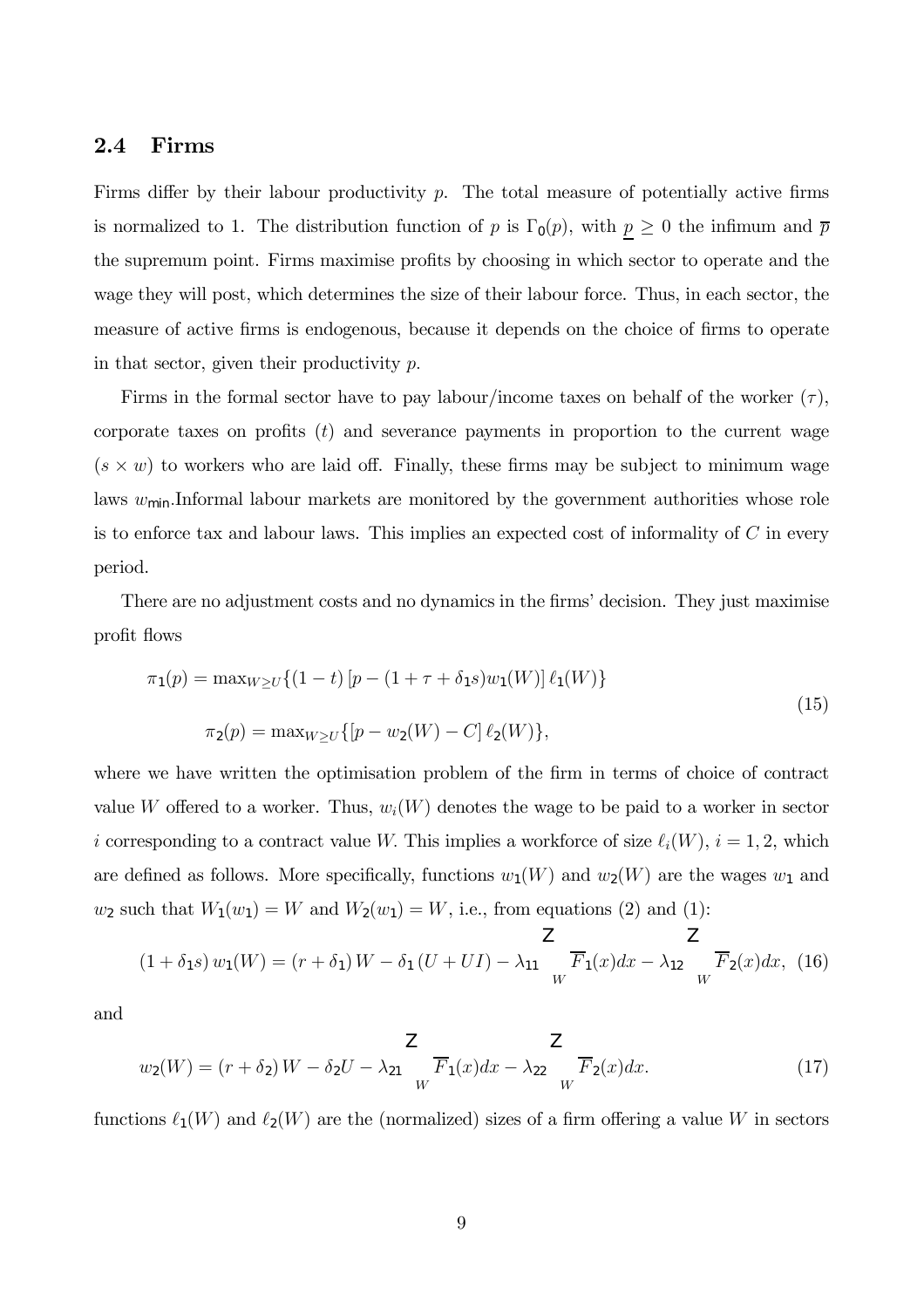1 or 2:

$$
\ell_1(W) = \frac{m_1 g_1(W)}{n_1 f_1(W)},
$$
\n(18)

$$
\ell_2(W) = \frac{m_2 g_2(W)}{n_2 f_2(W)},\tag{19}
$$

where  $n_1$  and  $n_2$  are the (equilibrium) numbers of active firms in the formal and informal sectors. Differentiating the equilibrium flow conditions given in equation (10) yields the following equivalent expressions for firm sizes in terms of the flows in and out of work in each sector, i.e:

$$
\ell_1(W) = \frac{1}{n_1} \frac{h_1(W)}{d_1(W)},\tag{20}
$$

$$
\ell_2(W) = \frac{1}{n_2} \frac{h_2(W)}{d_2(W)},\tag{21}
$$

where  $h_1(W)$  and  $h_2(W)$  denote the share of contacts between firms and workers willing to accept a job paid less than  $W$ , i.e.

$$
h_1(W) = \lambda_{01} u + \lambda_{11} m_1 G_1(W) + \lambda_{21} m_2 G_2(W), \qquad (22)
$$

$$
h_2(W) = \lambda_{02}u + \lambda_{12}m_1G_1(W) + \lambda_{22}m_2G_2(W), \qquad (23)
$$

 $\frac{1}{n_1}$  and  $\frac{1}{n_2}$  are proportional to the probabilities of drawing any firm in each sector (random matching), and  $d_1(W)$  and  $d_2(W)$  are the job destruction rates given in equation 11.

$$
d_1(W) = \delta_1 + \lambda_{11} \overline{F}_1(W) + \lambda_{12} \overline{F}_2(W), \qquad (24)
$$

$$
d_2(W) = \delta_2 + \lambda_{21} \overline{F}_1(W) + \lambda_{22} \overline{F}_2(W). \tag{25}
$$

## 2.5 Equilibrium productivity distributions

We now need to determine how firms locate in the two sectors. The first observation is that we cannot exclude the possibility that firms are indifferent between the two sectors over some productivity range. Thus when we search for the equilibrium distributions within the informal and the formal sector we define the support of the productivity distribution for informal firms to be  $[\underline{p}, \overline{p}_2]$  and for formal firms  $[\underline{p}_1, \overline{p}]$ , where it is possible that  $\overline{p}_2 > \underline{p}_1$ , i.e. the maximum productivity at which some firms operate in the informal sector can be higher than the minimum productivity at which some firms decide to operate in the formal one.

We denote the equilibrium measure of productivity in each sector by  $\Gamma_i(p)$   $(i = 1, 2)$  and  $\Gamma_2$ . Then,  $\Gamma_1$  and  $\Gamma_2$  must have corresponding densities such that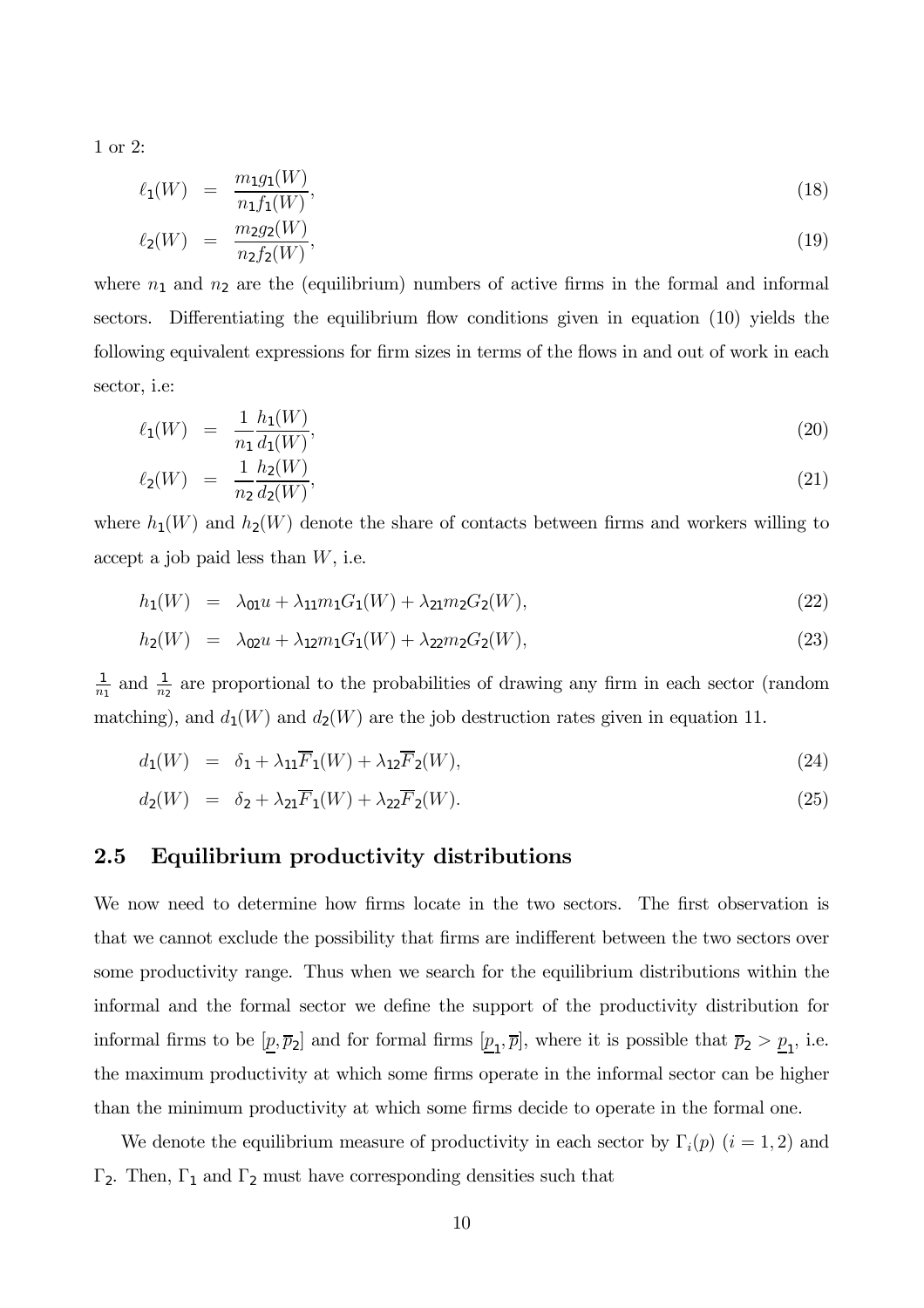- $\gamma_1(p) = \gamma_2(p) = 0$  if  $\pi_1(p) \le 0$  and  $\pi_2(p) \le 0$ ;
- $\gamma_1(p) = 0$ ,  $\gamma_2(p) = \gamma_0(p)$  if  $\pi_2(p) > \max\{0, \pi_1(p)\};$
- $\gamma_1(p) = \gamma_0(p), \gamma_2(p) = 0$  if  $\pi_1(p) > \max\{0, \pi_2(p)\};$
- $\gamma_1(p) > 0, \gamma_2(p) > 0, \gamma_1(p) + \gamma_2(p) = \gamma_0(p)$  if  $\pi_1(p) = \pi_2(p) > 0$ .

In all likelihood, because of a possible minimum wage in the formal sector, there will be an initial interval of productivity where all activity is accounted for by informal firms  $(\underline{p}_2 < \underline{p}_1)$ , and wage offers are below the minimum wage; for firms with  $p_1 \leq p \leq \bar{p}_2$  firms operate in both sectors. We also allow for the possibility that there is a range of productivities  $(p > \bar{p}_2)$ ) where firms operate only in the formal sector. Given this, the following regimes will be considered.

- 1. **Inactivity**:  $\forall p < p_2$ ,  $\Gamma_1(p) = \Gamma_2(p) = 0$ .
- 2. Informal sector only:  $p \in [\underline{p}_2, \underline{p}_1)$ . The lower bound  $\underline{p}_2$  verifies

$$
\pi_2(\underline{p}_2) = 0 \Leftrightarrow \underline{p}_2 = w_2^R + C,
$$
  
and for all  $p \in [\underline{p}_2, \underline{p}_1),$   

$$
\Gamma_1(p) = 0,
$$
  

$$
\Gamma_2(p) = \Gamma_0(p).
$$
 (26)

3. Overlapping region:  $p \in [\underline{p}_1, \overline{p}_2]$ . For all  $p \in [\underline{p}_1, \overline{p}_2]$ ,

$$
\Gamma_1(p) + \Gamma_2(p) = \Gamma_0(p) - \Gamma_0(\underline{p}_2)
$$

and

$$
\pi_1(p) = \pi_2(p). \tag{27}
$$

Note that a standard value iteration algorithm is not likely to work here. We rather search for  $\Gamma_1(p)$  (and  $\Gamma_2(p) = \Gamma_0(p) - \Gamma_0(\underline{p}_2) - \Gamma_1(p)$ ) such that  $\pi_1(p) = \pi_2(p)$  on a discrete grid  $p = (p_1 = \underline{p}_1 < p_2 < ... < p_N = \overline{p}_2).$ 

**Formal sector only:**  $p \in (\overline{p}_2, \overline{p}]$ . For all  $p \ge \overline{p}_2$ ,

$$
\Gamma_1(p) = \Gamma_0(p) - \Gamma_0(\underline{p}_2),
$$
  
\n
$$
\Gamma_2(p) = \Gamma_2(\overline{p}_2).
$$
\n(28)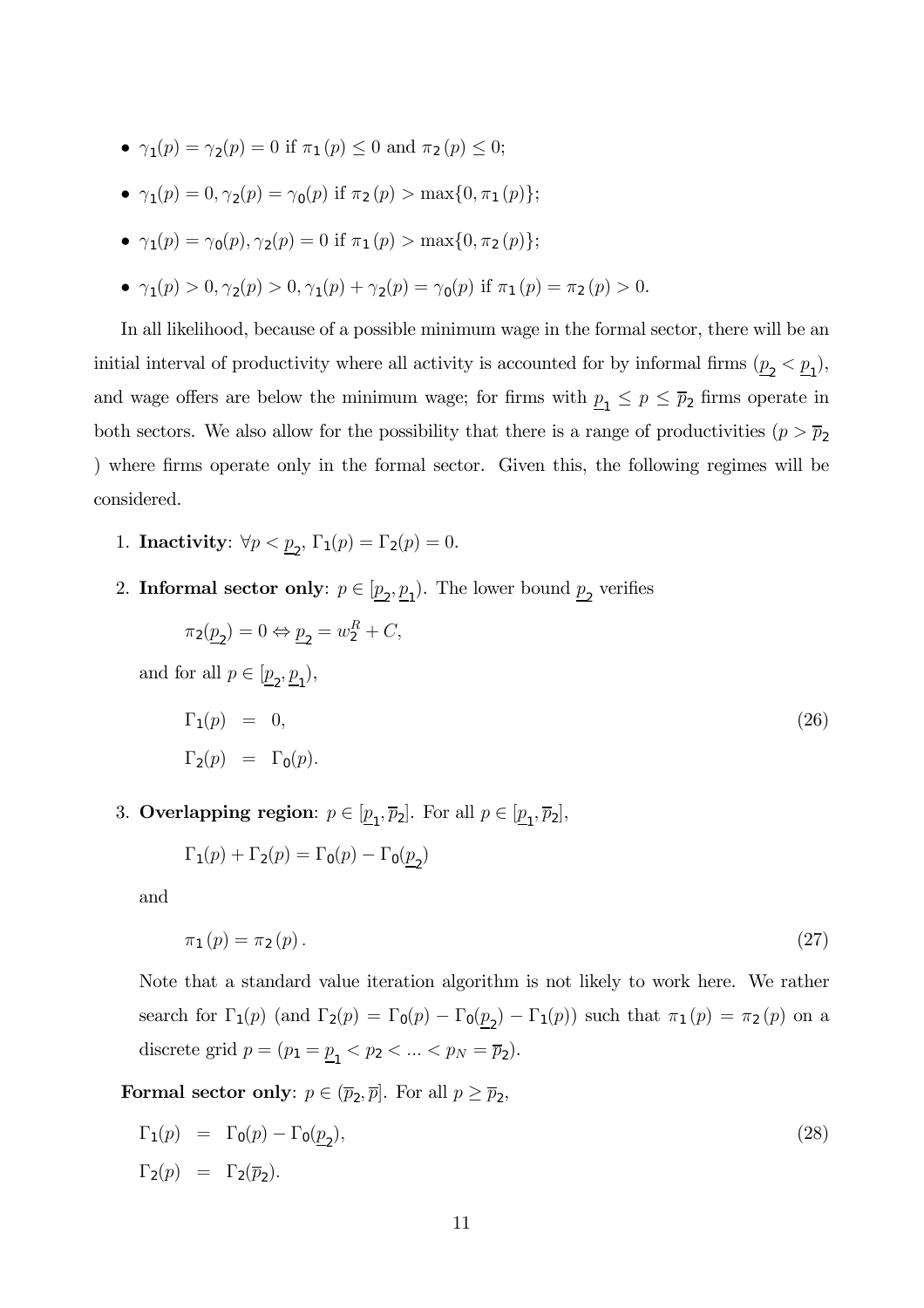### 2.6 Computing the Solution to the Model

In this section, we describe the steps for solving the model and finding the equilibrium wage and productivity distributions. The solution is made easier by the fact we have derived the analytical relationship between the offer and observed distribution of wages. The key computational difficulty consists of identifying the overlapping distribution of productivities  $Γ_1$  and  $Γ_2$ .

We take as given the policy variables, namely the corporate  $(t)$  and labour  $(\tau)$  taxes, severance pay  $s$ , the minimum wages and the expected fine  $C$ . The model is solved for a given discount rate r and for a particular set of structural parameters, which are the job destruction and arrival rates  $(\delta_1, \delta_2, \lambda_{01}, \lambda_{02}, \lambda_{11}, \lambda_{12}, \lambda_{22}, \lambda_{21})$  and the distribution of productivity  $\Gamma_0(p)$ , which is specified to be Pareto.

- 1. Initialising the overlap region. As we described earlier it is possible that there is a range of productivities over which formal and informal firms coexist. Over this range we have that  $\pi_1(p) = \pi_2(p)$ . Thus we need to solve for the thresholds  $\underline{p}_1, \overline{p}_2$  of the overlap and for the functions  $\Gamma_1(p)$  and  $\Gamma_2(p)$  within this region, such that  $\Gamma_0(p) = \Gamma_1(p) + \Gamma_2(p)$ . To find these we minimise  $|\pi_1(p) - \pi_2(p)|$  on a discrete grid of  $p = (p_1 = p_1 < p_2 <$  $\ldots < p_N = \overline{p}_2$ . We repeat the computational steps below for all pairs of  $\underline{p}_1, \overline{p}_2$  on our grid.
- 2. Given the values for the thresholds (26 and 28) define the measure of firms in the formal and informal sector in the range where there is no overlap in activity. In the overlapping range  $[\underline{p}_1, \overline{p}_2]$ , we assume initial values for  $\Gamma_1(p)$  (on a grid), thus  $\Gamma_2(p) = \Gamma_0(p) - \Gamma_1(p)$ ;
- 3. Offer Distribution. Noting that the contract values offered by the firms  $(K_1(p)$  and  $K_2(p)$  are increasing in productivity<sup>4</sup> we derive the offered distribution of contracts directly as a function of productivity in each sector using the relationship

$$
F_1 \circ K_1(p) = \Gamma_1(p)/n_1,
$$
  
\n
$$
F_2 \circ K_2(p) = \Gamma_2(p)/n_2.
$$
\n(29)

with  $n_1 = \Gamma_1(\bar{p})$  and  $n_2 = \Gamma_2(\bar{p}_2)$ . We can now compute  $\Phi(W)$  as a function of productivity  $p$  based on equation 39. Following this we can compute the number of individuals

<sup>4</sup>This is an assumption.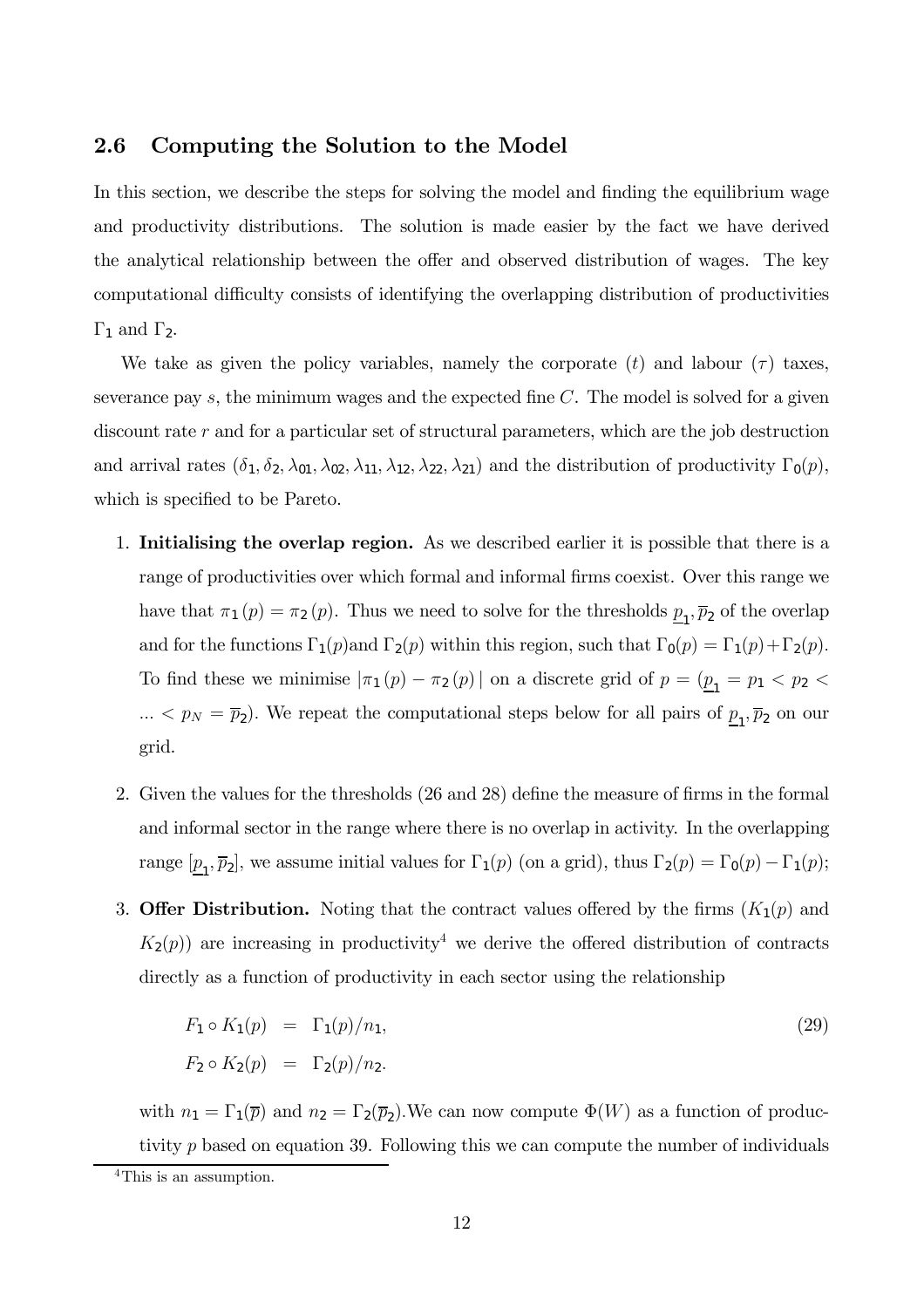employed in the formal and informal sector as well as the number of unemployed  $(m_1,$  $m_2$  and u respectively) as shown in Section 2.3. The equilibrium wage distributions  $(G_1)$ and  $G_2$ ) in terms of productivity follows from 12.

4. Profits: The profits in each sector are given by

$$
\pi_1(p) = (1-t) [p - (1 + \tau + \delta_1 s) w_1(K_1(p))] \ell_1(K_1(p)),
$$
  

$$
\pi_2(p) = [p - w_2(K_2(p)) - C] \ell_2(K_2(p)).
$$

Differentiating each with respect to  $p$  and using the envelope theorem we can use the alternative representation

$$
\pi_1(p) - \pi_1(\underline{p}_1) = (1 - t) \int_{\underline{p}_1}^{\underline{p}_1} \ell_1(K_1(x)) dx,
$$
\n
$$
\pi_2(p) - \pi_2(\underline{p}_2) = \int_{\underline{p}_2}^{\underline{p}_1} \ell_2(K_2(x)) dx.
$$
\n(30)

From (20) to (25), we obtain the firms sizes  $\ell_1 \circ K_1(p)$  and  $\ell_2 \circ K_2(p)$ , which are then used to compute profits at all productivity levels. These can be computed without knowledge of the contract values because we have computed the offered and equilibrium contract distributions as a function of productivity. At the lower bound of productivity for informal firms  $\underline{p}_2$  profits there are zero, i.e.  $\pi_2(\underline{p}_2) = 0$ . Assuming there is a binding minimum wage,  $w_{\text{min}}$ , the minimum profit in the formal sector is given by

$$
\pi_1(\underline{p}_1) = (1 - t) \frac{\mathsf{h}}{\underline{p}_1} - (1 + \tau + \delta_1 s) w_{\text{min}} \frac{\mathsf{i}}{\underline{\ell}_1}
$$

where the labour force for the lowest productivity firm is given by

$$
\underline{\ell}_1 = \ell_1 \circ K_1(\underline{p}_1) = \frac{1}{n_1} \frac{\lambda_{01} u + \lambda_{21} m_2 G_2(K_1(\underline{p}_1))}{\delta_1 + \lambda_{11} + \lambda_{12} \overline{F}_2(K_1(\underline{p}_1))},
$$

Using this we can compute profits at every level of productivity.

5. Using profits at each  $p$ , which have been computed in earlier steps, we can solve for individual wages as a function of productivity

$$
w_1 \circ K_1(p) = [(1 + \tau + \delta_1 s)(1 - t)]^{-1}[(1 - t)p - \pi_1(p)/\ell_1(K_1(p)],
$$
  
\n
$$
w_2 \circ K_2(p) = p - C - \pi_2(p)/\ell_2(K_2(p)).
$$
\n(31)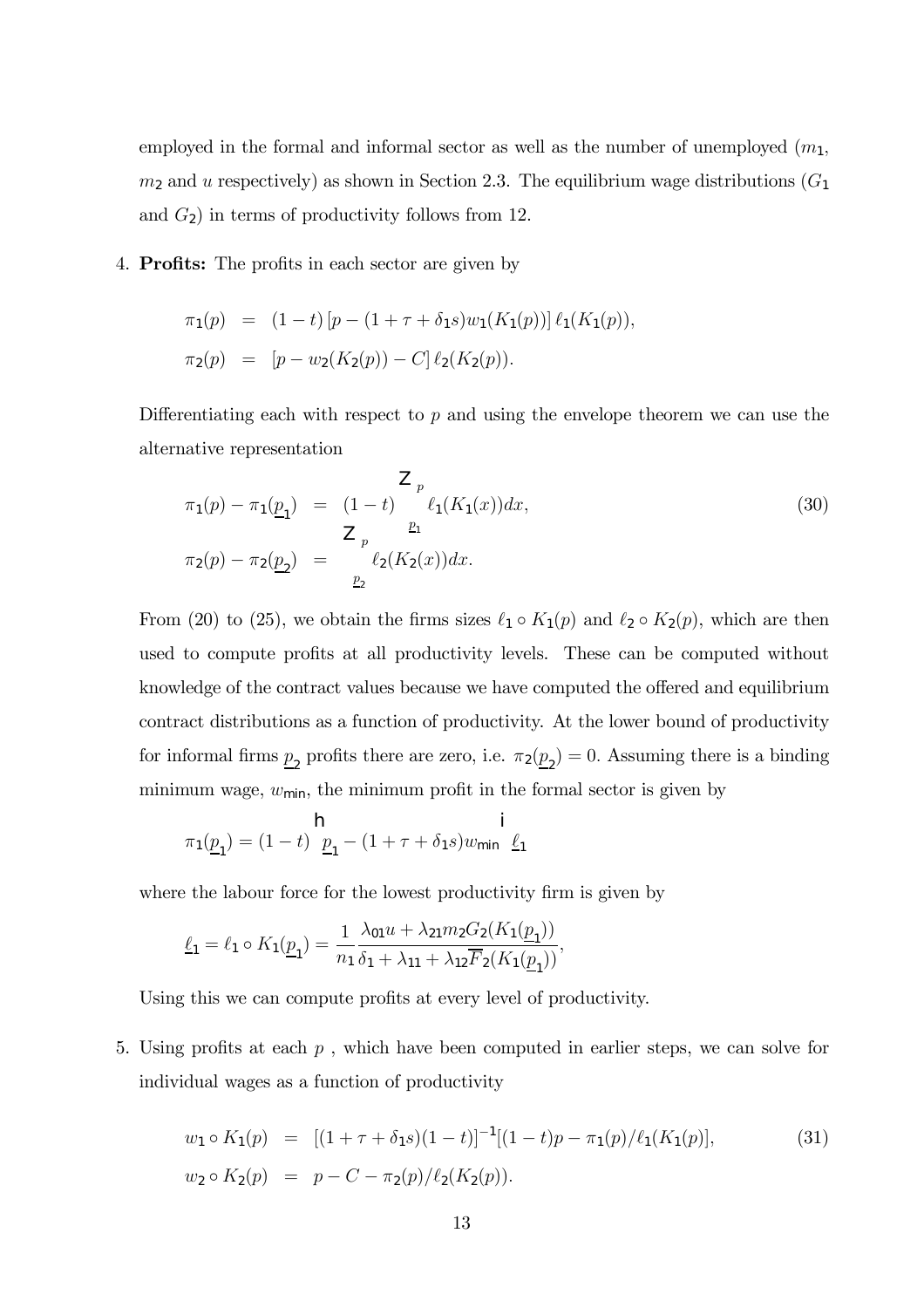In 31 everything is known on the right hand side at this point, including the labour force size for each level of productivity. From the wages and distributions of offers follow the value of unemployment U, the formal sector values  $W_1$  and the informal sector  $W_2$  as shown in Section 2.2.

- 6. Contract Values. Knowledge of wages will allow us to compute the values of the two sectors  $(W_1, W_2)$  from equations 2 and 1. The value of unemployment, is set to the minimum value of work in the informal sector; this determines the value of leisure b. From 31 we have a mapping from wages to productivities. Hence the contract values  $K_1(p)$  and  $K_2(p)$  follow.
- 7. Check for Solution. Finally check whether  $\pi_1(p) = \pi_2(p)$  in the assumed overlapping range. Repeat the computation for the remaining grid points of  $\Gamma_1(p)$  (and implied  $\Gamma_2(p) = \Gamma_0(p) - \Gamma_1(p)$ . Once these are complete restart the process from 1 with a different pair of thresholds  $\{p_1, \bar{p}_2\}$ . A solution is found when we find a pair of thresholds and a pair of firm measures  $\Gamma_2(p)$  and  $\Gamma_1(p)$  such that in the overlapping area  $\pi_1(p)$  is arbitrarily close to  $\pi_2(p)$ .

# 3 Estimation

We estimate our model using method of moments; in particular we choose the parameters to match the observed transition rates between sectors.

Consider first the unemployed workers, who we follow over T periods. Workers are not heterogeneous in this model and hence the remaining unemployment duration is exponentially distributed. Thus the implied proportion of those who move out of unemployment and into a job in sector  $j$  over the time period of observation  $T$  is

$$
D_{0j} = \frac{\lambda_{0j}}{\lambda_{01} + \lambda_{02}} (1 - e^{-(\lambda_{01} + \lambda_{02})T}); \qquad j = 1, 2
$$
\n(32)

Now consider workers in the formal sector. Over T periods the proportion making a transition to an alternative job in the same sector, to a job in the informal sector or to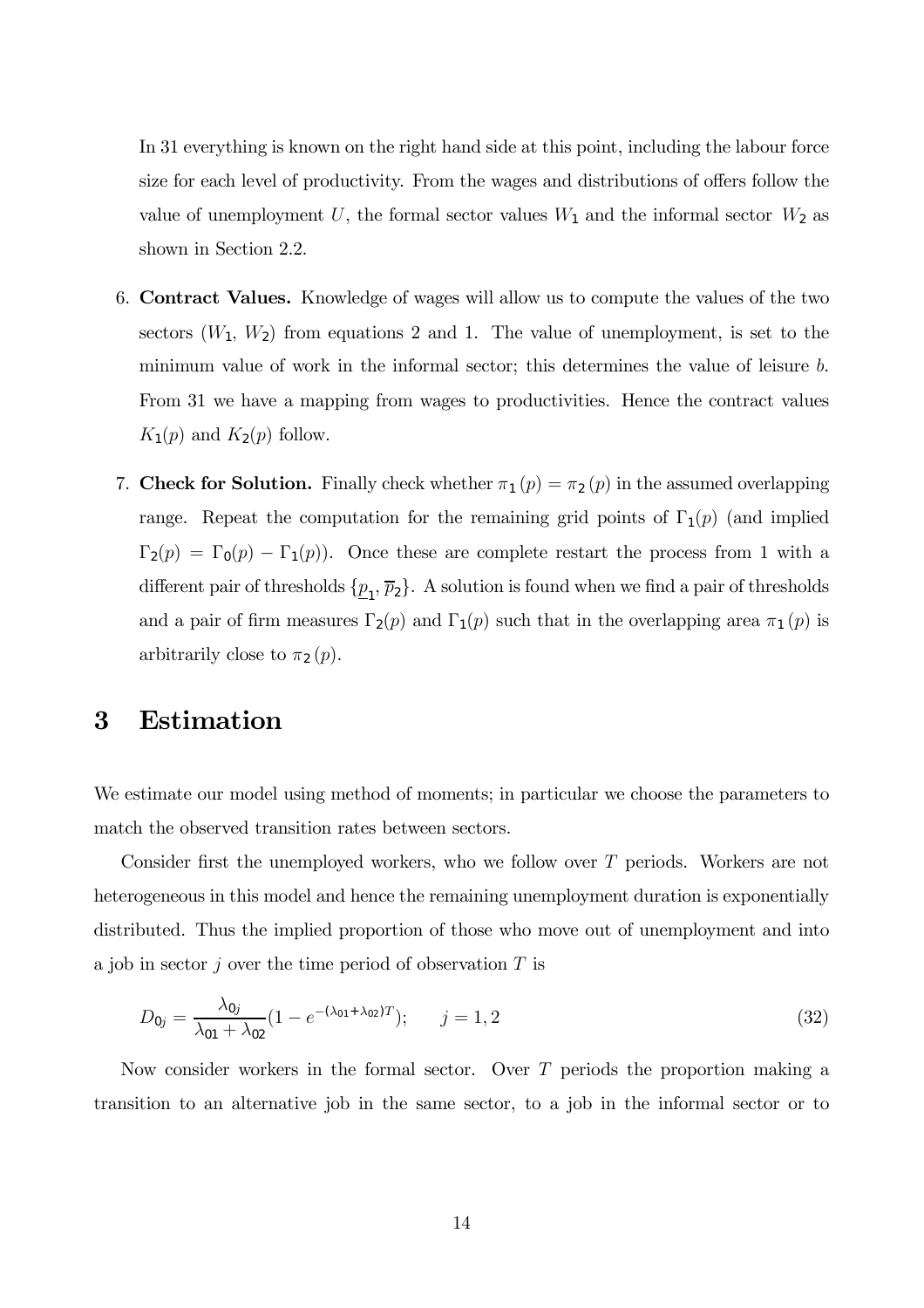unemployment is, respectively

$$
D_{11} = \frac{2}{d_1(x)} \frac{\lambda_{11} \overline{F}_1(x)}{d_1(x)} (1 - e^{-d_1(x)T}) dG_1(x);
$$
  
\n
$$
D_{12} = \frac{2}{d_1(x)} \frac{\lambda_{12} \overline{F}_2(x)}{d_1(x)} (1 - e^{-d_1(x)T}) dG_1(x);
$$
  
\n
$$
D_{10} = \frac{\delta_1}{d_1(x)} (1 - e^{-d_1(x)T}) dG_1(x).
$$
\n(33)

where  $d_1(W) = \delta_1 + \lambda_{11}\overline{F}_1(W) + \lambda_{12}\overline{F}_2(W)$ . Similarly the corresponding transition rates for those observed working initially in the informal sector are

$$
D_{22} = \frac{2}{d_2(x)} \frac{\lambda_{22} \overline{F}_2(x)}{d_2(x)} (1 - e^{-d_2(x)T}) dG_2(x);
$$
  
\n
$$
D_{21} = \frac{2}{d_2(x)} \frac{\lambda_{21} \overline{F}_1(x)}{d_2(x)} (1 - e^{-d_2(x)T}) dG_2(x);
$$
  
\n
$$
D_{20} = \frac{\delta_2}{d_2(x)} (1 - e^{-d_2(x)T}) dG_2(x).
$$
\n(34)

with  $d_2(W) = \delta_1 + \lambda_{11}\overline{F}_1(W) + \lambda_{12}\overline{F}_2(W)$ .

In the above expressions the transition rates for  $i$  to  $j$ ,  $D_{ij}$ , and the equilibrium distribution  $G_i$   $(i, j = 1, 2)$  can be estimated directly from the data. Then the estimates  $\mathcal{A}_i$  are obtained by integration of  $\mathbf{b}_i$ . Note that from wage data, one can estimate wage distributions, say  $\mathbf{b}_1$ and  $\mathcal{O}_2$ . However, the model is solved with  $G_1$  and  $G_2$  in terms of the contract values. The latter are obtained respectively by  $G_1 = \mathbf{\hat{Q}}_1 \circ w_1$  and  $G_2 = \mathbf{\hat{Q}}_2 \circ w_2$  (from Lemma 1). The integrals involving  $g_1$  and  $g_2$  are solved using integration by substitution which allows direct use of  $\mathbf{\hat{g}}_1$  and  $\mathbf{\hat{g}}_2$ , instead of  $g_1$  and  $g_2$  where

$$
g_1 = \mathbf{b}_1 w'_1 = \frac{\mathbf{b}_1}{1 + \delta_1 s} d_1,
$$
  
\n $g_2 = \mathbf{b}_2 w'_2 = \mathbf{b}_2 d_2.$ 

We present results using the Epanechnikov kernel and the bandwidth is chosen by rule of thumb. However, the results were not sensitive to the specific choice of kernel.

The offer distributions  $F_i$   $(i = 1, 2)$  have to be obtained as solutions to the equilibrium as explained in section 2.6. These eight transition rates depend on eight parameters, i.e. six arrival rates and two job destruction rates and the model is just identified.

To obtain estimates we thus use a nested algorithm: We start with an initial guess of the parameters. Based on this we compute the equilibrium for each sector, which yields the  $F_i$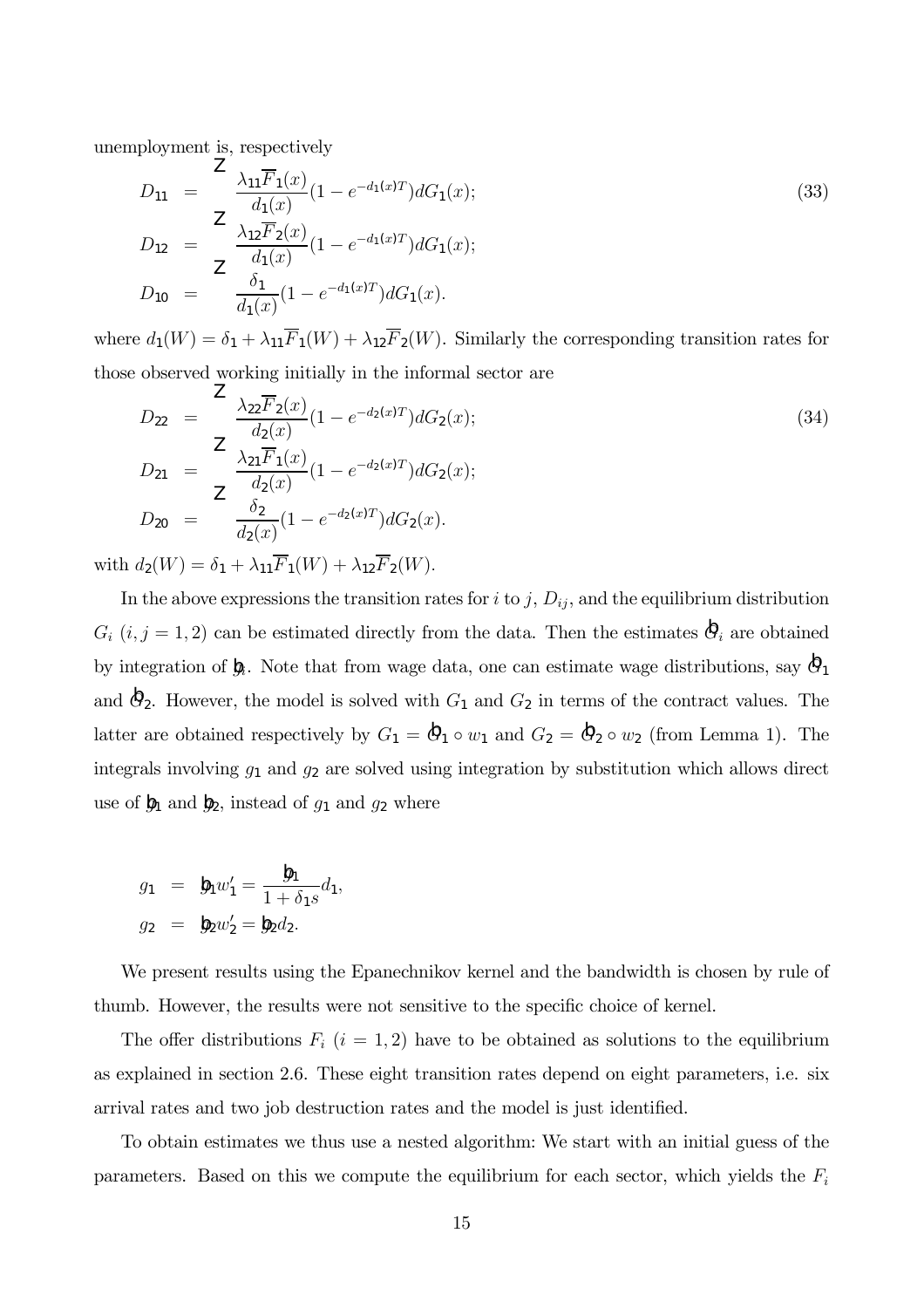for each sector. Given the steady-state offer distributions we solve the moment conditions for the unknown parameters. We repeat this process until convergence.

#### 3.0.1 Estimating Enforcement costs and Unemployment Insurance

In the above process we did not need to know directly unemployment insurance  $UI$ , the value of leisure, b or the cost of enforcement. They are all implicitly reflected in the  $G_i$  that we actually observe. However, these are all needed to perform counterfactual simulations.

Given the discount rate, r, the labour tax rate  $\tau$  and the severance pay parameter s, the value of leisure  $b$  is identified from the workers value function in the informal sector. The legal minimum wage is not enforced in that sector and hence the minimum observed wage is the reservation wage. Combining this with the value of unemployment we can identify  $b<sup>5</sup>$ 

For unemployment insurance we could use data. Alternatively we can back it out from the model, by imposing a government budget constraint. About 8.5% of receipts from labour taxes fund UI. Hence we compute the implied UI using the government budget constraint

$$
L_{\overline{w}_1}
$$
  
0.085 $\tau$   

$$
\underline{w}_1
$$
  

$$
xdG_1(x) = UI \cdot \delta_1.
$$

However, using observed UI and the exploiting possible policy changes could add to the identification of the model. Finally, the implied cost of informality  $C$  can be backed out based on

The equality of profits in the overlapping area  $\pi_2(\bar{p}_2) = \pi_1(\bar{p}_2)$  identifies the enforcement cost parameter C.

#### 3.0.2 Endogenous arrival rates: Estimating a matching function.

Our approach is to estimate the model for different skill groups and genders separately assuming that there are no spillovers across markets. For each group we estimate a different set of parameters per region and time period. This raises the question of whether we can link the way that the arrival rates and the enforcement costs vary over time and region. In this section we describe a minimum distance procedure that we use to estimate the parameters of an implied matching function and of a function linking the degree of observed monitoring of informal firms to the estimated levels of expected fines  $(C)$ .

<sup>&</sup>lt;sup>5</sup>An important issue here is measurement error. At present we have not allowed for wages to be measure with error. If we did, this would affect the estimation of the the distributions  $G$  and the value of leisure  $b$ .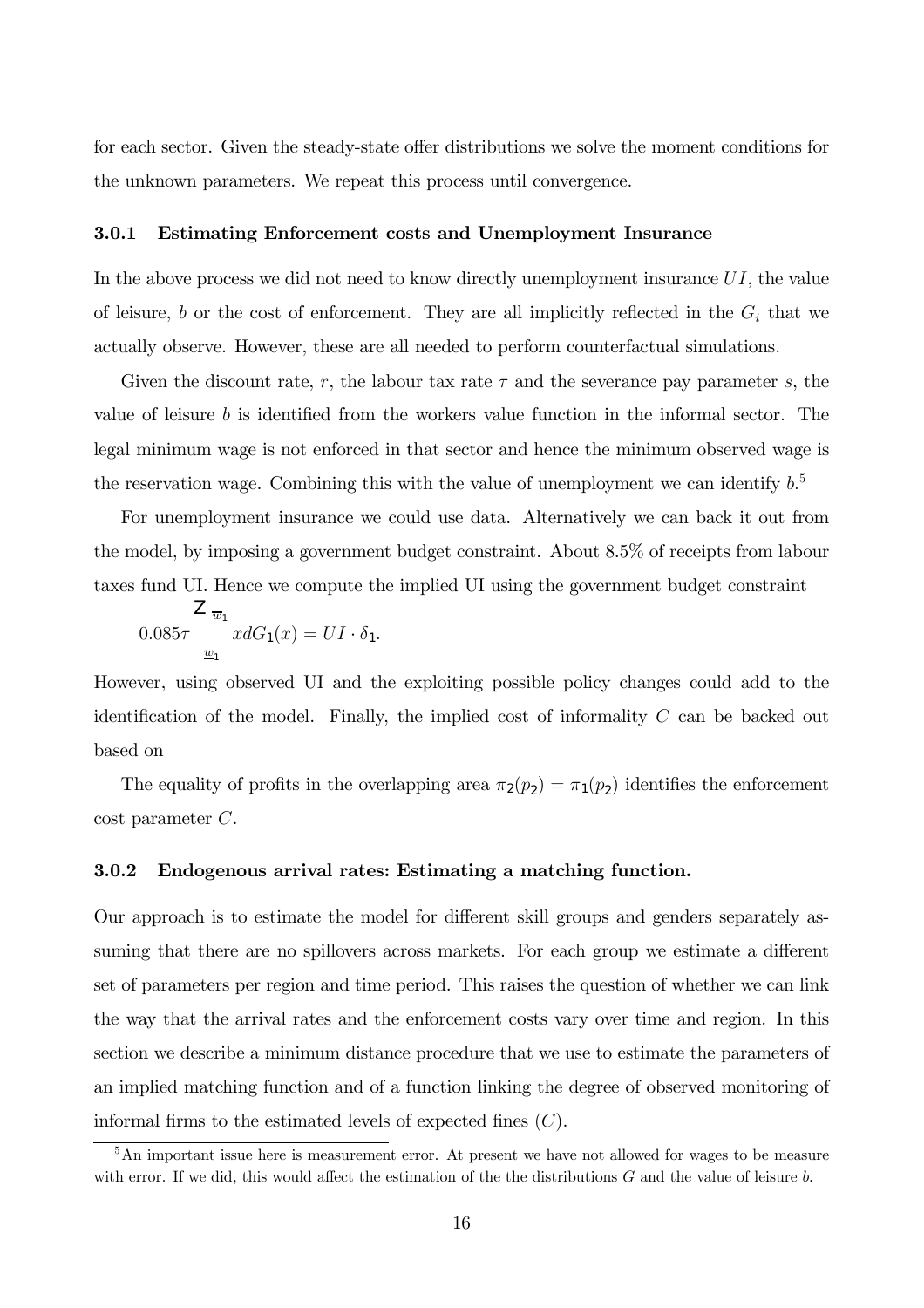Consider the possibility of congestion effects in the job offer arrival rates. A simple way to model  $\lambda_{ij}$  is as follows. An unemployed worker has search effort  $s_0 = 1$  (normalisation). The search effort of employed workers is  $s_1$  or  $s_2$  depending on the sector in which they work. Assume that the flow of contacts between firms (in general) and workers are given by a matching function  $f(\theta)$ . We assume that an offer from the formal sector can be sampled with probability  $n_1/(n_1 + \alpha n_2)$  while an offer from the informal sector is sampled with probability  $\alpha n_2/(n_1 + \alpha n_2)$ .<sup>6</sup> Thus, we define the job offer arrival rates to workers in state  $i = 0, 1, 2$  from the formal sector and from the informal sector, respectively

$$
\lambda_{i1} = \frac{n_1}{(n_1 + \alpha n_2)} s_i f(\theta);
$$

$$
\lambda_{i2} = \frac{\alpha n_2}{(n_1 + \alpha n_2)} s_i f(\theta).
$$

where market tightness is defined as

$$
\theta = \frac{n_1 + \alpha n_2}{u + s_1 m_1 + s_2 m_2}
$$

and we specify  $f(\theta) = \mu \theta^{\eta}$ .<sup>7</sup>

We use minimum distance to estimate the search effort parameters  $s_1$  and  $s_2$  and for the remaining matching function parameters  $\alpha$ ,  $\mu$  and  $\eta$ . The basic premise of this approach is that the differences across time and regions (local labor markets) can be summarised simply as differences in market tightness.

## 4 Data

#### 4.1 The labour force survey

Our main source of data consists of a panel of individuals at working age sampled by the labour force survey of Brazil, Pesquisa Mensal de Emprego (PME). PME was designed and conducted by the National Statistics Bureau to follow individuals of the six main metropolitan regions of Brazil. Each individual is interviewed during four consecutive months, then for another

<sup>&</sup>lt;sup>6</sup>Interpretation of  $\alpha$ .

<sup>&</sup>lt;sup>7</sup>This implies an average contact rate for firms  $f(\theta)/\theta = \frac{u\lambda_{0j} + m_1\lambda_{1j} + m_2\lambda_{2j}}{n_j}$  which is the same for the informal and for the formal market.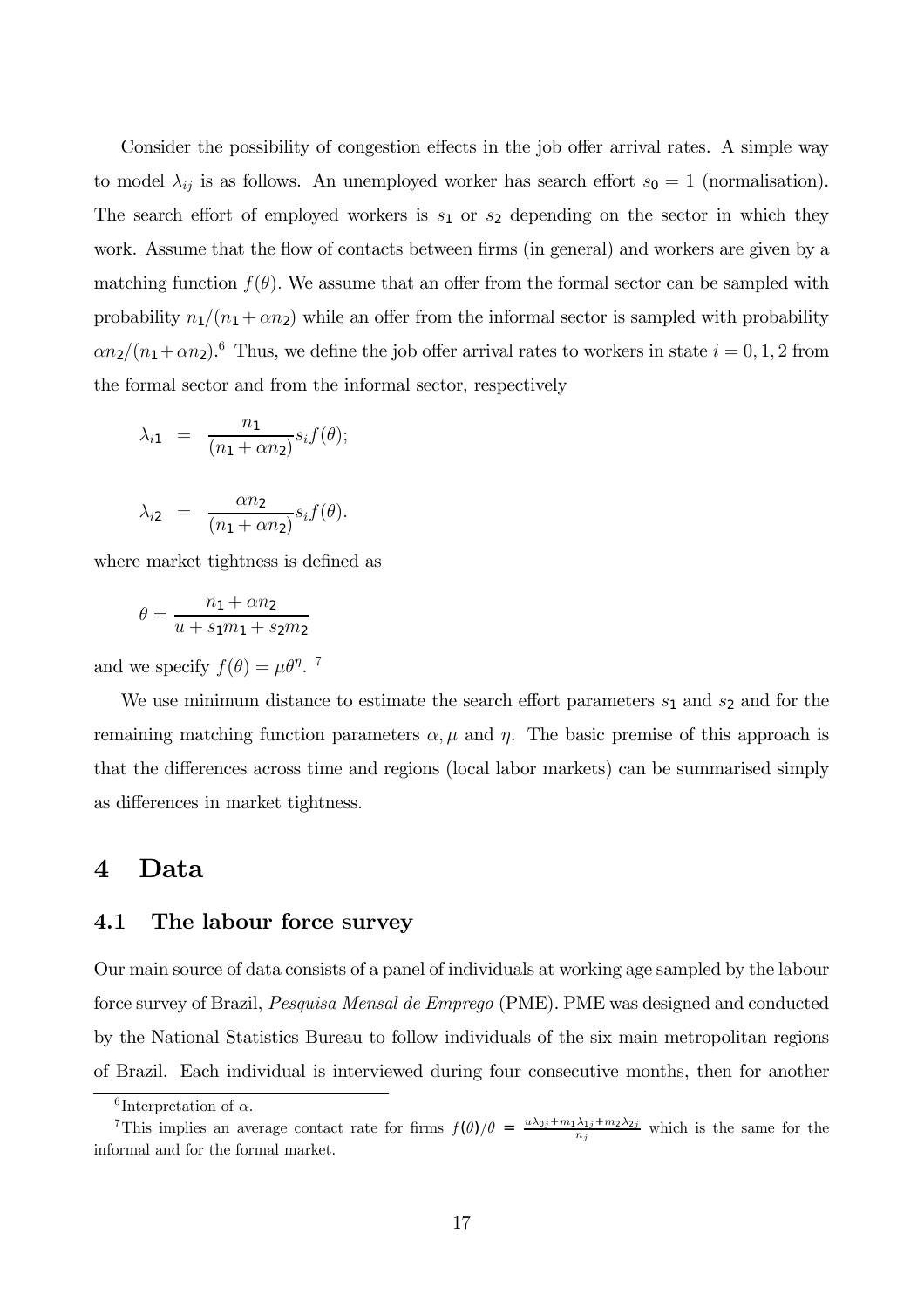four consecutive months one year after its entry into the sample. The sample period starts on January 2002 and goes until December 2007.8

For the purpose of this paper, we select workers aged 23 to 65 who are found to be either unemployed<sup>9</sup> or working as an employee (registered or unregistered). Our definition of formal workers in this paper is thus whether the worker's current job is registered with the Ministry of Labour. <sup>10</sup> In Brazil, there is a federal minimum wage, which should be the minimum paid to all formal employees. The average legal minimum wage over the sample period is of 300 Reais per month.<sup>11</sup> Workers under a formal contract found to earn less than the minimum wage were taken out from sample (8% of formal workers). We believe this is due to reporting error and we similarly discard the 5% lowest wages out of the informal workers sample, thus excluding mostly the zero-wage earners and the part-time jobs. We also trim the very top wages (0.01% highest of the sample).

Table 1 shows, by year, the proportions of workers in each category: unemployed, formal salaried and informal salaried. The cross-sectional sample contains about 66% of formal salaried workers, 20% of informal salaried and 14% of unemployed. Over the period 2002-2007, we observe a large increase in the proportion of formal wage workers. In particular, substantial changes have taken place more recently with the formal workers proportion increasing from 64% in 2004 to 68% in 2007. On the other hand, for the same period, we observe a small decline in the proportion of informal workers and a large drop in the unemployed proportion, respectively, by 1.6 and 2.9 percentage points.

Now, looking at our measure of informality (proportion of informal employees in the population 23 to 65 yrs old), we see that a significant fraction of workforce is informal in the six largest metropolitan regions of Brazil, an average of 24%. As Table 1 shows, informality in our data increased until 2004 following the same trend observed since the 80s in the country. What is more striking is that this trend has been recently inverted with informality declining

<sup>8</sup>Due to methodological changes in the PME data from 2002, we opted to use only the new PME. The first reason is that we solve for the steady-state, which is an assumption hard to defend over a long period of time. The second reason is that the new PME contains retrospective information about duration of the actual employment, which we need to identify job-to-job transitions.

<sup>&</sup>lt;sup>9</sup>We take out unemployed whose last job was not as an employee. By doing so, we exclude mostly unemployed who once was self-employed or inactive, e.g. individuals whose behaviour deviate from the predictions of our model.

 $10$ The job is registered if the worker reports having its worker's card "signed" by the firm.

<sup>11</sup>All wages are in Reais of June/2008.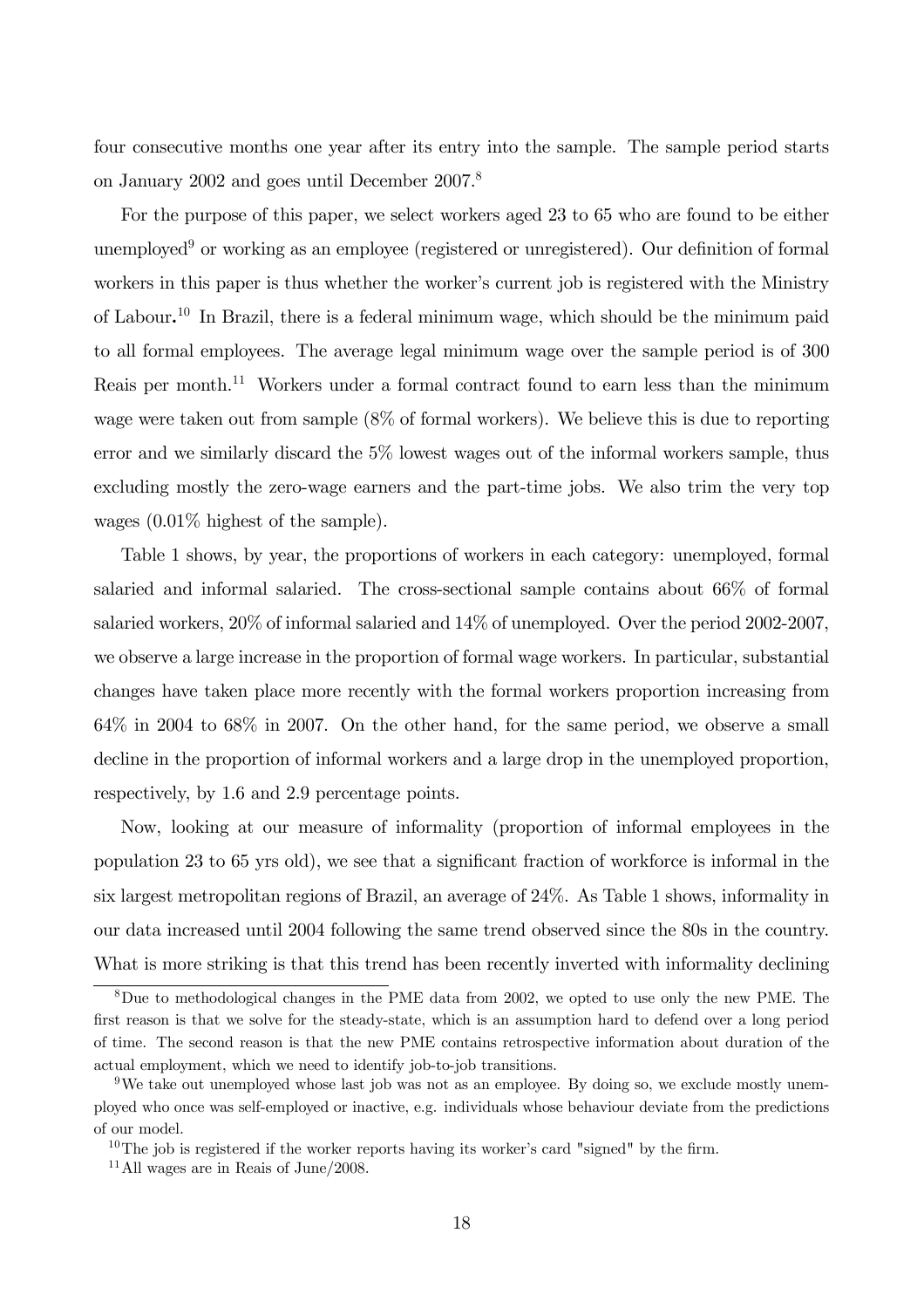|                                                      |  | 2002 2003 2004 2005 2006 2007 Total |  |      |
|------------------------------------------------------|--|-------------------------------------|--|------|
| Unemployed 15.1 15.9 14.9 13.0 13.1 12.0 13.9        |  |                                     |  |      |
| Formal salaried 64.7 63.6 63.9 65.7 66.5 68.4        |  |                                     |  | 65.6 |
| Informal salaried 20.2 20.5 21.2 21.2 20.4 19.6 20.5 |  |                                     |  |      |
|                                                      |  |                                     |  |      |
| Informality Rate 23.8 24.3 24.9 24.4 23.5 22.2 23.8  |  |                                     |  |      |
|                                                      |  |                                     |  |      |

Table 1: Working Status, by year.

by 2.7 percentage points in 3 years, from 2004 to 2007.

#### 4.1.1 Transitions

In this paper, we follow individuals up to four months or until their first move which can be job-to-job, unemployment-to-job or job-unemployment, where the job can be in the formal or in the informal sector.<sup>12</sup> At the date of the first interview, we observe the worker's employment status, the duration of spell (time elapsed) and the wage earned. From the subsequent three months, we construct the censoring indicator (equal to one if the individual or data is missing in all three following months), the remaining time in the status and the transition indicators. What allows us to identify within sector job transitions (e.g. formal to formal and informal to informal) is the survey question about time of job spell<sup>13</sup>. For example, we consider that a worker has not moved if initially they are a formal worker, declare to be formal in the third month of interview, but answered that the last job duration is more than two months. A description of information we have for transitions is at Table 10 by year and at Table 11 by region.

As Table 10 displays, the average exit rate from unemployment within 4-months is high, which reflects a low duration of unemployment spell  $(11 \text{ months})$  in the main regions of Brazil. Exit from unemployment to an informal sector job is more frequent and anti-cyclical as we can observe during economic downturns, e.g. during 2003 and 2004. Exit to the formal sector has an increasing trend which accompanies the increase in the proportion of formal workers in the last two years of the sample. Next, the percentage of workers who move job-to-job shows low mobility for initially formal workers and high mobility for informal workers. This is confirmed when we look at average duration of formal and informal jobs, which are respectively 70 and

 $12$ We do not use the entire sixteen-months window of PME due to attrition problems.

<sup>&</sup>lt;sup>13</sup>This question is only available in PME after year 2002.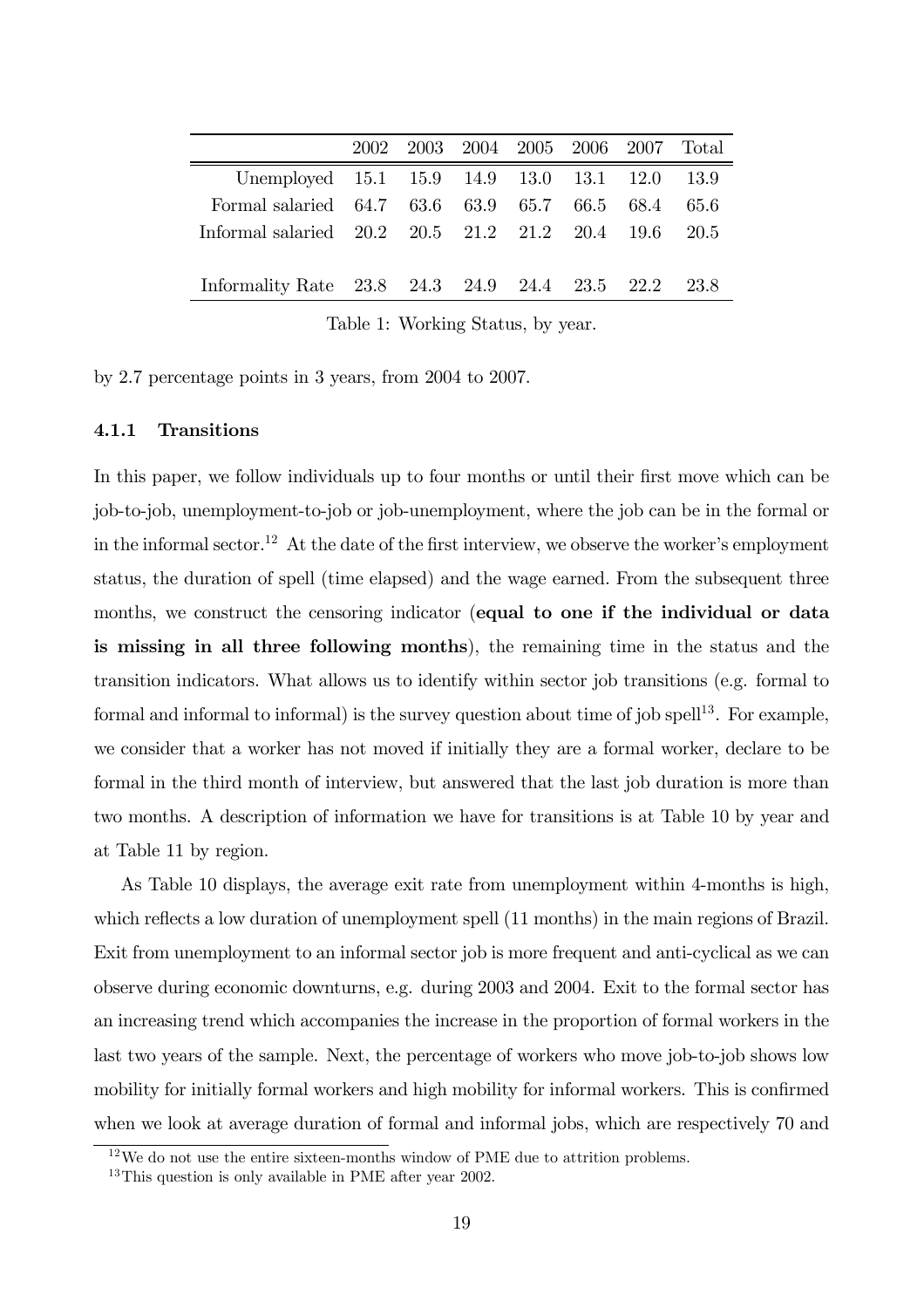45 months, e.g. much higher among formal employees. The fact that within-sector turnover is higher during recession periods is striking. Maybe this is due to more job separations and fast reallocation. Another interesting fact in this data which confirms evidence found in the empirical literature is that the flow is higher from informal to formal, rather than the contrary. Besides, workers transit more from the informal sector to formal more recently, also contributing to raising formality in past years.

At Table 11, the results by metropolitan region show significant variation on the employment status and on turnover rates across different locations in Brazil. According to local development, we could separate Recife and Salvador as low developed areas from the remaining four regions Sao Paulo, Rio de Janeiro, Belo Horizonte and Porto Alegre as the high developed group. For the low development areas, the two first lines of Table 11 show that unemployment is high, around 18%, while it is about 12% for the high developed areas. Interestingly, we could not associate informality only with level of development. While Recife has about 30% informality rate, Sao Paulo is as informal as Salvador, with respectively  $25\%$ and 24%.

Regarding the turnover rates, it is not obvious either to which region characteristics we can associate them. Data shows however that Rio de Janeiro and Salvador distinguish themselves from the other regions as they present much lower turnover rates. Furthermore, Rio de Janeiro has the longest job tenure in the formal (76 months) and in the informal sector (52 months), while Belo Horizonte the shortest duration with 65 in the formal and 42 months in the informal.

To account for workers heterogeneity we estimate the model by sex and education groups. Low education means having 8 or less years of schooling and high education above  $8^{14}$ . The composition of workers at the date of the first interview, informality rate and turnover information are provided in Table 4, by group.

In our estimation, we also separate the economy in segments defined by metropolitan region and year. As we are going to see later, this is particularly convenient for simulation

<sup>&</sup>lt;sup>14</sup>Note that due to missing education values, the results for all sample in this table will not match that of tables 2 and 3. In our estimations using all sample data, we consider the individuals with missing education.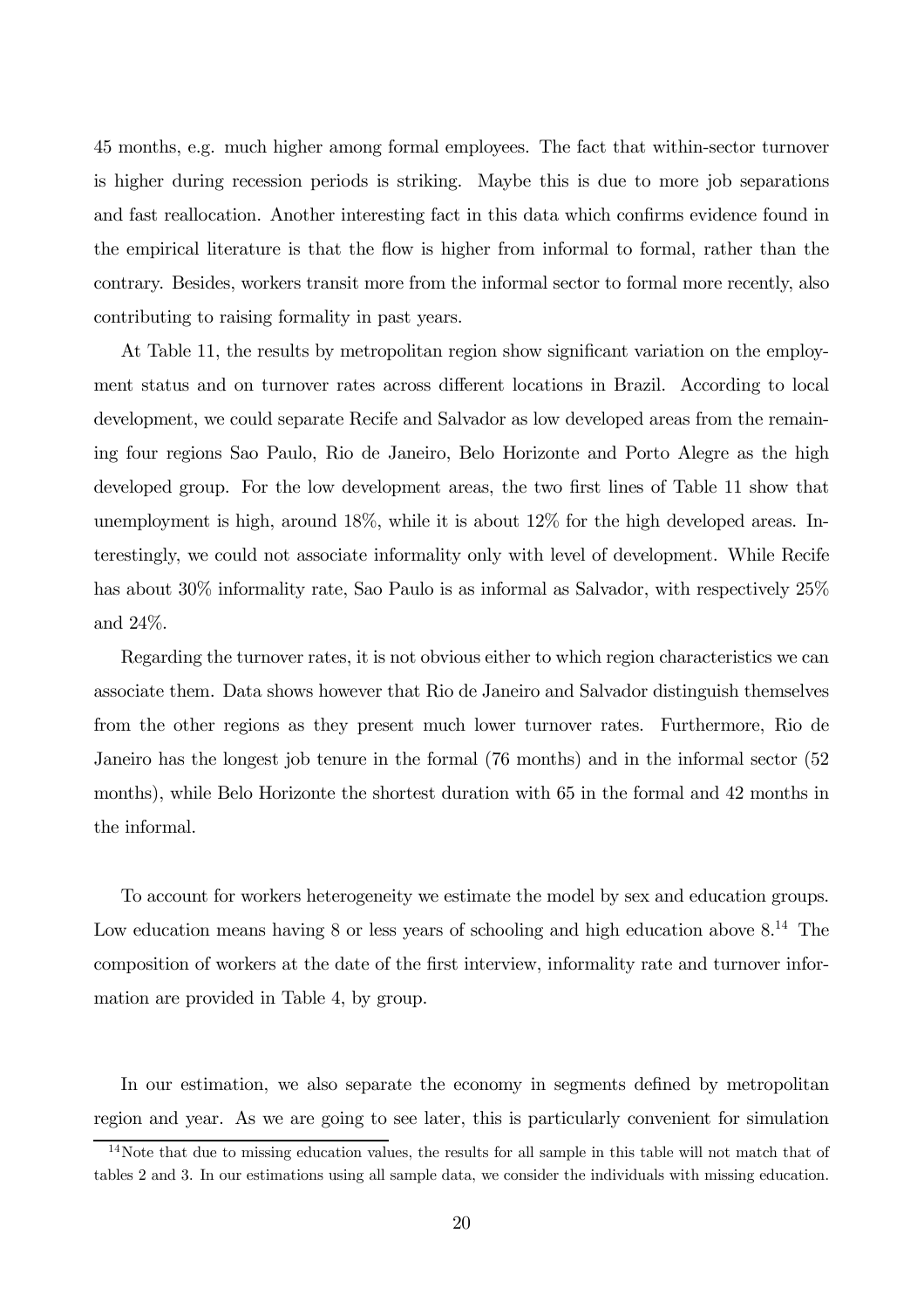|                                              | All sample | Male          | Male           | Female        | Female         |
|----------------------------------------------|------------|---------------|----------------|---------------|----------------|
|                                              |            | low education | high education | low education | high education |
| Number of Individuals                        | 431,099    | 128,978       | 127,935        | 56,787        | 117,399        |
| Unemployed                                   | 56,495     | 14,289        | 11,749         | 12,614        | 17,843         |
| Formal                                       | 283,808    | 82,331        | 93,506         | 30,876        | 77,095         |
| Informal                                     | 90,796     | 32,358        | 22,680         | 13,297        | 22,461         |
| Informality Rate $(\%)$                      | $24.2\,$   | 28.2          | 19.5           | $30.1\,$      | 22.6           |
| Censored Observations $(\%)$                 | $24.3\,$   | $24.0\,$      | 22.5           | 29.3          | 24.3           |
| Unemployed                                   | $34.5\,$   | $35.4\,$      | $29.0\,$       | $42.3\,$      | 31.8           |
| Formal                                       | 20.8       | 19.8          | $20.5\,$       | 22.9          | 21.5           |
| $\qquad \qquad In formal$                    | $28.9\,$   | $29.6\,$      | $27.3\,$       | $31.8\,$      | $27.9\,$       |
| Transitions (% of workers by initial status) |            |               |                |               |                |
| Unemployed-Formal                            | 9.68       | 11.13         | 13.66          | 5.23          | 8.51           |
| Unemployed-Informal                          | $15.34\,$  | 24.00         | 17.06          | 8.89          | 11.48          |
| ${\tt Formal\text{-}Formal}$                 | 2.13       | 2.22          | 2.13           | 2.06          | 2.08           |
| Formal-Unemployed                            | $1.99\,$   | $2.15\,$      | $1.96\,$       | $1.88\,$      | 1.91           |
| $Formal-Informal$                            | 0.33       | 0.46          | 0.27           | $0.30\,$      | 0.27           |
| Informal-Informal                            | 5.62       | 7.16          | 4.65           | 5.47          | 4.54           |
| Informal-Unemployed                          | 6.48       | 7.74          | 5.74           | 6.29          | 5.57           |
| Informal-Formal                              | 1.11       | 1.39          | 1.07           | 0.74          | 0.96           |
| Mean Duration (in months)                    |            |               |                |               |                |
| Unemployed                                   | $11.2\,$   | $10.8\,$      | $10.7\,$       | $11.7\,$      | 11.4           |
| (std. dev)                                   | 12.9       | $13.1\,$      | $12.0\,$       | $13.5\,$      | $12.8\,$       |
| Formal                                       | $70.1\,$   | $71.2\,$      | 73.7           | $64.0\,$      | 67.2           |
| (std. dev)                                   | $75.8\,$   | 77.9          | $79.1\,$       | $69.6\,$      | $71.6\,$       |
| Informal                                     | $44.8\,$   | $45.5\,$      | $47.9\,$       | $42.5\,$      | $42.0\,$       |
| (std. dev)                                   | $65.3\,$   | $69.1\,$      | $66.8\,$       | 62.7          | $59.1\,$       |

Table 2: Description of data, by sex and education.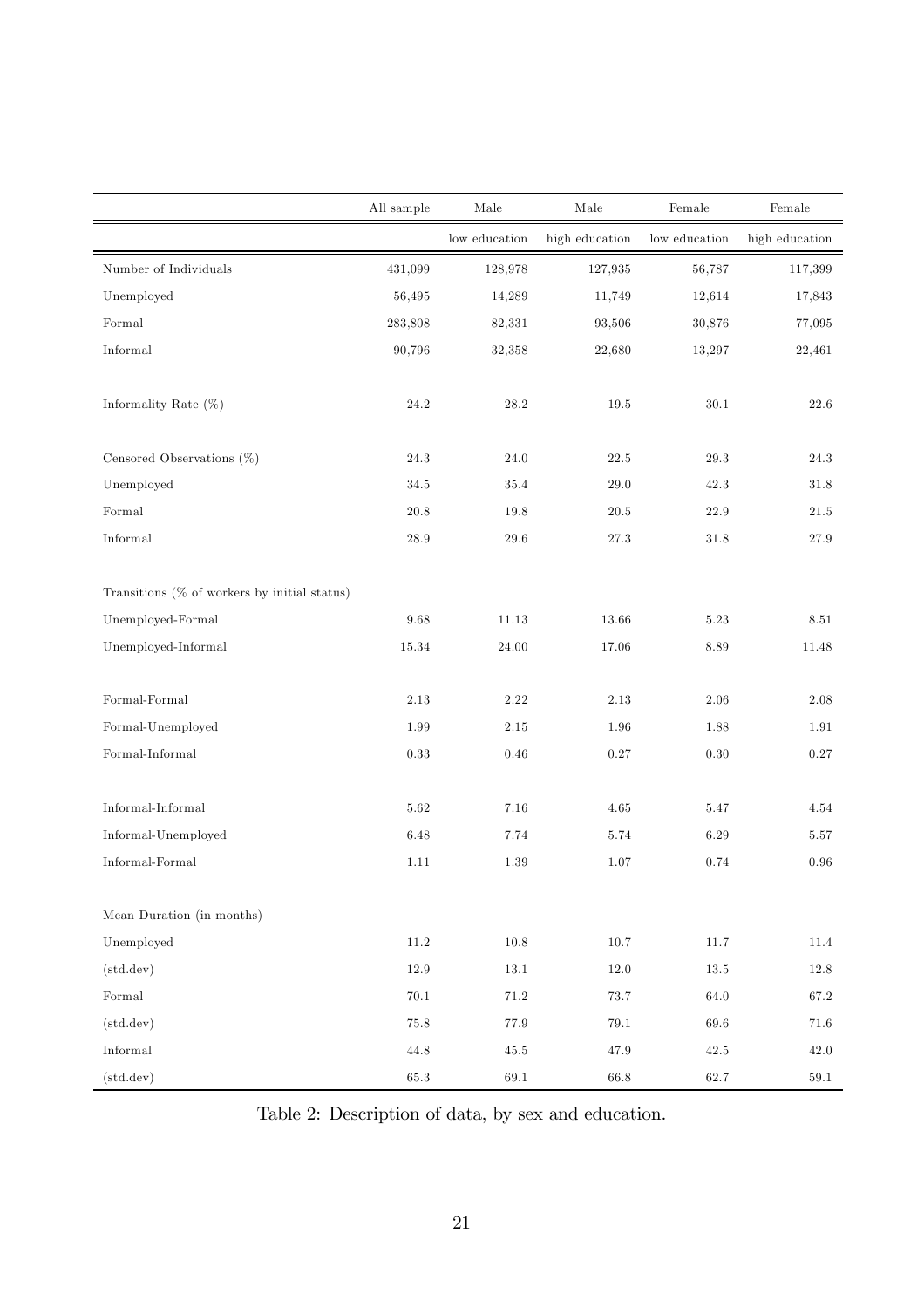because it gives the variation we need to match with policy data varying by region and year. To illustrate, Figures ?? and ?? plot the kernel estimates of the wage densities  $\mathfrak{g}_1$  and  $\mathfrak{g}_2$  by region, e.g. the densities of earned wages at the date of the first interview.



Log-density of wages in the Informal sector, by region \bigskip



Log-density of wages in the Formal sector, by region \bigskip

For the first two regions (Recife and Salvador) wages concentrate more at the minimum value observed in our sample. The legal minimum wage is about 5.6 in log terms and that is the minimum in the formal sector. For all the other regions, we observe more of a log-normal shape for both wage distributions.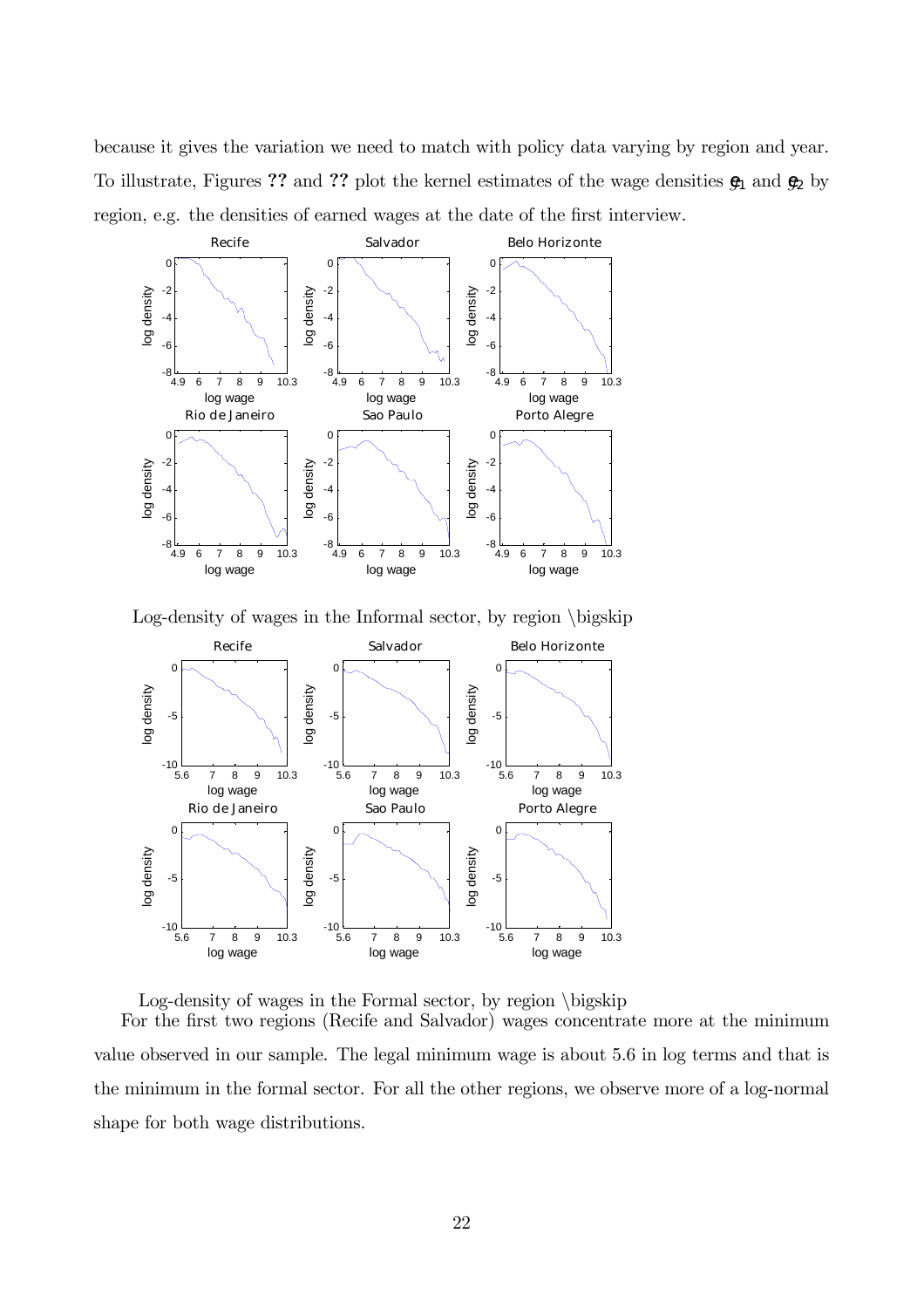## 4.2 Enforcement data

We use administrative data on the enforcement of labour regulations, collected by the Department of Inspections at the Ministry of Labour of Brazil (biannually, from 1996 to 2006). The data was used in Almeida, Carneiro and Narita (2009) and kindly provided by the first two authors. A comprehensive explanation of the enforcement of labour regulation system in Brazil is in Almeida and Carneiro (2009). In short, the Ministry of Labor is in charge of enforcing compliance with labor regulation in Brazil. Given the size of the country, enforcement is first decentralized at the state level and then at a local level, which are the subregions within each state of Brazil. Each metropolitan region is a subregion in itself and there is located the main office of labour inspection in the state. Most of the inspections and fines applied are to ensure firms compliance with the worker's formal registration, severance pay, wage and working time. This accounts for about 62% of all causes for fines applied to firms. Fines can be fixed per worker, or indexed to firm size and profitability. For example, a firm is fined by Reais 403 for each worker that is found unregistered and by Reais 170 per worker due to infractions related to wage such as delay or lack of payment of contractual wage. Depending on its size and profitability, if a firm does not comply with the mandatory contributions towards severance, then it can be fined an amount between Reais 11 and Reais 106 per employee. The fines related to working time (daily, weekly or extra hours) vary from Reais 40 to 4,025 also per worker. In all these mentioned situations, recidivism leads to fine values being doubled. Given that the legal mininum wage is 415 in Reais of 2009, at least for low profit firms, we argue that the fine values are quite significant to deter firms from crime.<sup>15</sup>

In particular, the data contain information on the number of inspections per city. We then construct the number of inspections per metropolitan area present in PME data. To obtain our measure of enforcement, we use the total number of firms by region and year, which is information of all registered firms organized by the National Statistics Bureau. In our paper, the measure of enforcement is thus the number of inspections per firm, which is showed in Table 3, by region and for entire country.

In Brazil, the labour inspection reaches a considerable fraction of firms and decreased

<sup>&</sup>lt;sup>15</sup>Carneiro and Almeida (2009) also mentions that small businesses are more likely to have to pay the fines. This is because they do not have their own legal department to contest the fine and possibly avoiding paying it. Moreover, if a firm agrees on the fine and pays within 10 days of their notification, there is a 50% discount.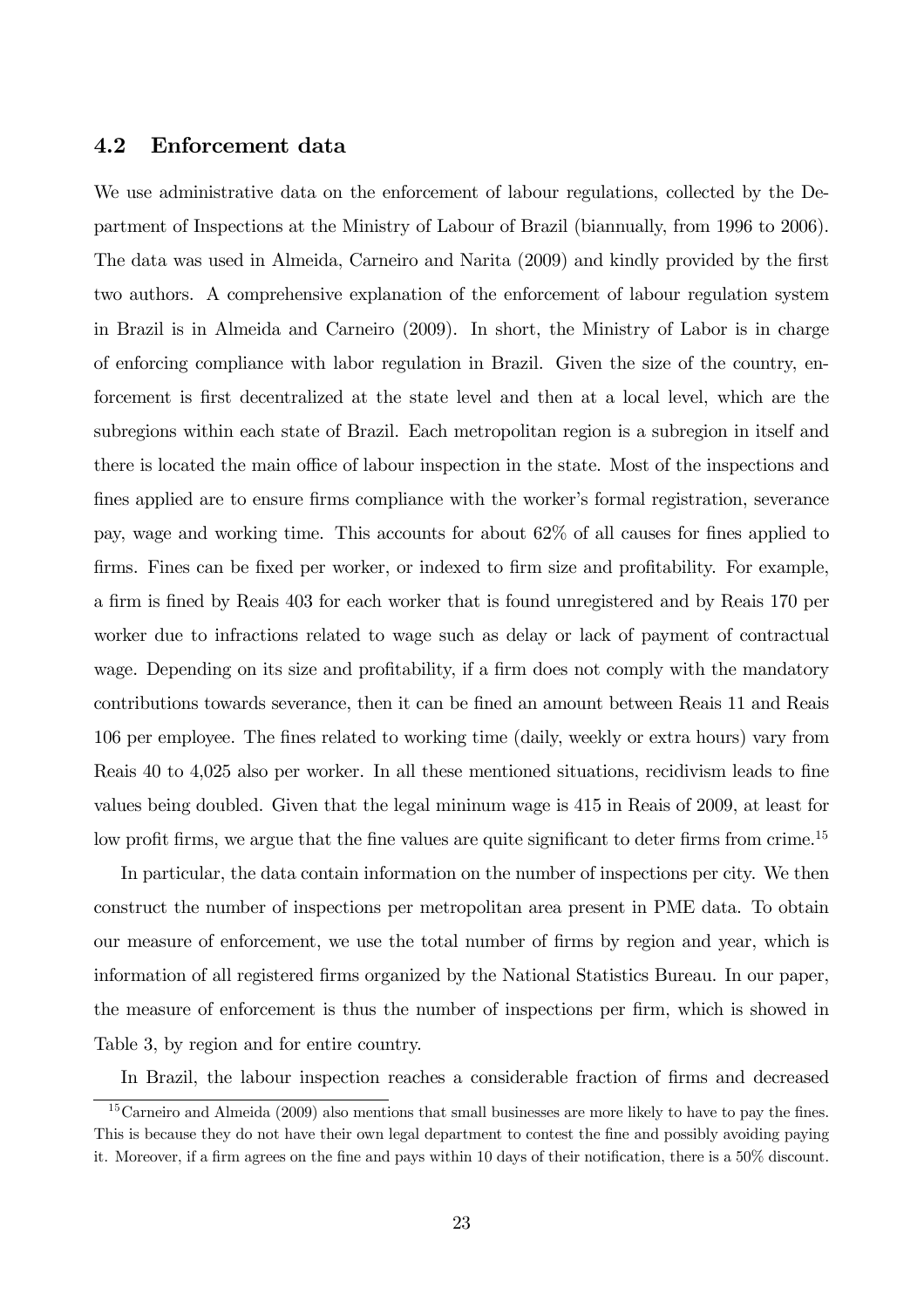|                | 1996  | 1998    | <b>2000</b> | 2002  | 2004  | 2006  | Total |
|----------------|-------|---------|-------------|-------|-------|-------|-------|
| Recife         | 0.437 | 0.198   | 0.238       | 0.144 | 0.136 | 0.151 | 0.201 |
| Salvador       | 0.243 | 0.108   | 0.181       | 0.107 | 0.076 | 0.104 | 0.127 |
| Belo Horizonte | 0.174 | 0.229   | 0.167       | 0.118 | 0.092 | 0.096 | 0.139 |
| Rio de Janeiro | 0.188 | 0.135   | 0.159       | 0.103 | 0.092 | 0.083 | 0.122 |
| Sao Paulo      | 0.086 | 0.070   | 0.068       | 0.058 | 0.048 | 0.049 | 0.061 |
| Porto Alegre   | 0.150 | 0.085   | 0.097       | 0.064 | 0.046 | 0.056 | 0.078 |
|                |       |         |             |       |       |       |       |
| <b>BRAZIL</b>  | 0.122 | (1.091) | 0.095       | 0.067 | 0.058 | 0.066 | 0.079 |
|                |       |         |             |       |       |       |       |

Table 3: Number of Inspections per firm

overtime from 12%, in 1996, to 7%, in 2006. The enforcement level, by region, shows similar trend but clearly different levels and size of variation over the years. That variation is what we are going to explore in this paper to simulate the policy impact of labour inspection on our equilibrium level of informality and wage distributions.

# 5 Results

#### 5.1 Frictional Parameters

The model can be fitted to different markets separately, treating each as a segmented labour market, between which workers do not compete directly. Within this context, aggregating markets is equivalent to broadening the amount of competition but imposing homogeneity across workers, who we might think of as dissimilar in terms of tastes and productivity. In what follows we summarise the results by level of education and by male and female.

Table 4 shows the estimates of the job destruction and the job arrival rates. The unit of time is a month. Subscript 1 refers to the formal sector and 2 to the informal. The arrival rates  $\lambda_{ij}$  denote an offer arriving from sector j to someone currently in sector i. Looking at the pooled results the destruction rates are three times as high in the informal sector than in the formal one. Informal jobs, in the absence of job to job mobility are expected to last nearly five years; so even they are very stable. Unemployed workers receive 50% more offers from the informal sector than the formal one. Interestingly, the arrival rates of jobs from other informal jobs is higher for individuals already in the informal sector than for those who are unemployed; so in terms of sampling informal sector jobs, it pays to be working in the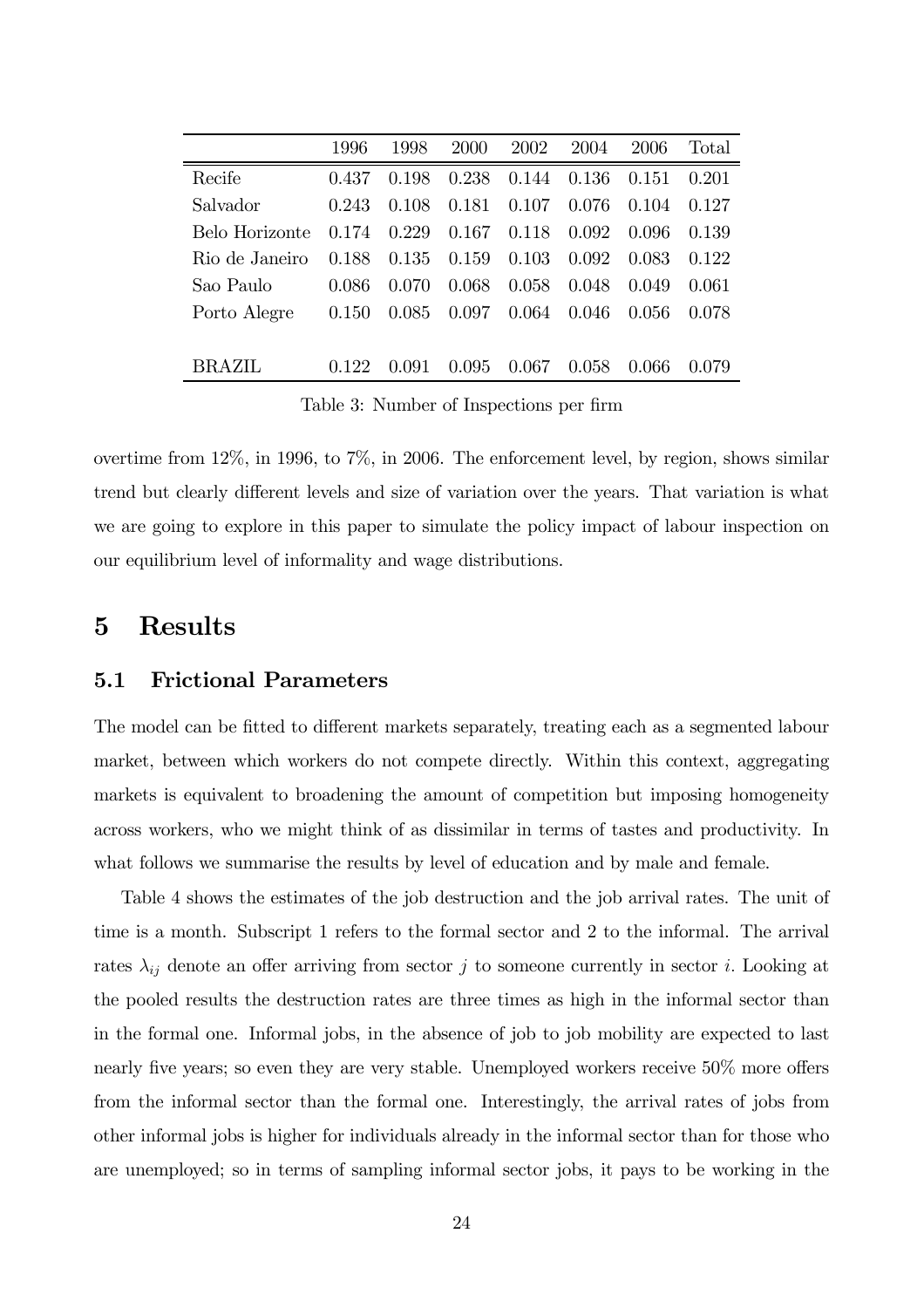|                                          | $\delta_1$ | $\delta_2$ | $\lambda_{01}$ | $\lambda_{02}$ | $\lambda_{11}$ | $\lambda_{22}$ | $\lambda_{12}$ | $\lambda_{21}$ |
|------------------------------------------|------------|------------|----------------|----------------|----------------|----------------|----------------|----------------|
| All sample                               | 0.0051     | 0.0176     | 0.0281         | 0.0442         | 0.0319         | 0.0717         | 0.0044         | 0.0058         |
|                                          |            |            |                |                |                |                |                |                |
| Male, low education                      | 0.0055     | 0.0211     | 0.0343         | 0.0739         | 0.0324         | 0.0950         | 0.0048         | 0.0071         |
|                                          |            |            |                |                |                |                |                |                |
| Male, high education                     | 0.0050     | 0.0152     | 0.0408         | 0.0510         | 0.0291         | 0.0517         | 0.0032         | 0.0057         |
|                                          |            |            |                |                |                |                |                |                |
| Female, low education                    | 0.0048     | 0.0168     | 0.0141         | 0.0240         | 0.0346         | 0.0703         | 0.0031         | 0.0044         |
|                                          |            |            |                |                |                |                |                |                |
| Female, high education $0.0049$ $0.0148$ |            |            | 0.0237         | 0.0320         | 0.0305         | 0.0527         | 0.0032         | 0.0055         |
| Time unit: month.                        |            |            |                |                |                |                |                |                |

#### Table 4: Friction Parameters

informal sector. This is also true for formal workers. Thus an unemployed worker receiving an offer will improve her search productivity in the sector they received the offer from by taking on the job. Crossing sectors however is much harder on the job with very low arrival rates.

Looking down the table, we see that job destruction rates from the informal sector are basically the same across genders and education. here is some variation for the informal job destruction rates, with the highest rates seen from low education males whose jobs are expected to last less that 5 years (with no job mobility). Low education males also have the highest arrival rates from the informal sector when unemployed, while high education ones the highest arrival rates from the formal one. Low education males also receive about one offer every 11 months to move to an alternative job in the informal sector. Women tend to have lower arrival rates when unemployed, although low education women fare worse than high educated ones in this respect.

In Table 12 we report estimates of the model by region and time. There is quite some variation (standard errors to follow!) and interesting patterns are revealed; for example in many cases we see job destruction rates increasing over time and the arrival rates for the unemployed also increasing. Moreover the arrival rates for jobs in the formal and the informal sector do not always move in the same direction. Overall, periods of lower unemployment are associated with higher job mobility, particularly in the informal sector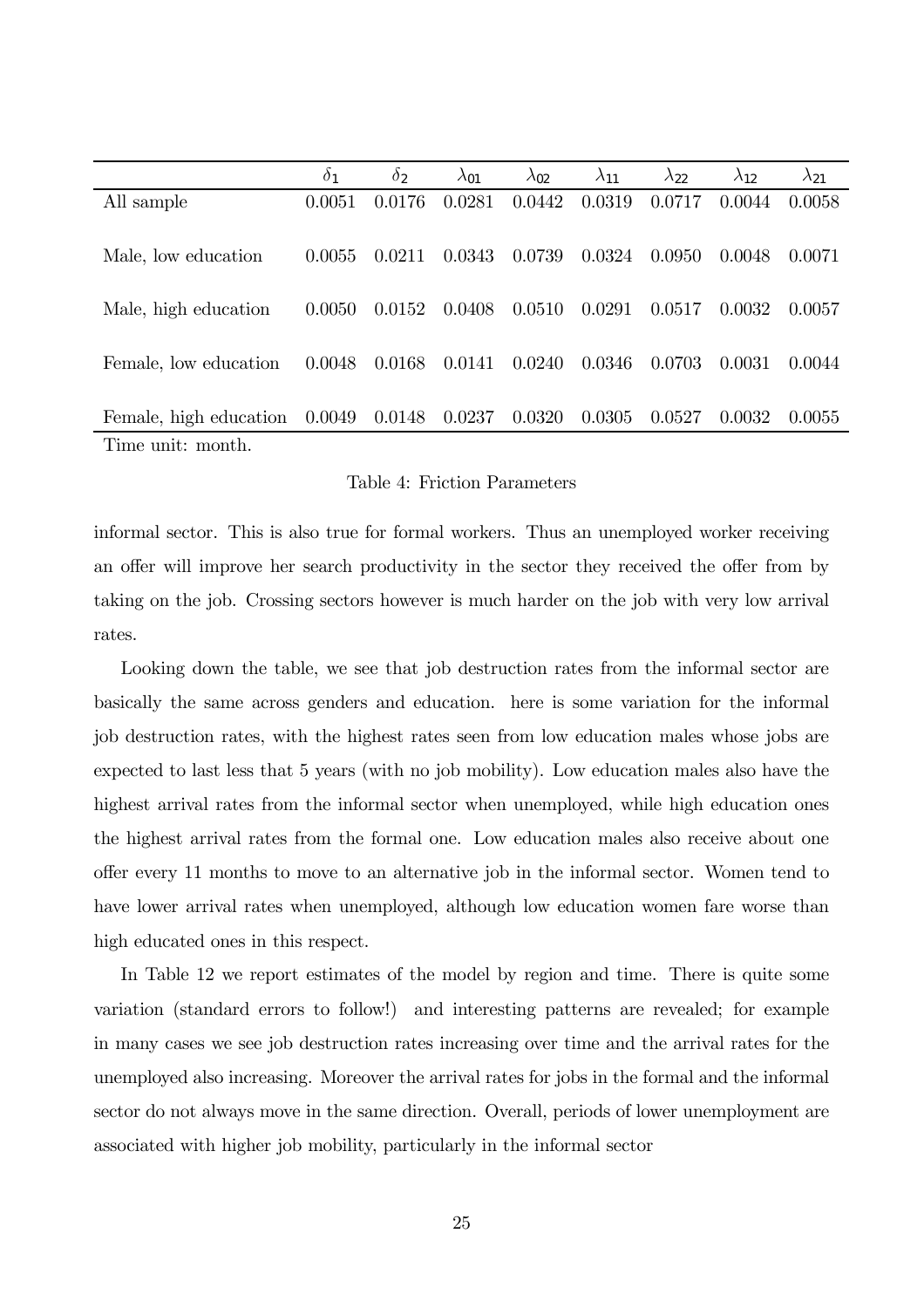#### 5.1.1 Informality Cost the value of leisure and the level of informality

Table 5 presents the implied cost to the firm of remaining informal. This cost arises from random monitoring and imposition of fines. We report the cost in absolute terms and in terms of its relationship to productivity. Based on either of these measures the costs are substantially lower for female workers. This may reflect the type of occupation, such as domestic work, which may be subject to lower levels of monitoring.

In the next two columns we present the estimated flow value of leisure. In all cases this comes close to the minimum wage in the informal sector. Note that because search is more efficient when working it is possible that the lowest wage offered is lower than the flow value of leisure, as it happens for low educated females.

In Table 13 in the appendix we present the results from estimating the model in time region cells. There is substantial variation in the cost of informality both across region and time; whether we can relate this to observable indicators of monitoring will be the subject of a later section. However, overall it seems that the estimated costs of informality has been decreasing according to our model estimates, but the number of inspections have remained quite stable over this time period.

The relative value of leisure varies quite a lot across regions and a bit over time; it has tended to decline with the aggregate unemployment rate. Thus the model attributes at least part of the decline in unemployment to a decline in reservation wages.

In Table 6 we present the implied stocks of workers and firms in each of the states. There are more low education workers in the informal sector, but the difference is more pronounced amongst men. When we estimated the model by region and time (see Table 14 in the appendix) we found that in most areas the number of formal jobs increased, in terms of the number of individuals involved  $(m_1)$ . This increase is generally accompanied by a decline in informality, except in one case where it has been related to a decline in unemployment. However, when we consider the number of firms in the formal and informal sector, the patterns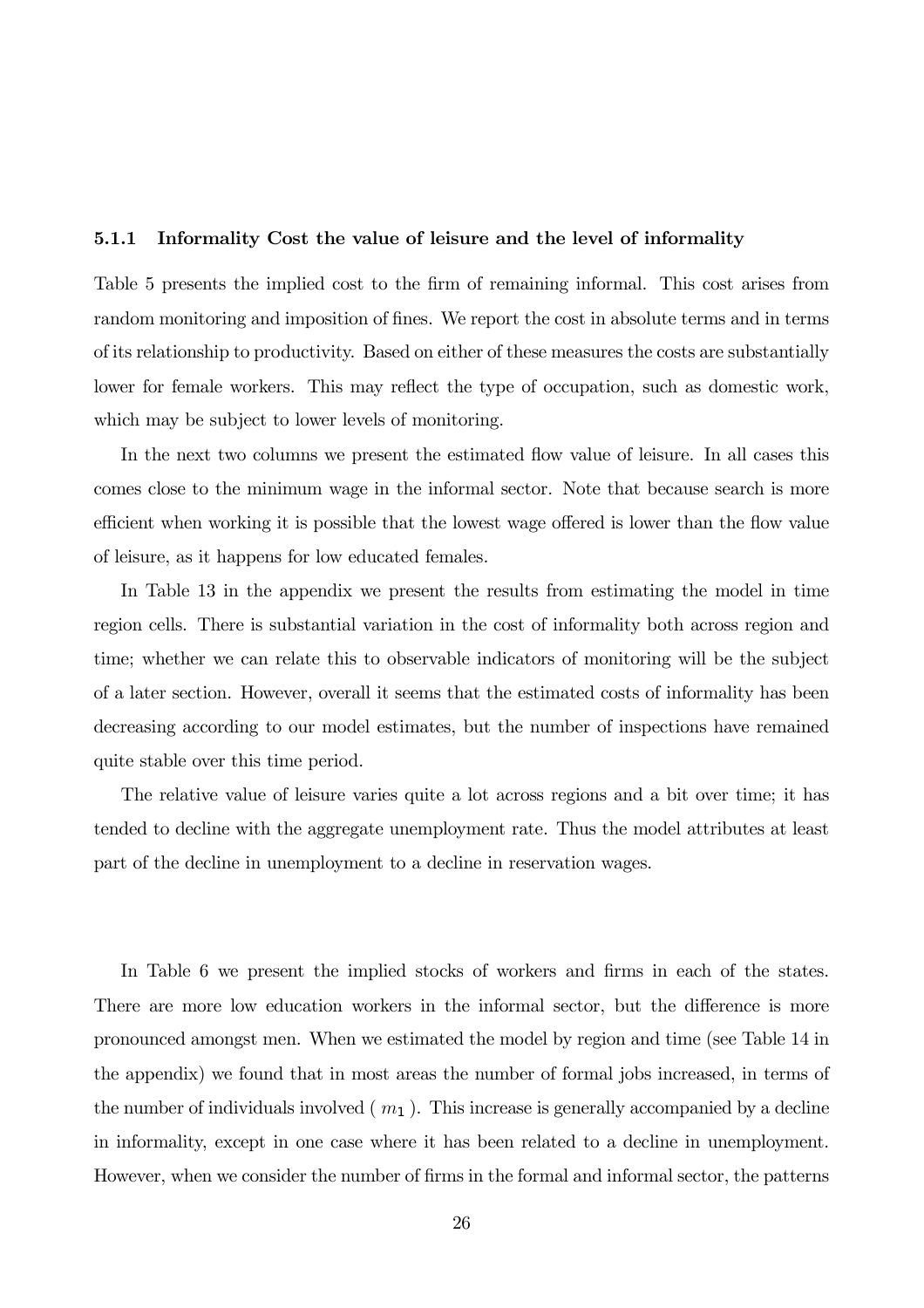|                        | $\mathcal{C}$ | C/min(p) | $\boldsymbol{b}$ | $b/min(w_2)$ |
|------------------------|---------------|----------|------------------|--------------|
| All sample             | 373.4         | 0.739    | 4.858            | 0.996        |
| Male, low education    | 325.1         | 0.712    | 4.798            | 0.983        |
| Male, high education   | 307.6         | 0.688    | 4.462            | 0.904        |
| Female, low education  | 188.4         | 0.562    | 5.151            | 1.032        |
| Female, high education | 187.2         | 0.568    | 4.941            | 0.997        |

Table 5: Informality Cost and Value of Leisure

|                                        | $m_1$  | m <sub>2</sub> | u      | $n_1$ | n <sub>2</sub> |
|----------------------------------------|--------|----------------|--------|-------|----------------|
| All sample                             | 0.5886 | 0.2973         | 0.1141 | 0.680 | 0.307          |
| Male, low education                    | 0.5499 | 0.3531         | 0.0970 | 0.610 | 0.381          |
| Male, high education                   | 0.6391 | 0.2796         | 0.0813 | 0.720 | 0.265          |
| Female, low education                  | 0.5176 | 0.2897         | 0.1927 | 0.680 | 0.293          |
| Female, high education $0.5917$ 0.2818 |        |                | 0.1265 | 0.720 | 0.273          |

Table 6: Steady-State Stocks

are not always in line with the number of workers in the firms. For a number of regions, while the number of workers in the formal sector has increased, the number of firms has declined, implying a growing size of formal firms in these cases. We do not have a direct way of verifying this implication that derives directly as an implication of a the changing equilibrium.

### 5.2 Formal and informal sector productivity

How do firms decide where to locate and is it the case that informal firms have productivities that would make it prohibitively expensive to become formal. Does informality expand substantially the economy in terms of allowing firms that would not operate in the formal sector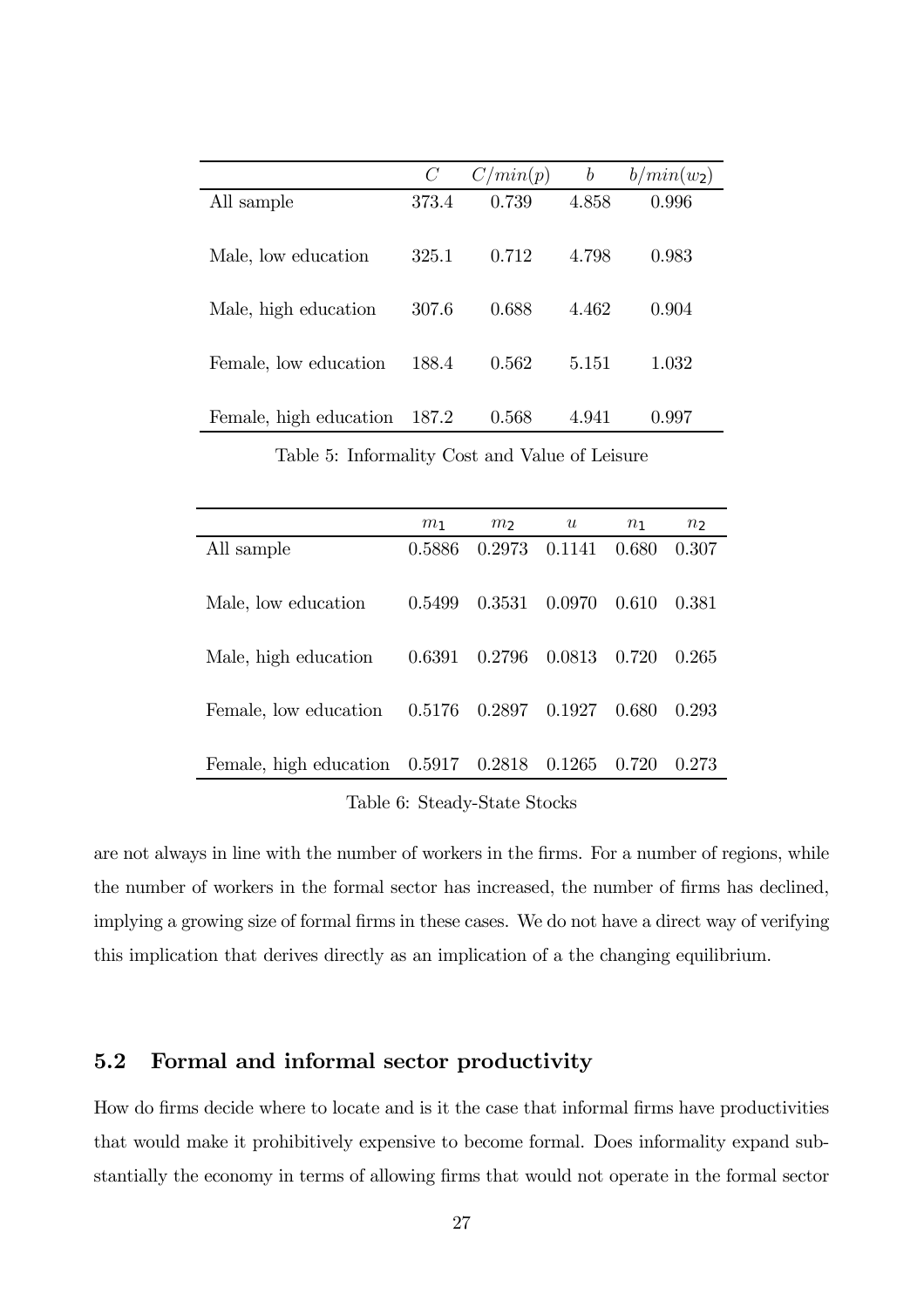under the existing regulatory framework to actually enter the market? We have two ways of answering this crucial policy question: first we look at the range of productivities over which formal and informal firms operate.; second we simulate the implications of closing down the informal sector.

Remember that according to our model it is possible that over a range of productivities a firm may find it equally profitable to locate in the formal or the informal sector. Our model does not resolve how this choice is made; we thus think of it as a mixed strategy with the probabilities of locating in each sector being determined by the overall equilibrium.

As it happens formal firms can be profitable at almost all levels of productivity that informal firms are profitable, suggesting that closing down the informal sector may not be as costly.

In this section we estimate the model for two regions, Salvador - a poor region and San Paulo (a relatively better off city) for low education males . For these groups we present solutions to the model for wages, proportions employed in each sector and implied labour force size by firm  $(n_1, n_2)$ .



Male Wages by Productivity - Salvador

Graph ?? plots equilibrium log wages in the informal and the formal sector. The informal sector starts at low productivities. The formal sector then begins at a level of productivity at least twice the minimum informal level. The two sectors then operate over a wide range. At higher levels of productivity only formal firms enter. For reasons of scale we have truncated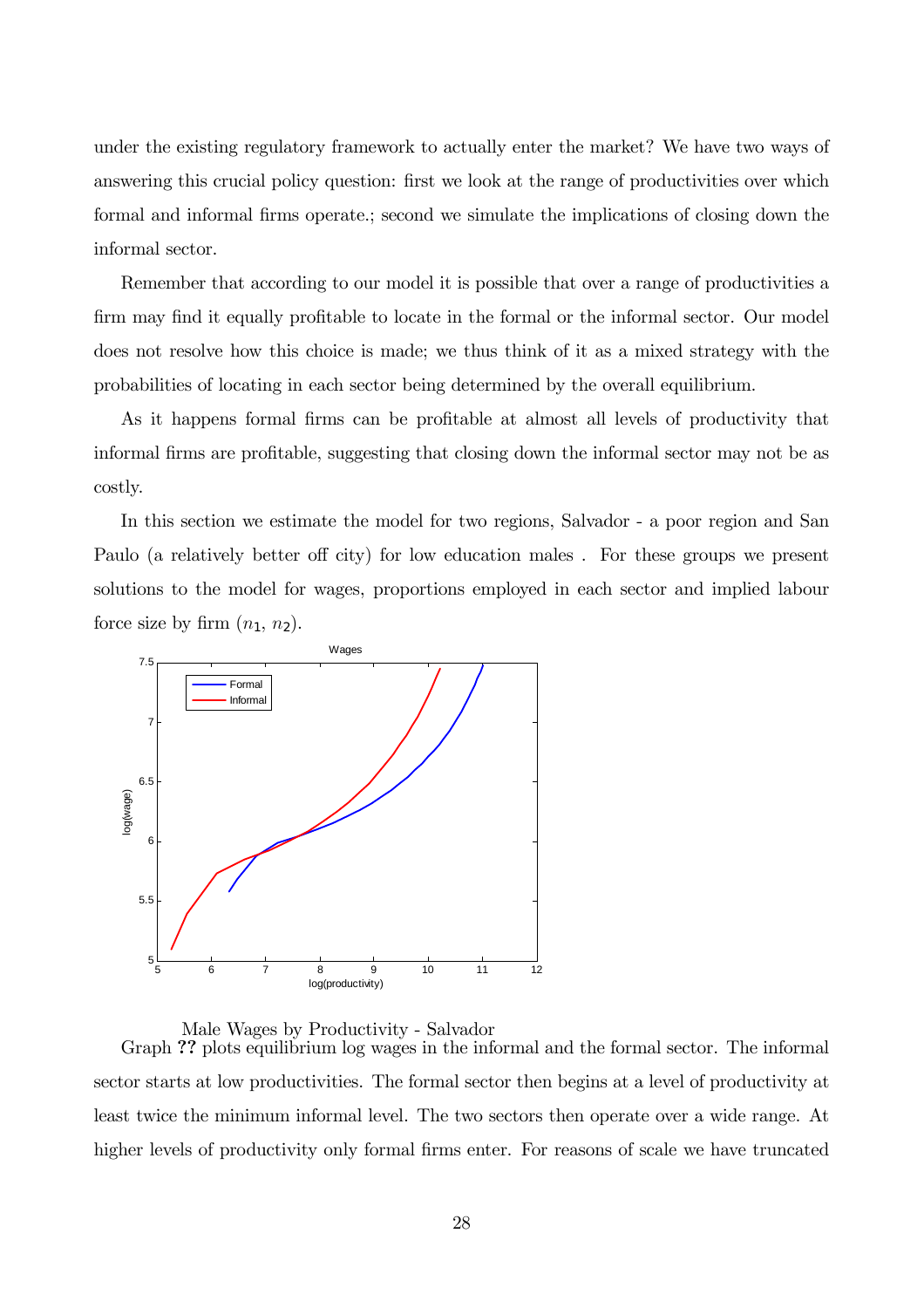to the right the range of high productivities for formal firms, but the support is very large, going up to very high levels of productivity.

From this graph we can see that the model can produce at the same time compensating wage differentials for working in the informal sector and the fact in the data that the average wage in the formal sector is higher than the average wage in the informal sector.: over the region of overlap in this equilibrium the informal sector has to pay more than the formal form with the same productivity. However, the second feature is delivered by the high wages paid by formal firms for levels of productivity beyond the one where informal firms operate.



Contract Values for Formal (high) and Informal Firms - Low Education Males in Salvador The feature of compensating differentials just brings the contract values of the informal firms closer to those of the formal ones, which are higher - close enough to compensate but not equal, because of search costs (see Figure ??).

To demonstrate the relative importance of employment in the two sectors in the overall region in Figure ?? we plot the ratio  $\frac{m_1g_1(K_1(p))}{m_2g_2(K_1(p))}$ . At very low levels of productivity the informal sector workers outnumber 2:1 the formal ones. However, as productivity increases, they soon become the minority. Finally, figure ?? shows the size of firms in the formal and the informal sector. In the overlap region formal firms are substantially smaller than informal ones, but their size grows faster and they become larger for higher productivities.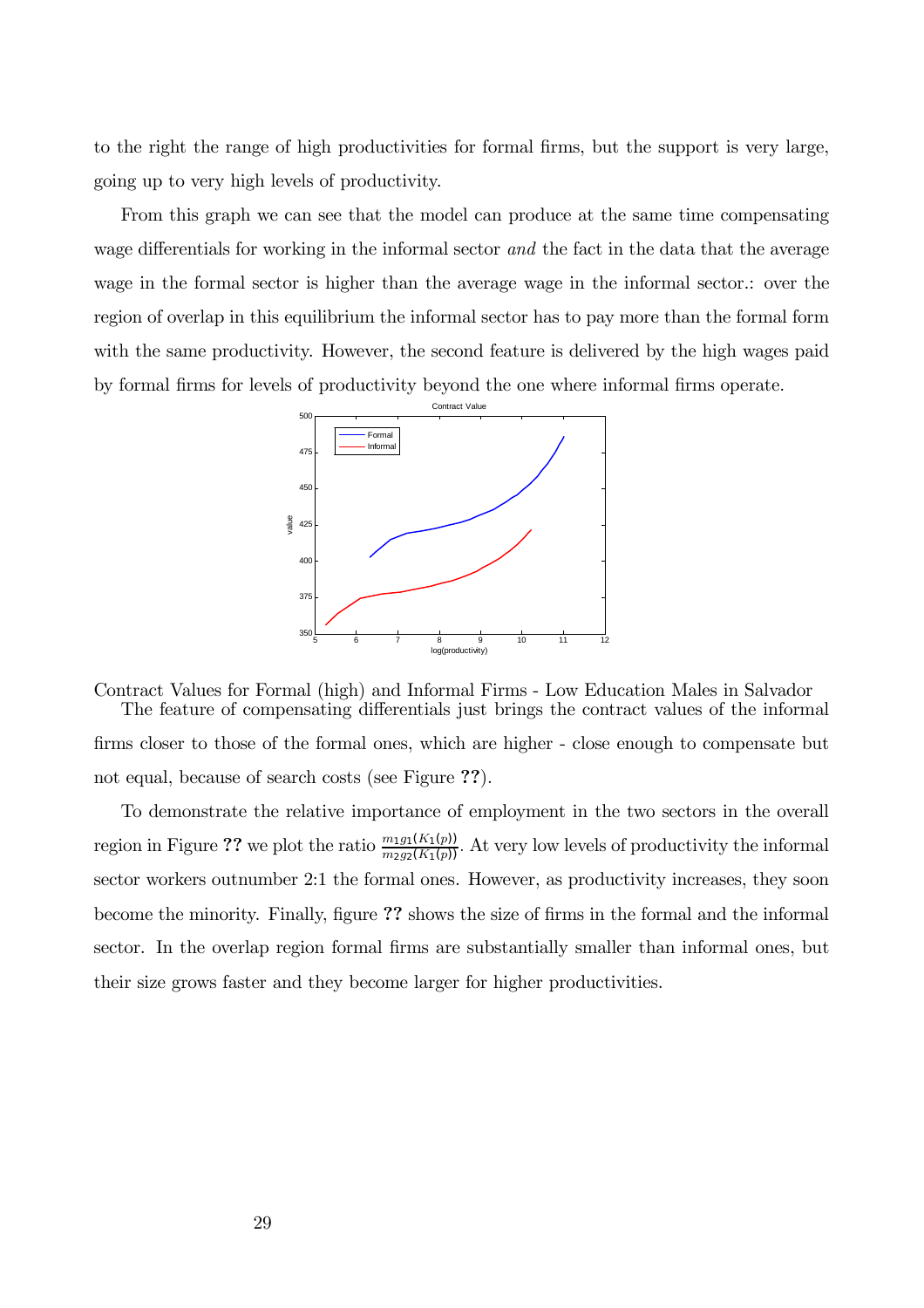

Relative total employment in the formal versus the informal sector - Low Education Males in Salvador



Labour force size by firm - Males Salvador

In Tables 7 and 8 we summarise the graphical information in numbers for both Salvador and Sao Paulo. In Sao Paulo the informal firms enter at lower productivity and the overlap with the formal sector begins at twice the productivity than it does in Salvador. Informal wages are higher than formal ones at the higher levels of productivity, but not necessarilly at lower ones. Finally, in Sao Paulo informal firms extend to higher levels of productivity.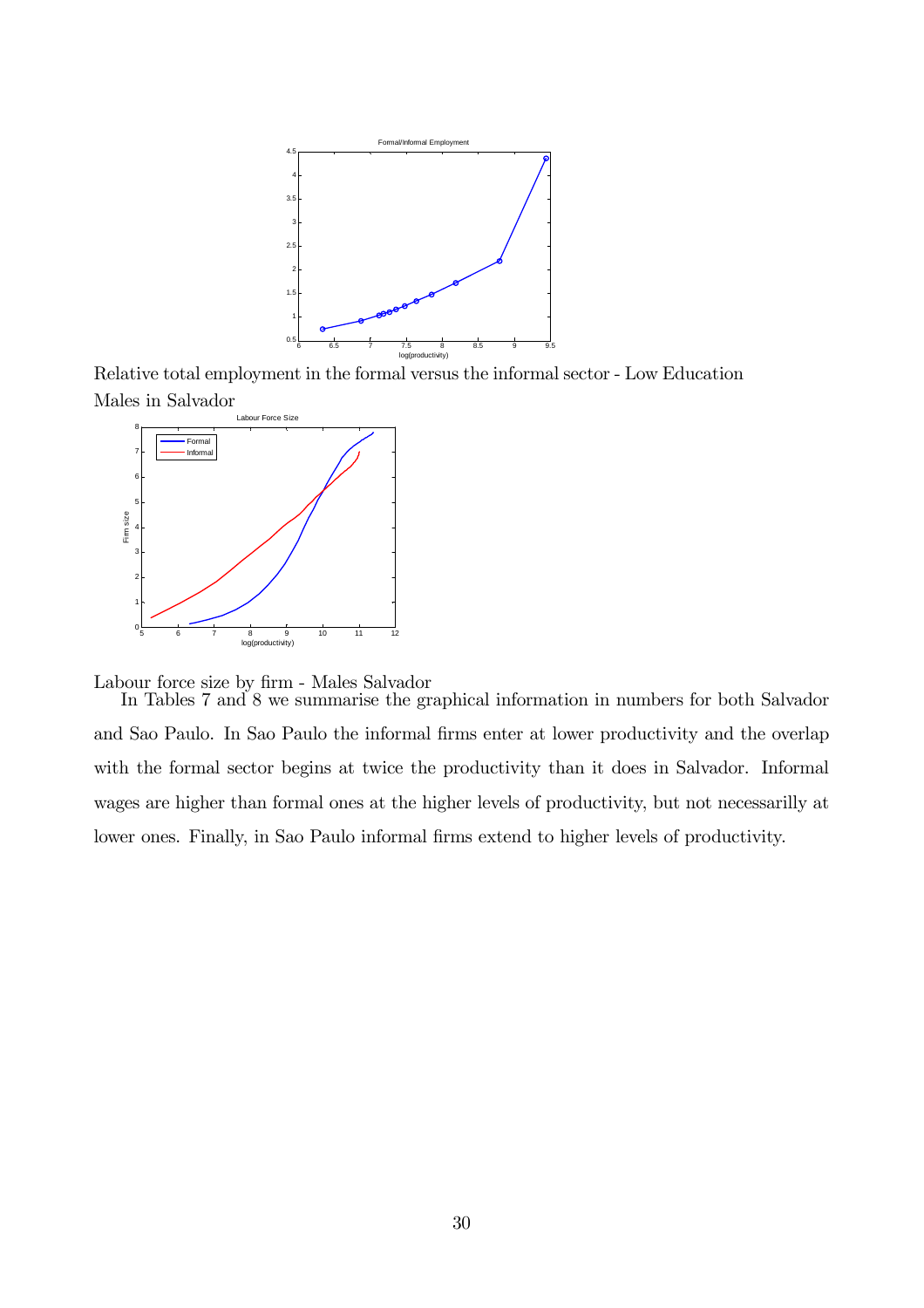| productivity |      |      |     |     | formal wage informal wage formal value informal value fraction of formal firms |
|--------------|------|------|-----|-----|--------------------------------------------------------------------------------|
| 5.27         |      | 5.09 |     | 356 | 0.000                                                                          |
| 6.34         | 5.58 | 5.85 | 402 | 381 | 0.000                                                                          |
| 7.64         | 6.07 | 6.09 | 422 | 386 | 0.551                                                                          |
| 7.85         | 6.12 | 6.09 | 423 | 386 | 0.571                                                                          |
| 8.18         | 6.17 | 6.17 | 425 | 388 | 0.580                                                                          |
| 8.80         | 6.28 | 6.41 | 430 | 395 | 0.588                                                                          |
| 9.94         | 6.66 | 7.12 | 446 | 415 | 0.601                                                                          |
| 11.01        | 7.47 |      | 486 |     | 1.000                                                                          |

Table 7: Wages, Productivity and Contract Values by Sector Salvador - Males with Low Education

| productivity | formal wage | informal wage |     |     | formal value informal value fraction of formal firms |
|--------------|-------------|---------------|-----|-----|------------------------------------------------------|
| 5.01         |             | 4.87          |     | 360 | 0.000                                                |
| 7.35         | 5.67        | 5.77          | 410 | 380 | 0.000                                                |
| 8.79         | 6.15        | 6.02          | 430 | 390 | 0.376                                                |
| 9.02         | 6.21        | 6.02          | 430 | 390 | 0.453                                                |
| 9.36         | 6.21        | 6.17          | 430 | 390 | 0.459                                                |
| 9.99         | 6.35        | 6.35          | 440 | 390 | 0.465                                                |
| 11.14        | 6.66        | 7.08          | 450 | 410 | 0.519                                                |
| 13.06        | 8.24        |               | 530 | -   | 1.000                                                |

Table 8: Wages, Productivity and Contract Values by Sector Sao Paulo - Males with Low Education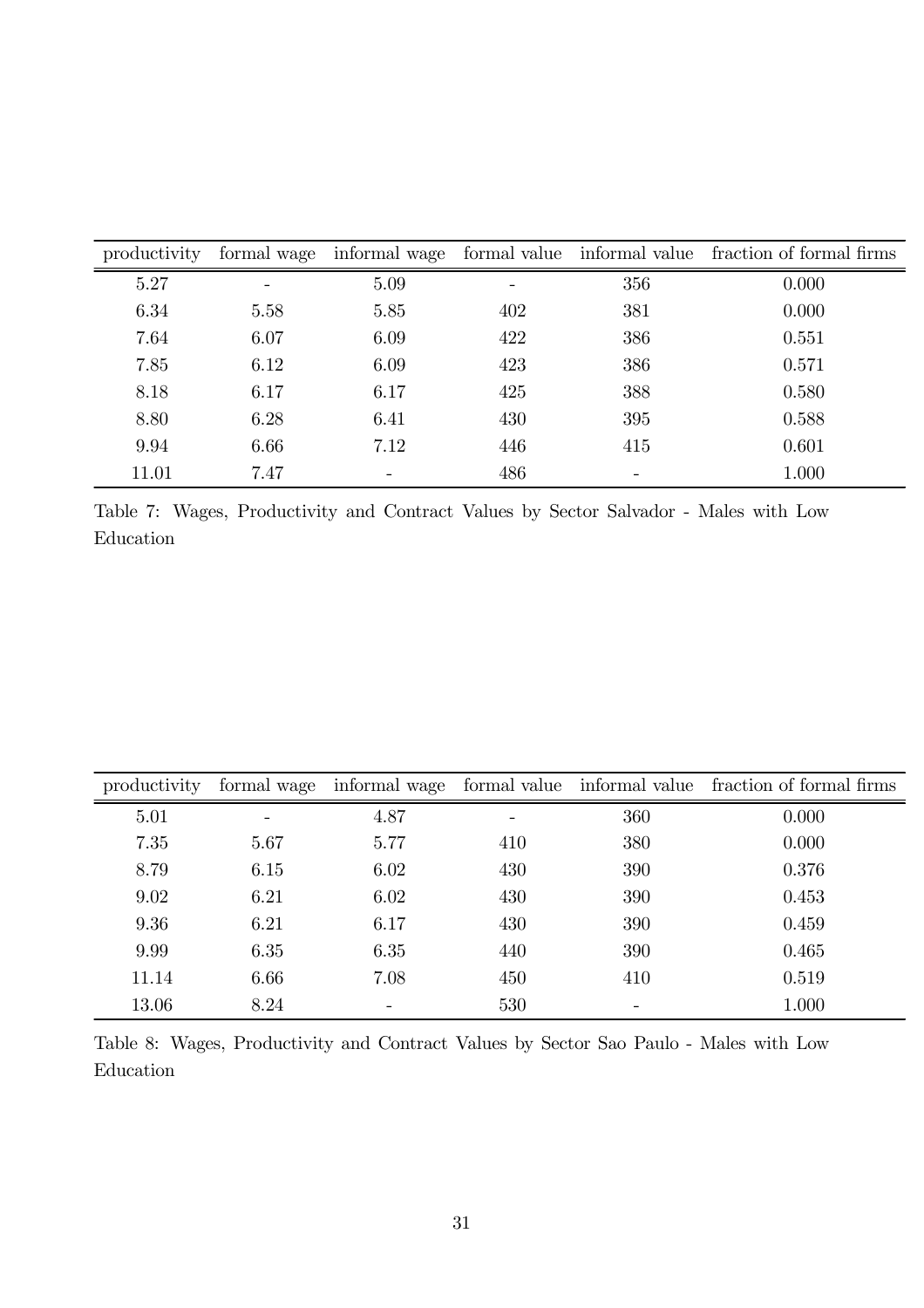|                  |       | Benchmark No Informal Market |
|------------------|-------|------------------------------|
| m <sub>1</sub>   | 0.520 | 0.840                        |
| m <sub>2</sub>   | 0.376 |                              |
| $\boldsymbol{u}$ | 0.104 | 0.161                        |
| n <sub>1</sub>   | 0.550 | 0.664                        |
| n <sub>2</sub>   | 0.450 |                              |
| Wages (log)      |       |                              |
| Min              | 4.870 | 5.656                        |
| P <sub>10</sub>  | 6.050 | 5.914                        |
| P <sub>25</sub>  | 6.286 | 6.109                        |
| Median           | 6.536 | 6.273                        |
| P75              | 6.843 | 7.390                        |
| P90              | 7.184 | 8.389                        |
| Inequality       |       |                              |
| w(75)/w(25)      | 1.745 | 3.600                        |
| w(90)/w(10)      | 3.108 | 11.892                       |

Table 9: The impact of closing down the informal sector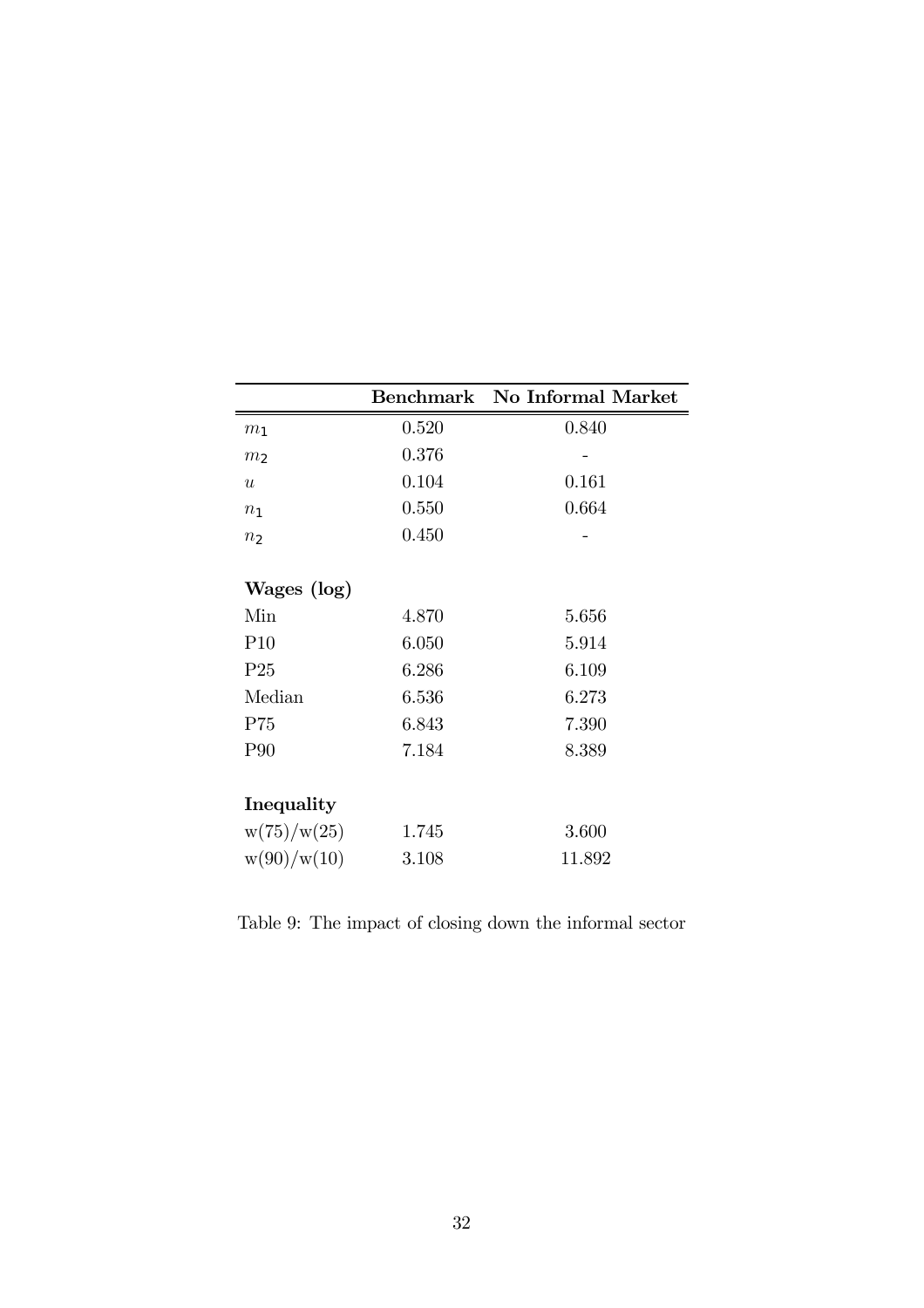# 6 Policy Simulations

# 7 Conclusion

# Appendix 1. Equilibrium Offer Distribution and Accepted wages

For any  $W\geq U,$ 

$$
\frac{1}{\delta_1 + \lambda_{11}F_1(W)}^{\text{m}} m_1 G_1(W) + \lambda_{12} m_1 \frac{Z_W}{U} \frac{Z_W}{F_2(x) dG_1(x)} \frac{Z_W}{Z_W}
$$
\n
$$
= \lambda_{01} u F_1(W) + \lambda_{21} m_2 \frac{Z_W}{U} [F_1(W) - F_1(x)] dG_2(x).
$$

Making use of the identity:

$$
\frac{Z}{U} \frac{W}{F_2(x)dG_1(x)} = \overline{F}_2(W)G_1(W) + \frac{Z}{U}G_1(x)dF_2(x)
$$

we can rewrite this equation as:

$$
d_1(W)m_1G_1(W) = \lambda_{01} uF_1(W)
$$
  
\n
$$
Z_W
$$
\n
$$
- \lambda_{12} m_1G_1(x)dF_2(x) + \lambda_{21} m_2G_2(x)dF_1(x),
$$
\n(35)\n  
\n
$$
U
$$

where  $d_1(W) = \delta_1 + \lambda_{11}\overline{F}_1(W) + \lambda_{12}\overline{F}_2(W)$ .

By symmetry we can write the equivalent flow equation for the informal sector as

$$
d_2(W)m_2G_2(W) = \lambda_{02}uF_2(W)
$$
  
\n
$$
= \lambda_{02}uF_2(W)
$$
  
\n
$$
= \lambda_{02}uF_2(W)
$$
  
\n
$$
= \lambda_{02}uF_2(W)
$$
  
\n
$$
= \lambda_{02}uF_2(W)
$$
  
\n
$$
= \lambda_{02}uF_2(W)
$$
  
\n
$$
= \lambda_{02}uF_2(W)
$$
  
\n
$$
= \lambda_{02}uF_2(W)
$$
  
\n
$$
= \lambda_{02}uF_2(W)
$$
  
\n
$$
= \lambda_{02}uF_2(W)
$$
  
\n
$$
= \lambda_{02}uF_2(W)
$$
  
\n
$$
= \lambda_{02}uF_2(W)
$$
  
\n
$$
= \lambda_{02}uF_2(W)
$$
  
\n
$$
= \lambda_{02}uF_2(W)
$$
  
\n
$$
= \lambda_{02}uF_2(W)
$$
  
\n
$$
= \lambda_{02}uF_2(W)
$$
  
\n
$$
= \lambda_{02}uF_2(W)
$$
  
\n
$$
= \lambda_{02}uF_2(W)
$$
  
\n
$$
= \lambda_{02}uF_2(W)
$$
  
\n
$$
= \lambda_{02}uF_2(W)
$$
  
\n
$$
= \lambda_{02}uF_2(W)
$$
  
\n
$$
= \lambda_{02}uF_2(W)
$$
  
\n
$$
= \lambda_{02}uF_2(W)
$$
  
\n
$$
= \lambda_{02}uF_2(W)
$$
  
\n
$$
= \lambda_{02}uF_2(W)
$$
  
\n
$$
= \lambda_{02}uF_2(W)
$$
  
\n
$$
= \lambda_{02}uF_2(W)
$$
  
\n
$$
= \lambda_{02}uF_2(W)
$$
  
\n
$$
= \lambda_{02}uF_2(W)
$$
  
\n
$$
= \lambda_{02}uF_2(W)
$$
  
\n
$$
= \lambda_{02}uF_2(W)
$$
  
\n
$$
= \lambda
$$

where  $d_2(W) = \delta_2 + \lambda_{21}\overline{F}_1(W) + \lambda_{22}\overline{F}_2(W)$ .

Summing up both equations leads to the equilibrium flow equation between employment in any sector and unemployment.

$$
d_1(W)m_1G_1(W) + d_2(W)m_2G_2(W) = \lambda_{01}uF_1(W) + \lambda_{02}uF_2(W).
$$
\n(37)

By setting  $W$  to its maximal value we obtain this flow equation for the entire population, i.e.

 $\delta_1m_1 + \delta_2m_2 = (\lambda_{01} + \lambda_{02})u.$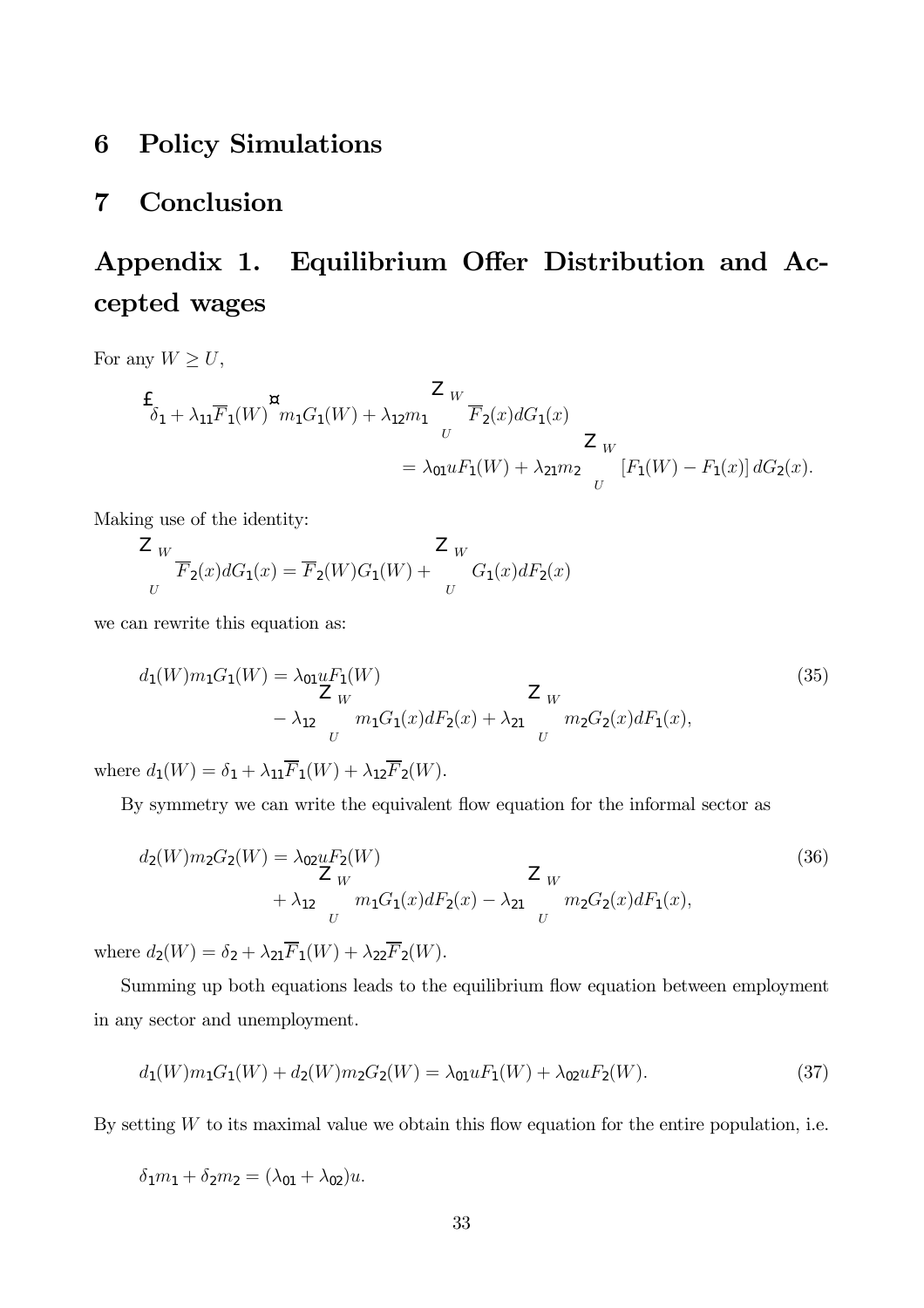In the next steps we reorganise equations 35 and 36 into a first order differential equation, which will allow us to derive an analytical relationship between the distribution of wage offers and the observed distribution of wages.

Thus, multiplying equation (35) by  $\frac{\lambda_{12} f_2(W)}{d_1(W)}$  (with  $f_2 = F_2'$ ) and equation (36) by  $-\frac{\lambda_{21} f_1(W)}{d_2(W)}$ , and adding the two resulting equations, we obtain the first-order differential equation:

$$
\Phi' = A - B\Phi \tag{38}
$$

where  $\Phi(W)$  is defined by

$$
\Phi(W) = \frac{\lambda_{12}}{u} \frac{Z_W}{U} m_1 G_1(x) dF_2(x) - \frac{\lambda_{21}}{u} \frac{Z_W}{U} m_2 G_2(x) dF_1(x).
$$

and where

$$
A = \lambda_{01} F_1 \frac{\lambda_{12} f_2}{d_1} - \lambda_{02} F_2 \frac{\lambda_{21} f_1}{d_2},
$$

$$
B = \frac{\lambda_{12} f_2}{d_1} + \frac{\lambda_{21} f_1}{d_2}.
$$

The solution of this differential equation is given by

$$
\Phi(W) = \frac{R_W}{e^{\int_U^W B(x)dx}} \frac{B(x^0)}{B(x^0)} \frac{A(x)}{A(x)}.
$$
\n(39)

with boundary condition  $\Phi(U)=0$ . Substituting this solution back into equations 35 and 36 we obtain the equilibrium relationship between the distribution of offered  $(F)$  and accepted  $(G)$  wages, i.e.

$$
m_1 G_1 = \frac{\lambda_{01} F_1 - \Phi}{d_1} u,
$$
  
\n
$$
m_2 G_2 = \frac{\lambda_{02} F_2 + \Phi}{d_2} u,
$$
\n(40)

# Appendix 1. Job offers distributions

We show here how to derive  $F_1$  and  $F_2$  from  $G_1$  and  $G_2$ .

Equations (35) and (36) can be equivalently written as

$$
h_1 \overline{F}_1 = \lambda_{01} u - \delta_1 m_1 G_1 + \Psi,
$$
  
\n
$$
h_2 \overline{F}_2 = \lambda_{02} u - \delta_2 m_2 G_2 - \Psi,
$$
\n(41)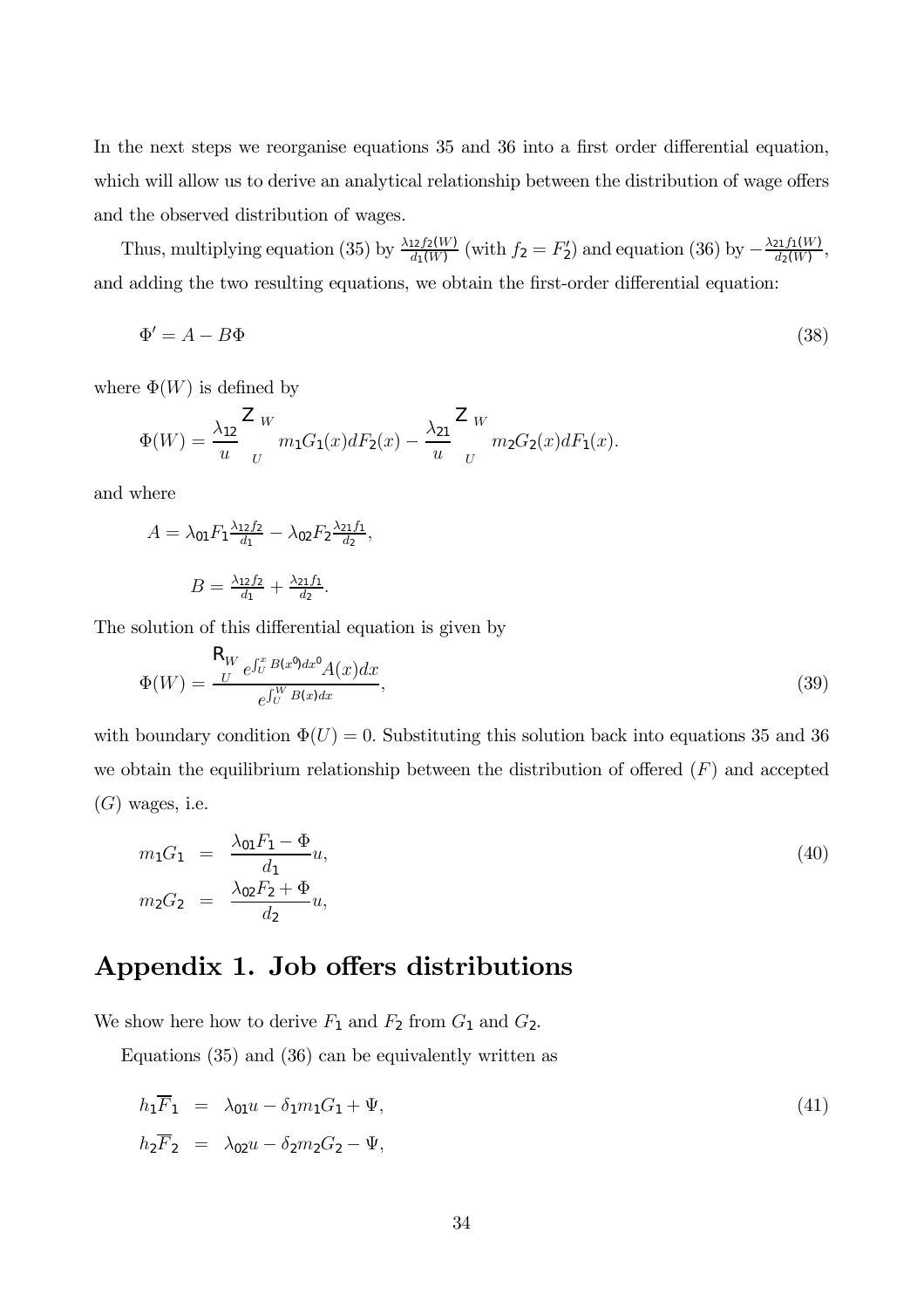with  $h_1$  and  $h_2$  defined as in equations (22) and (23), and where

$$
\Psi(W) = \lambda_{21} \frac{Z_W}{U} \overline{F}_1 m_2 dG_2 - \lambda_{12} \frac{Z_W}{U} \overline{F}_2 m_1 dG_1.
$$
 (42)

Notice we can also deduce  $m_1, m_2$  and u by setting W equal to its largest value and making use of the fact that  $m_1 + m_2 + u = 1$ :

$$
u = \frac{\delta_1 \delta_2 + (\delta_1 - \delta_2) \Psi(\overline{W})}{\delta_1 \delta_2 + \delta_1 \lambda_{02} + \delta_2 \lambda_{01}} \qquad (43)
$$
  
\n
$$
m_1 = \frac{\delta_2 \lambda_{01} + (\delta_2 + \lambda_{01} + \lambda_{02}) \Psi(\overline{W})}{\delta_1 \delta_2 + \delta_1 \lambda_{02} + \delta_2 \lambda_{01}},
$$
  
\n
$$
m_2 = \frac{\delta_1 \lambda_{02} - (\delta_1 + \lambda_{01} + \lambda_{02}) \Psi(\overline{W})}{\delta_1 \delta_2 + \delta_1 \lambda_{02} + \delta_2 \lambda_{01}}.
$$

Then,  $\Psi$  solves the differential equation,  $\Psi' = A - B\Psi$ , with

$$
A = (\lambda_{01}u - \delta_1 m_1 G_1) \frac{\lambda_{21}m_2 g_2}{h_1} - (\lambda_{02}u - \delta_2 m_2 G_2) \frac{\lambda_{12}m_1 g_1}{h_2}
$$
  

$$
B = -\frac{\lambda_{21}m_2 g_2}{h_1} - \frac{\lambda_{12}m_1 g_1}{h_2}
$$

that is

$$
\Psi(W) = \frac{\mathsf{R}_{W}}{c} e^{\int_{U}^{x} B(x^{0}) dx^{0}} A(x) dx}{e^{\int_{U}^{W} B(x) dx}}.
$$

with  $\Psi(U)=0$ .

Next, from differentiation of the flow conditions (35) and (36), we obtain

$$
f_1 = \frac{d_1}{h_1} m_1 g_1;
$$
  

$$
f_2 = \frac{d_2}{h_2} m_2 g_2.
$$

Note that from wage data, one can estimate wage distributions, say  $\mathcal{C}_1$  and  $\mathcal{C}_2$ . In all calculations above we need  $G_1 = \mathcal{G}_1 \circ w_1$ ,  $G_2 = \mathcal{G}_2 \circ w_2$  (Lemma 1) and integrals involving  $g_1$  and  $g_2$ . Integration by substitution allows the direct use of  $\mathfrak{g}_1$  and  $\mathfrak{g}_2$ , instead of  $g_1$  and  $g_2$ where

$$
g_1 = \mathbf{g}_1 w'_1 = \frac{\mathbf{g}_1}{1 + \delta_1 s} d_1,
$$
  
\n $g_2 = \mathbf{g}_2 w'_2 = \mathbf{g}_2 d_2.$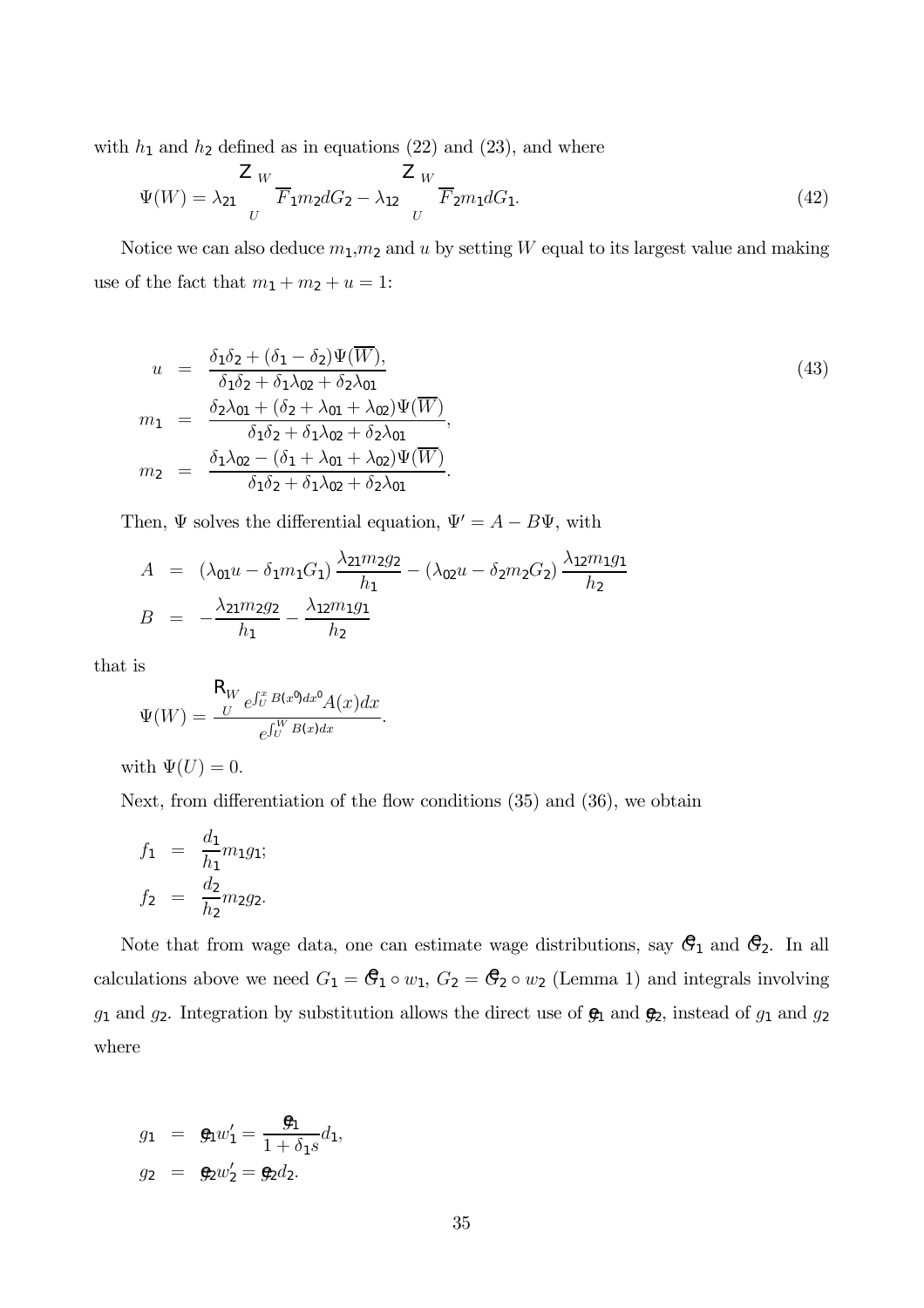# Appendix 2. Productivity distributions

Once the transition rate parameters and  $F_1$  and  $F_2$  have been estimated, then one can use the first-order conditions of profit maximisation to obtain  $K_1^{-1}$  and  $K_2^{-1}$ :

$$
K_1^{-1}(W) = (1 + \tau + \delta_1 s)w_1(W) + (1 + \tau + \delta_1 s)w_1'(W)\frac{\ell_1(W)}{\ell_1'(W)},
$$
\n(44)

$$
K_2^{-1}(W) = w_2(K_2) + C + w_2'(W) \frac{\ell_2(W)}{\ell_2'(W)}.
$$
\n(45)

Then, productivity distributions follow from

$$
\Gamma_1(K_1^{-1}(W))/n_1 = F_1(W),
$$
  
\n
$$
\Gamma_2(K_2^{-1}(W))/n_2 = F_2(W).
$$

where the two measures  $n_1$  and  $n_2$  are determined so as to minimise  $|\pi_1(p) - \pi_2(p)|$  on the overlapping part of the thus estimated supports of  $\Gamma_1$  and  $\Gamma_2$ .

## 7.1 Estimation Outline

Here we provide the steps of estimation using the Brazilian data.

For given values of the discount rate r, labour tax  $\tau$ , severance s and corporate taxes t, the solution algorithm proceeds as follows:

- 1. We choose n discretization points (100 points) of wages to obtain the nonparametric wage densities and the parameters for duration analysis (in Section ??). We obtain the contract value distributions  $G_1 = \mathcal{C}_1 \circ w_1$  and  $G_2 = \mathcal{C}_2 \circ w_2$  using numerical integration.
- 2. We assume initial values for w<sup>\*</sup> such that  $W_2(w^*) = W_1$  and  $w^{**}$  such that  $\overline{W}_2$  $W_1(w^{**})$ , these wage values delimit the area where  $W_1$  and  $W_2$  overlap. We shall see that these are needed in order to have  $G_1(W_2)$  and  $G_2(W_1)$ . The densities  $g_1(W_2)$  and  $g_2(W_1)$  are first derivatives of  $G_1(W_2)$  and  $G_2(W_1)$ .
- 3. Job offers distributions: we guess initial values for  $u, \Psi(\overline{W})$  and the transition parameters  $(\delta_1, \delta_2, \lambda_{01}, \lambda_{02}, \lambda_{11}, \lambda_{22}, \lambda_{12}, \lambda_{21})$ . We solve iteratively for  $\overline{F}_1, \overline{F}_2, u, \Psi(W)$  and the parameters  $(\delta_1, \delta_2, \lambda_{01}, \lambda_{02}, \lambda_{11}, \lambda_{22}, \lambda_{12}, \lambda_{21})$ , by maximizing the likelihood functions of workers as explained in section (in Section ??).and the system in Appendix 1.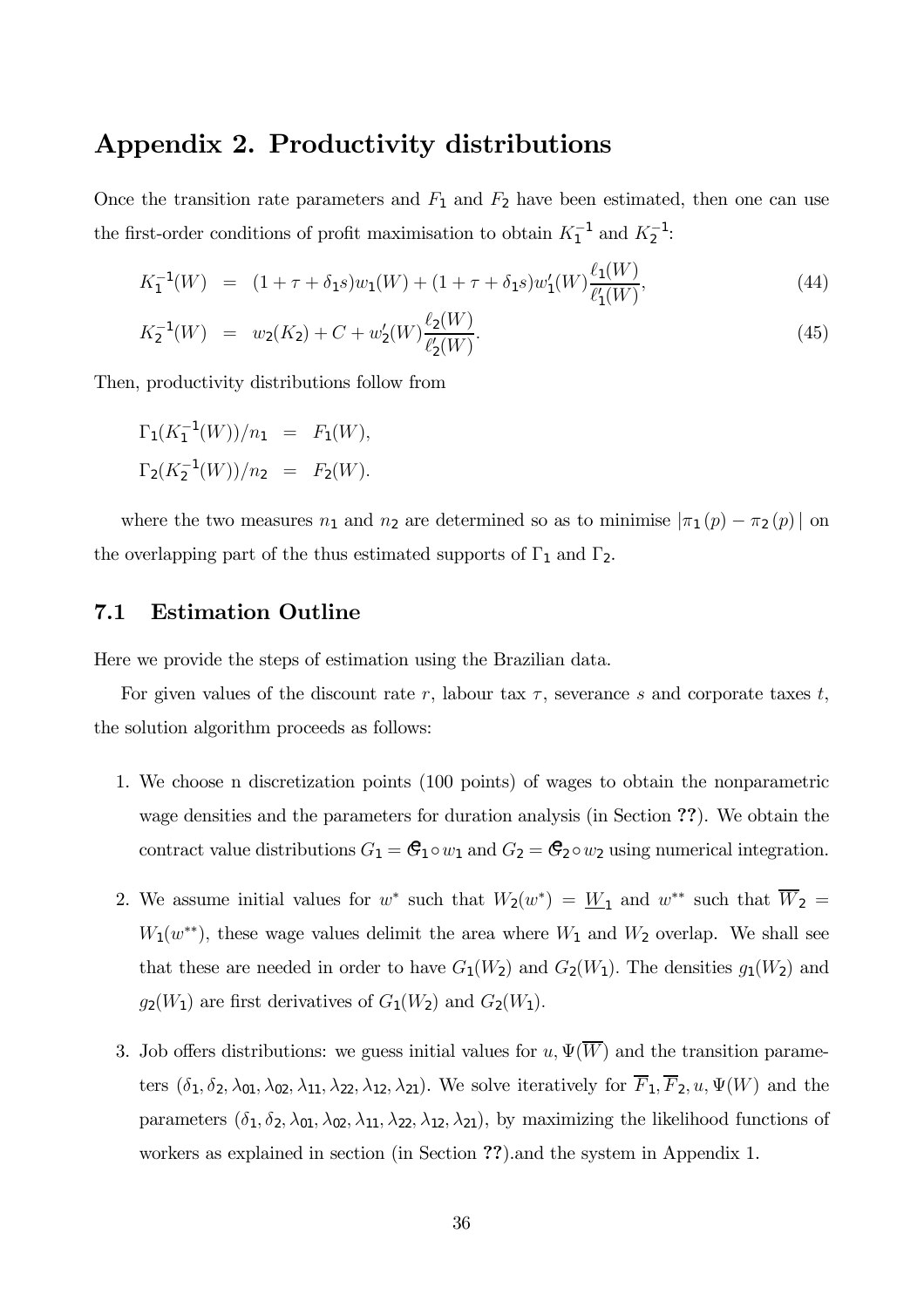- 4. Contract values: under the assumption that  $U = \underline{W}_2$ , we iterate on (2) and (1) until finding a fixed point for  $W_1(w)$  and  $W_2(w)$ .
- 5. Optimal w<sup>\*</sup> and w<sup>\*\*</sup>: values of  $W_1(w)$  and  $W_2(w)$  allows us to obtain new w<sup>\*</sup> and w<sup>\*\*</sup>. We thus verify whether those match with initial values assigned in step 2. We search for the best pair  $(w^*, w^{**})$  on a discrete grid of  $w = (\underline{w}_2 = w^1 < w^2 < ... < w^N = \overline{w}_2)$  and  $w = (\underline{w}_1 = w^1 < w^2 < \ldots < w^N = \overline{w}_1).$
- 6. Productivities: we choose a distribution of productivity types  $\Gamma_0(p) \sim Pareto$  where p is equal to the minimum productivity in the market. We set  $\underline{p} = \underline{p}_2$ , such that  $\Gamma_0(\underline{p}_2) = 0$ .
- 7. We assume initial values for  $n_1$  and  $n_2$ .
- 8. We thus solve for  $\ell_1(W), \ell_2(W), \ell'_1(W)$  and  $\ell'_2(W)$  where the last two derivatives are analytically obtained.
- 9. We now calculate profits, with  $\pi_1(W) = (1 t)(1 + \tau + \delta_1 s)[w'_1(W)/\ell'_1(W)]\ell_1(W)^2$  and  $\pi_2(W) = [w_2'(W)/\ell_2'(W)]\ell_2(W)^2.$
- 10. Using the firms first-order conditions, as showed by equations (44), we obtain the formal productivities.
- 11. The condition on the maximal informal profits  $\pi_{2\text{max}} = \pi_1(p)$  identifies  $\bar{p}_2$  and the enforcement cost parameter C.
- 12. Now, using (45), we obtain the informal productivities.
- 13. With the productivity supports, we evaluate  $\Gamma_0(\bar{p}_2)$  and  $\Gamma_1(\bar{p}_2)$ .
- 14. We verify whether initial values of  $n_1$  and  $n_2$  are solution. The optimal  $n_1$  and  $n_2$  are such that the distance  $|\pi_1(p) - \pi_2(p)|$  in the overlapping range of productivities and the distance  $|n_2 - \Gamma_0(\bar{p}_2) - \Gamma_1(\bar{p}_2)|$  are minimized.

# Appendix 4. Data Description by Year and Region

Detailed Data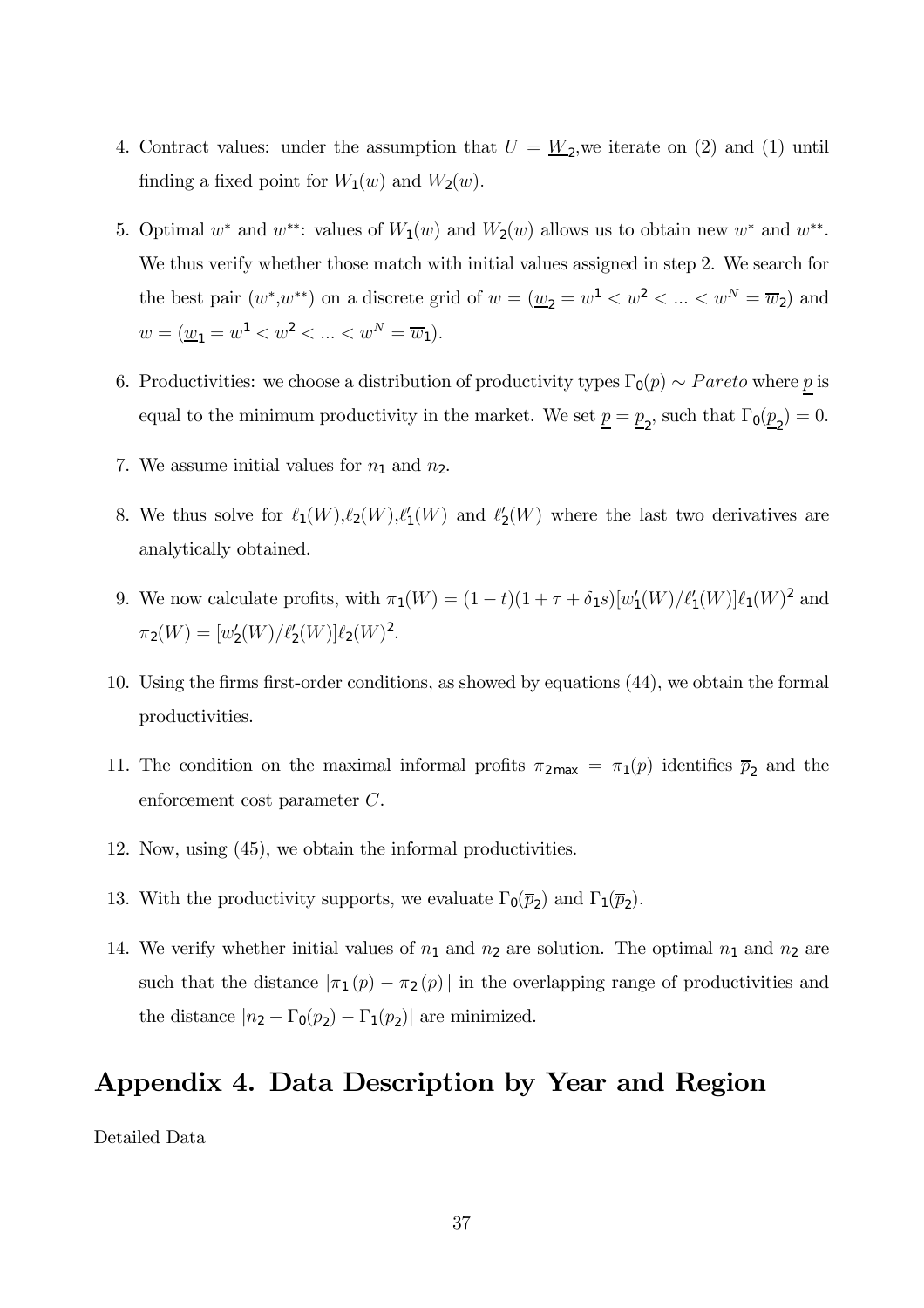|                                                   | All sample | 2002     | 2003     | 2004       | 2005     | 2006     | 2007            |
|---------------------------------------------------|------------|----------|----------|------------|----------|----------|-----------------|
| Number of Individuals                             | 441,249    | 89,081   | 72,613   | 68,787     | 67,715   | 71.564   | 71,489          |
| Unemployed                                        | 58,004     | 12,280   | 10,698   | 9,548      | 8,328    | 8,975    | 8,175           |
| Formal                                            | 290,243    | 58,412   | 46,410   | 44,271     | 44,688   | 47,577   | 48,885          |
| $\qquad \qquad In formal$                         | 93,002     | 18,389   | 15,505   | 14,968     | 14,699   | 15,012   | 14,429          |
| Informality Rate $(\%)$                           | 24.3       | 23.9     | 25.0     | 25.3       | 24.8     | 24.0     | 22.8            |
| Censored observations $(\%)$                      | 24.4       | 28.2     | 24.9     | 22.9       | 19.8     | 21.7     | 27.6            |
| Unemployed                                        | 34.5       | 38.3     | 34.4     | 33.1       | 30.5     | 32.4     | 37.1            |
| ${\tt Formal}$                                    | $20.9\,$   | 24.6     | $20.8\,$ | $19.1\,$   | 16.5     | 18.3     | $24.7\,$        |
| Informal                                          | 29.0       | 33.1     | 30.6     | 27.5       | 23.8     | 26.2     | $31.9\,$        |
| Transitions $(\%$ of workers by initial status)   |            |          |          |            |          |          |                 |
| Unemployed-Formal                                 | 9.75       | 9.16     | 9.01     | 8.41       | 8.88     | 11.17    | 12.63           |
| Unemployed-Informal                               | 15.34      | 14.56    | 15.74    | 15.87      | 14.36    | 17.02    | 14.44           |
| ${\tt Formal\text{-}Formal}$                      | 2.15       | 2.04     | 2.53     | 2.50       | 2.05     | 1.93     | 1.88            |
| Formal-Unemployed                                 | 2.01       | 2.05     | 2.19     | 2.11       | 1.69     | 2.08     | 1.92            |
| ${\tt Formal\text{-}Informal}$                    | $0.33\,$   | $0.32\,$ | $0.35\,$ | $\rm 0.33$ | $0.34\,$ | 0.35     | 0.32            |
| $\label{thm:nonlocal} In formal\text{-}In formal$ | 5.66       | 5.51     | 6.33     | 6.13       | 5.36     | 5.89     | 4.72            |
| Informal-Unemployed                               | 6.55       | 6.45     | 7.23     | 6.87       | 5.75     | 7.17     | 5.77            |
| $In formal-Formal \\$                             | 1.12       | $1.02\,$ | $1.21\,$ | 1.00       | 1.07     | 1.18     | $1.27\,$        |
| Mean Duration (in months)                         |            |          |          |            |          |          |                 |
| Unemployed                                        | $11.1\,$   | $12.5\,$ | $11.2\,$ | 11.7       | $11.5\,$ | $10.4\,$ | $\!\!\!\!\!8.9$ |
| (std. dev)                                        | $12.9\,$   | $13.8\,$ | $12.3\,$ | $13.2\,$   | $13.4\,$ | $12.3\,$ | $11.2\,$        |
| Formal                                            | 70.0       | 69.8     | $70.5\,$ | $70.4\,$   | $70.2\,$ | 70.1     | 69.3            |
| (std. dev)                                        | $75.8\,$   | 75.7     | 75.6     | 75.4       | 75.1     | $76.2\,$ | 76.6            |
| Informal                                          | $44.8\,$   | 43.6     | 44.3     | $45.0\,$   | $45.8\,$ | $45.0\,$ | $45.2\,$        |
| $(\text{std.dev})$                                | $65.3\,$   | $66.1\,$ | 64.5     | 65.2       | 65.6     | 66.2     | $64.0\,$        |

Table 10: Description of data, by year.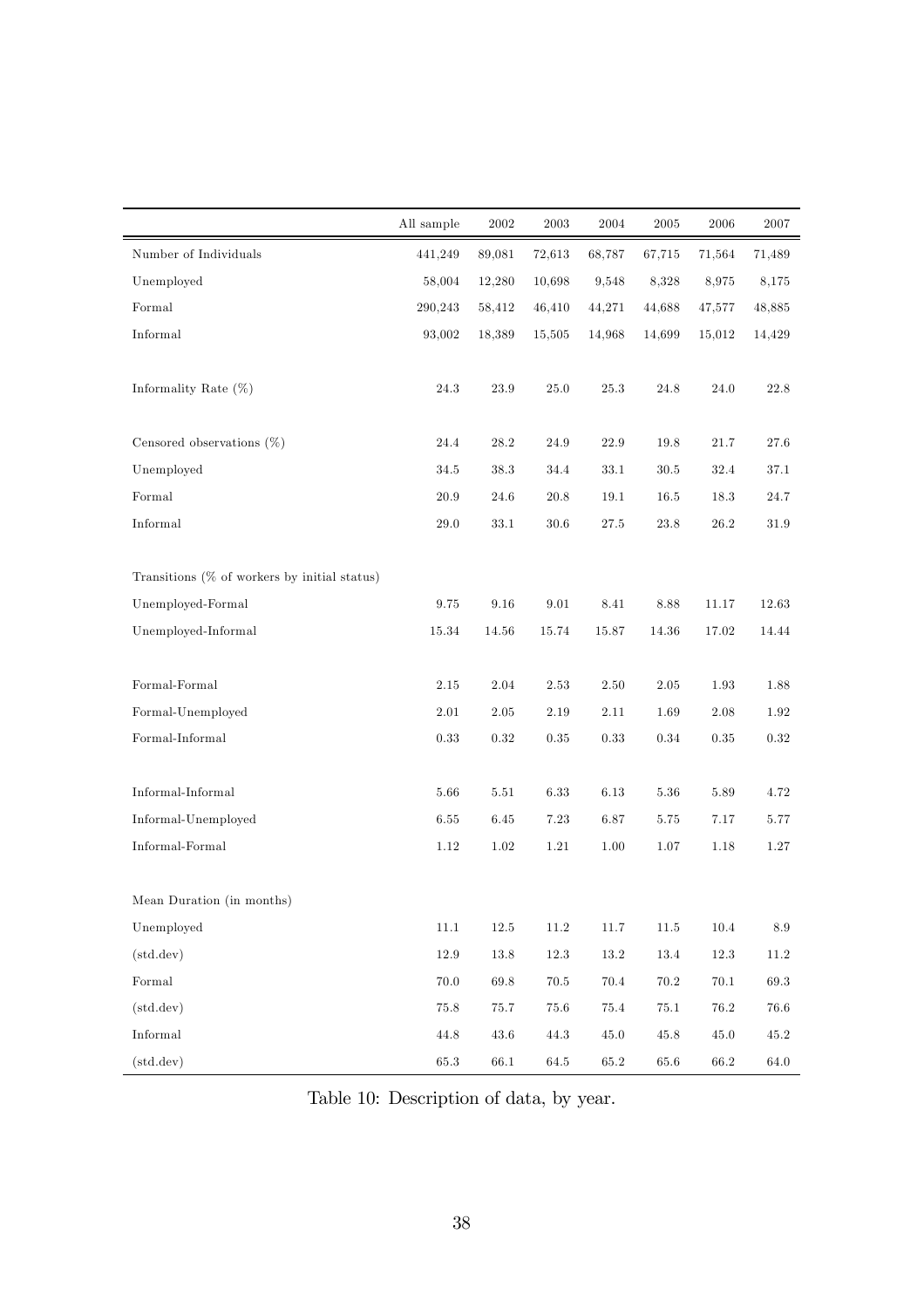|                                                 | All sample | Recife      | Salvador | Belo Horizonte | Rio de Janeiro | Sao Paulo | Porto Ale                |
|-------------------------------------------------|------------|-------------|----------|----------------|----------------|-----------|--------------------------|
| Number of Individuals                           | 441,249    | 61,822      | 56,873   | 83,278         | 64,544         | 107,592   | 67.                      |
| Unemployed                                      | 58,004     | 10,338      | 10,687   | 8,959          | 7,566          | 13,875    | 6,                       |
| ${\tt Formal}$                                  | 290,243    | 36,238      | 35,156   | 57,367         | 43,500         | 70,009    | 47.                      |
| Informal                                        | 93,002     | 15,246      | 11,030   | 16,952         | 13,478         | 23,708    | 12.                      |
| Informality Rate $(\%)$                         | $24.3\,$   | $29.6\,$    | $23.9\,$ | 22.8           | $23.7\,$       | 25.3      | ÷                        |
| Censored observations $(\%)$                    | 24.4       | $33.8\,$    | 21.6     | 25.3           | 17.4           | 22.6      |                          |
| Unemployed                                      | 34.5       | $45.8\,$    | $28.7\,$ | 39.9           | $24.2\,$       | $31.0\,$  |                          |
| Formal                                          | 20.9       | $28.7\,$    | 18.7     | $21.1\,$       | 15.1           | 19.7      |                          |
| Informal                                        | $29.0\,$   | $37.8\,$    | $23.6\,$ | $31.7\,$       | $20.7\,$       | $26.5\,$  |                          |
|                                                 |            |             |          |                |                |           |                          |
| Transitions $(\%$ of workers by initial status) |            |             |          |                |                |           |                          |
| Unemployed-Formal                               | $\rm 9.75$ | $\ \, 9.28$ | 5.04     | 15.75          | 6.07           | 8.72      | 1                        |
| Unemployed-Informal                             | 15.34      | $20.34\,$   | 6.34     | $22.36\,$      | $8.48\,$       | 17.63     | 2(                       |
| ${\tt Formal\text{-}Formal}$                    | 2.15       | 2.06        | 2.15     | 2.07           | 2.18           | 1.72      | $\frac{4}{4}$            |
| Formal-Unemployed                               | 2.01       | $2.63\,$    | 1.74     | 2.33           | 1.06           | 2.02      | ÷                        |
| ${\tt Formal\text{-}Informal}$                  | $0.33\,$   | $0.48\,$    | 0.14     | 0.50           | $0.12\,$       | 0.32      | $\overline{1}$           |
|                                                 |            |             |          |                |                |           |                          |
| $In formal-Informal$                            | 5.66       | $5.97\,$    | 5.14     | 6.93           | 4.77           | $5.31\,$  | $\frac{1}{2}$            |
| Informal-Unemployed                             | 6.55       | 9.94        | 4.76     | 8.08           | $2.58\,$       | 6.79      | $\overline{1}$           |
| Informal-Formal                                 | 1.12       | $1.16\,$    | $0.61\,$ | 1.77           | $0.67\,$       | $0.84\,$  |                          |
|                                                 |            |             |          |                |                |           |                          |
| Mean Duration (in months)                       |            |             |          |                |                |           |                          |
| Unemployed                                      | $11.1\,$   | $12.7\,$    | $13.4\,$ | $7.1\,$        | $13.6\,$       | $10.8\,$  |                          |
| (std. dev)                                      | 12.9       | $14.7\,$    | $14.6\,$ | $9.1\,$        | $13.3\,$       | $11.9\,$  |                          |
| ${\tt Formal}$                                  | $70.0\,$   | $71.9\,$    | $70.8\,$ | $64.8\,$       | $76.9\,$       | $70.4\,$  | $\overline{\phantom{a}}$ |
| (std. dev)                                      | $75.8\,$   | 76.7        | $78.0\,$ | $71.9\,$       | $81.9\,$       | $73.2\,$  |                          |
| $\label{thm:nonlocal} In formal$                | $44.8\,$   | $44.1\,$    | $44.2\,$ | $41.5\,$       | $52.3\,$       | $42.7\,$  |                          |
| (std. dev)                                      | $65.3\,$   | $64.2\,$    | $65.1\,$ | $62.6\,$       | $72.3\,$       | $62.0\,$  | $\mathfrak{t}$           |

Table 11: Description of data, by region.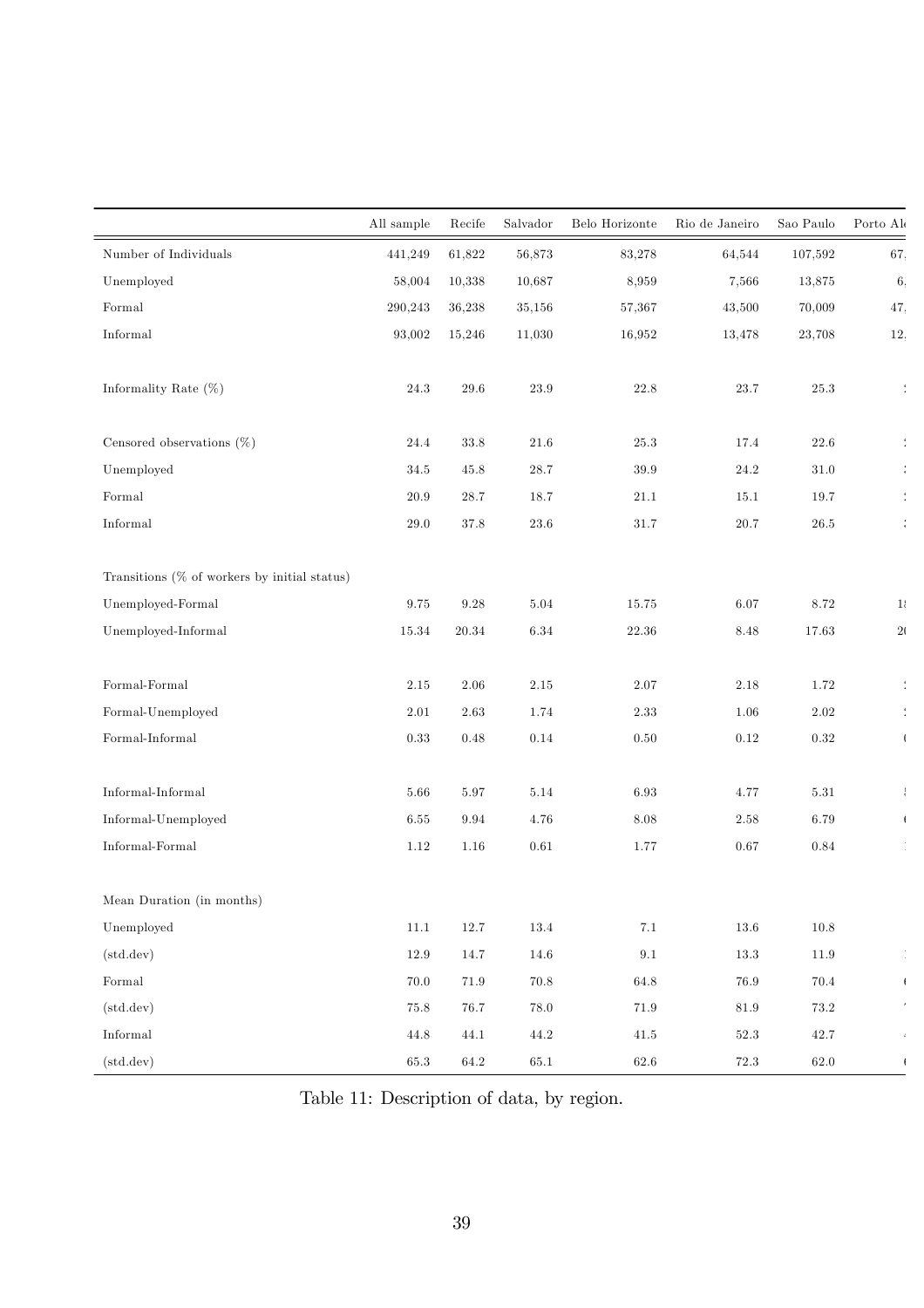|                |            |            | Friction Parameters |                |                |                |                |                |
|----------------|------------|------------|---------------------|----------------|----------------|----------------|----------------|----------------|
|                | $\delta_1$ | $\delta_2$ | $\lambda_{01}$      | $\lambda_{02}$ | $\lambda_{11}$ | $\lambda_{22}$ | $\lambda_{12}$ | $\lambda_{21}$ |
| All sample     | 0.0051     | 0.0176     | 0.0281              | 0.0442         | 0.0319         | 0.0717         | 0.0044         | 0.0058         |
|                |            |            |                     |                |                |                |                |                |
| Recife         |            |            |                     |                |                |                |                |                |
| Year 2002      | 0.0095     | 0.0278     | 0.0363              | 0.0749         | 0.0289         | 0.0960         | 0.0075         | 0.0060         |
| Year 2004      | 0.0054     | 0.0221     | 0.0210              | 0.0619         | 0.0253         | 0.0458         | 0.0034         | 0.0033         |
| Year 2006      | 0.0070     | 0.0361     | 0.0319              | 0.0673         | 0.0172         | 0.0667         | 0.0051         | 0.0053         |
|                |            |            |                     |                |                |                |                |                |
| Salvador       |            |            |                     |                |                |                |                |                |
| Year 2002      | 0.0034     | 0.0091     | 0.0119              | 0.0160         | 0.1270         | 0.1650         | 0.0040         | 0.0093         |
| Year $2004$    | 0.0051     | 0.0142     | 0.0138              | 0.0136         | 0.0359         | 0.0909         | 0.0013         | 0.0025         |
| Year $2006$    | 0.0042     | 0.0139     | 0.0175              | 0.0220         | 0.0331         | 0.0787         | 0.0033         | 0.0037         |
|                |            |            |                     |                |                |                |                |                |
| Belo Horizonte |            |            |                     |                |                |                |                |                |
| Year 2002      | 0.0055     | 0.0201     | 0.0355              | 0.0473         | 0.0251         | 0.0869         | 0.0056         | 0.0055         |
| Year 2004      | 0.0060     | 0.0278     | 0.0378              | 0.0800         | 0.0214         | 0.1077         | 0.0077         | 0.0071         |
| Year $2006$    | 0.0066     | 0.0214     | 0.0712              | 0.0895         | 0.0288         | 0.1064         | 0.0055         | 0.0113         |
|                |            |            |                     |                |                |                |                |                |
| Rio de Janeiro |            |            |                     |                |                |                |                |                |
| Year 2002      | 0.0036     | 0.0114     | 0.0183              | 0.0299         | 0.0405         | 0.0707         | 0.0013         | 0.0039         |
| Year 2004      | 0.0030     | 0.0092     | 0.0160              | 0.0188         | 0.0693         | 0.1296         | 0.0033         | 0.0105         |
| Year 2006      | 0.0023     | 0.0078     | 0.0130              | 0.0200         | 0.0182         | 0.0445         | 0.0016         | 0.0069         |
|                |            |            |                     |                |                |                |                |                |
| Sao Paulo      |            |            |                     |                |                |                |                |                |
| Year 2002      | 0.0051     | 0.0173     | 0.0243              | 0.0405         | 0.0129         | 0.0393         | 0.0022         | 0.0041         |
| Year 2004      | 0.0059     | 0.0214     | 0.0244              | 0.0615         | 0.0124         | 0.0724         | 0.0033         | 0.0035         |
| Year 2006      | 0.0051     | 0.0177     | 0.0279              | 0.0484         | 0.0128         | 0.0578         | 0.0024         | 0.0040         |
|                |            |            |                     |                |                |                |                |                |
| Porto Alegre   |            |            |                     |                |                |                |                |                |
| Year $2002$    | 0.0054     | 0.0183     | 0.0486              | 0.0702         | 0.0163         | 0.0625         | 0.0033         | 0.0100         |
| Year $2004$    | 0.0058     | 0.0189     | 0.0506              | 0.0602         | 0.0246         | 0.0830         | 0.0060         | 0.0076         |
| Year $2006$    | 0.0065     | 0.0229     | 0.0575              | 0.0753         | 0.0217         | 0.0721         | 0.0028         | 0.0067         |

Friction Parameters

Time unit: month.

Table 12: Estimated Job Destruction and Arrival Rates by Region and Time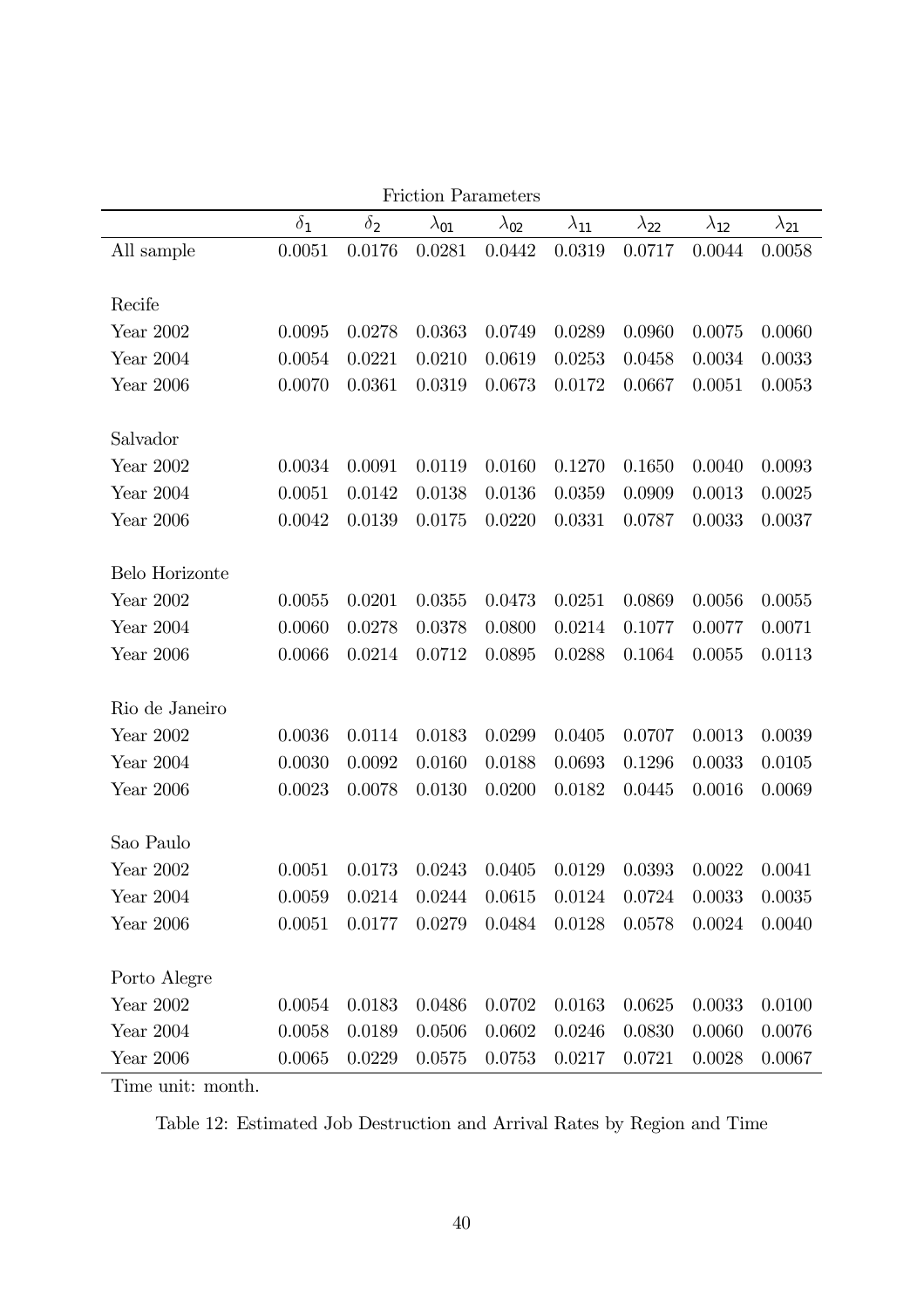|                | mnormancy<br>$\mathcal{C}$ | Cost alla value of neighbord<br>C/min(p) | $\boldsymbol{b}$ | $b/min(w_2)$ |
|----------------|----------------------------|------------------------------------------|------------------|--------------|
| All sample     | 373.4                      | 0.739                                    | 4.858            | 0.996        |
|                |                            |                                          |                  |              |
| Recife         |                            |                                          |                  |              |
| Year 2002      | 718.2                      | 0.837                                    | 4.761            | 0.964        |
| Year 2004      | 302.3                      | 0.671                                    | 4.712            | 0.942        |
| Year 2006      | 318.7                      | 0.660                                    | 4.799            | 0.941        |
| Salvador       |                            |                                          |                  |              |
| Year 2002      | 264.4                      | 0.658                                    | 5.268            | 1.070        |
| Year 2004      | 582.6                      | 0.805                                    | 5.161            | 1.043        |
| Year 2006      | 263.8                      | 0.621                                    | 5.251            | 1.033        |
| Belo Horizonte |                            |                                          |                  |              |
| Year 2002      | 851.9                      | 0.862                                    | 4.814            | 0.978        |
| Year 2004      | 628.9                      | 0.816                                    | 4.741            | 0.956        |
| Year 2006      | 596.0                      | 0.788                                    | 4.626            | 0.911        |
| Rio de Janeiro |                            |                                          |                  |              |
| Year 2002      | 397.7                      | 0.744                                    | 5.056            | 1.028        |
| Year $2004$    | 540.3                      | 0.783                                    | 5.319            | 1.062        |
| Year 2006      | 169.9                      | 0.498                                    | 5.217            | 1.014        |
| Sao Paulo      |                            |                                          |                  |              |
| Year 2002      | 1965.8                     | 0.934                                    | 4.479            | 0.907        |
| Year $2004$    | 1052.9                     | 0.881                                    | 4.636            | 0.936        |
| Year 2006      | 1146.3                     | 0.877                                    | 4.750            | 0.936        |
|                |                            |                                          |                  |              |
| Porto Alegre   |                            |                                          |                  |              |
| Year 2002      | 244.6                      | 0.640                                    | 4.277            | 0.869        |
| Year 2004      | 344.1                      | 0.701                                    | 4.667            | 0.936        |
| Year 2006      | 680.2                      | 0.809                                    | 4.522            | 0.890        |

Table 13: Table Caption Informality Cost and Value of Leisure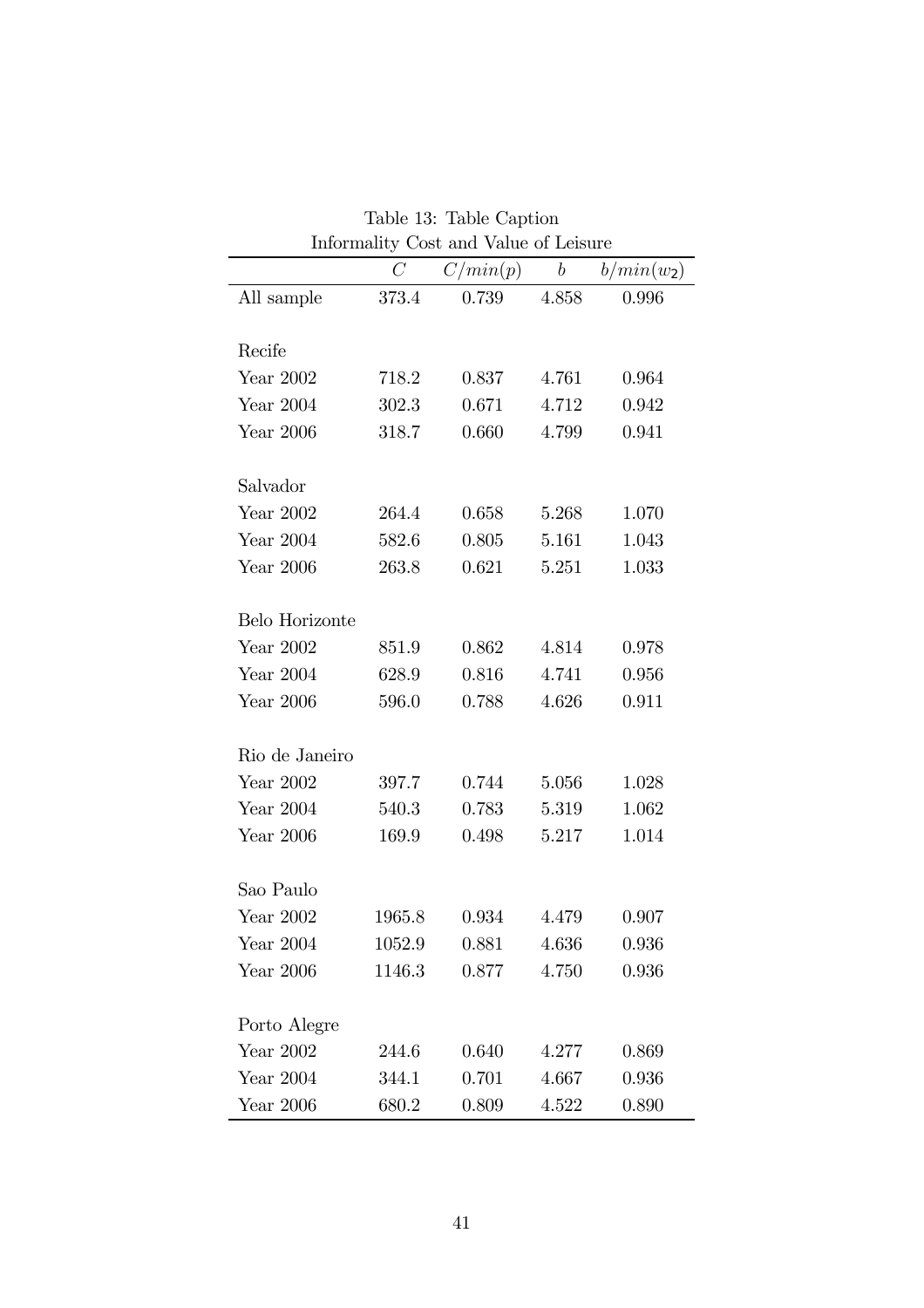|                |                | picauj-piate nates                  |                  |                |                |
|----------------|----------------|-------------------------------------|------------------|----------------|----------------|
|                | m <sub>1</sub> | m <sub>2</sub>                      | $\boldsymbol{u}$ | n <sub>1</sub> | n <sub>2</sub> |
| All sample     | 0.5886         | 0.2973                              | 0.1141           | 0.6800         | 0.3070         |
|                |                |                                     |                  |                |                |
| Recife         |                |                                     |                  |                |                |
| Year 2002      | 0.4829         | 0.3804                              | 0.1367           | 0.4700         | 0.5050         |
| Year 2004      | 0.4812         | 0.3847                              | 0.1341           | 0.6200         | 0.3680         |
| Year 2006      | 0.5742         | 0.2825                              | 0.1432           | 0.6600         | 0.3320         |
|                |                |                                     |                  |                |                |
| Salvador       |                |                                     |                  |                |                |
| Year 2002      | 0.5605         | 0.2803                              | 0.1593           | 0.7600         | 0.2360         |
| Year 2004      | 0.5755         | 0.2084                              | 0.2161           | 0.6700         | 0.3120         |
| Year 2006      | 0.5974         | 0.2510                              | 0.1517           | 0.7100         | 0.2720         |
|                |                |                                     |                  |                |                |
| Belo Horizonte |                |                                     |                  |                |                |
| Year 2002      | 0.6134         | 0.2784                              | 0.1082           | 0.6200         | 0.3560         |
| Year 2004      | 0.5881         | 0.3090                              | 0.1028           | 0.5800         | 0.4050         |
| Year 2006      | 0.6601         | 0.2761                              | 0.0637           | 0.5500         | 0.3320         |
|                |                |                                     |                  |                |                |
| Rio de Janeiro |                |                                     |                  |                |                |
| Year 2002      | 0.5827         | 0.3029                              | 0.1144           | 0.7000         | 0.2770         |
| Year 2004      | 0.6395         | 0.2417                              | 0.1188           | 0.7700         | 0.2290         |
| Year 2006      | 0.6445         | 0.2525                              | 0.1030           | 0.7400         | 0.2550         |
|                |                |                                     |                  |                |                |
| Sao Paulo      |                |                                     |                  |                |                |
| Year 2002      | 0.5785         | 0.2966                              | 0.1250           | 0.6100         | 0.3670         |
| Year 2004      |                | $0.5071$ $0.3664$ $0.1265$ $0.4500$ |                  |                | 0.5400         |
| Year 2006      | 0.5838         | 0.3060                              | 0.1102           | 0.5600         | 0.4300         |
|                |                |                                     |                  |                |                |
| Porto Alegre   |                |                                     |                  |                |                |
| Year 2002      | 0.6505         | 0.2771                              | 0.0724           | 0.6400         | 0.3560         |
| Year 2004      | 0.6494         | 0.2701                              | 0.0805           | 0.6200         | 0.3280         |
| Year 2006      | 0.6462         | 0.2750                              | 0.0788           | 0.6400         | 0.3440         |

Steady-State Rates

Table 14: Steady State Stocks